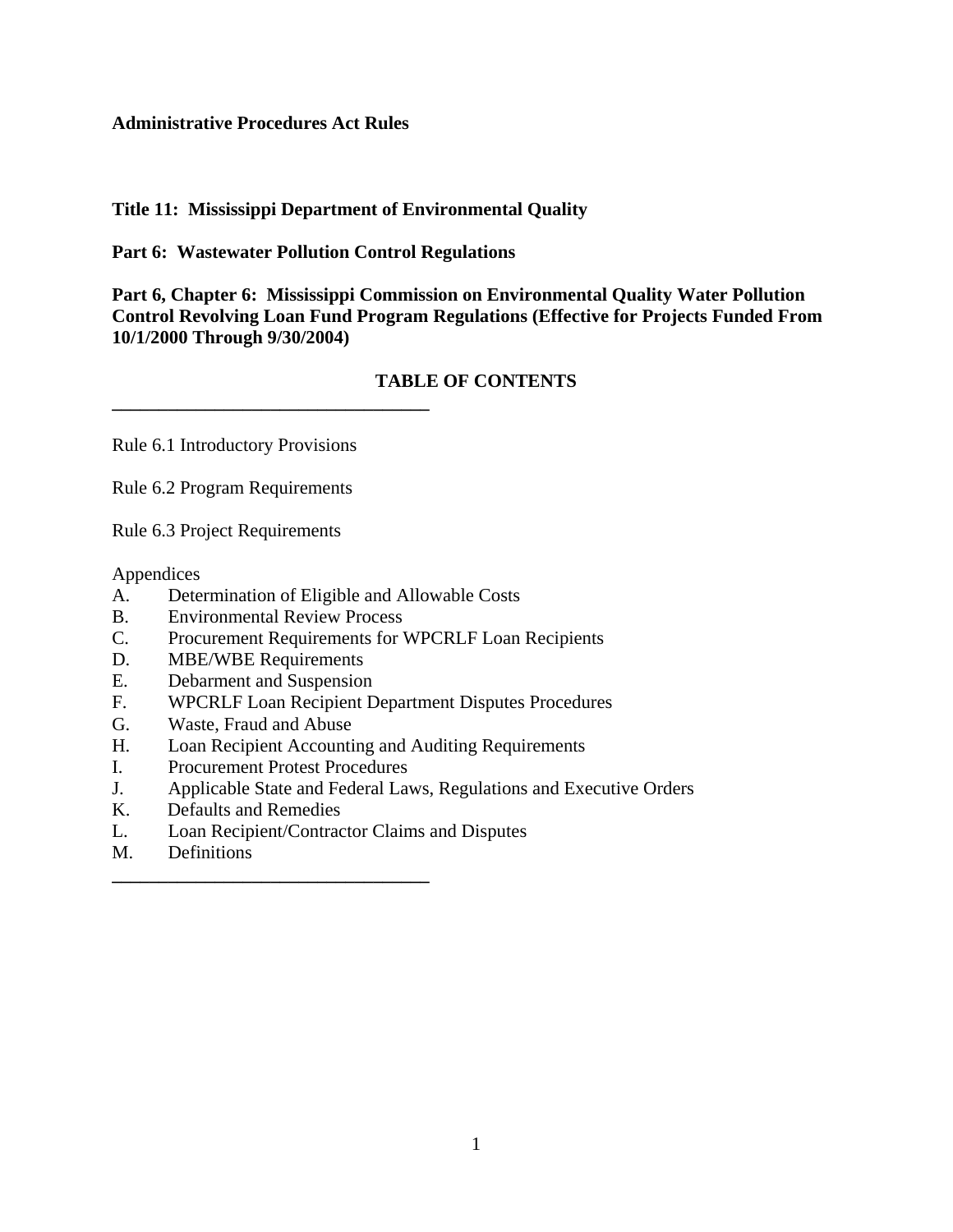#### *Rule 6.1 Introductory Provisions*.

- A. Scope of Regulations. These regulations, adopted pursuant to Sections 49-17-81 through 89, Mississippi Code of 1972, as amended, shall govern the Mississippi Water Pollution Control Revolving Loan Fund (WPCRLF) Program beginning in federal fiscal year 2001. These WPCRLF regulations may be superceded by the WPCRLF loan agreement and repayment agreement when such a variance is determined prudent by the Executive Director and when not in conflict with any state or federal law, regulation, or executive order.
- B. Federal Equivalence and Cross-Cutter Requirements. Federal regulation 40 CFR 35.3135(f) requires that "equivalency" projects funded under the State Water Pollution Control Revolving Fund must comply with sixteen specific requirements of Title II (the EPA Construction Grants Program) of the Federal Water Pollution Control Act. "Equivalency" projects are generally defined as wastewater projects constructed with funds which equal the amount of the federal grants to the State for this program.

Similarly, 40 CFR 35.3145 requires that the State must also require all recipients of funds which equal the amount of the federal grants to the State to comply with certain other "cross-cutting" federal authorities. Cross-cutting authorities are federal laws and authorities that apply to these projects independent of the federal Water Pollution Act and subsequent amendments.

Since the beginning of this program in FY-89 and continuing through FY-00, the Department has required that all projects receiving loan funding meet federal equivalency and cross-cutter requirements, and has banked the amount of these loan awards in excess of the federal capitalization grants toward meeting equivalency and cross-cutter requirements of future federal capitalization grants. The Department has determined that the amount of loans awarded in excess of the federal capitalization grants through FY-00 should equal or exceed the federal capitalization grants expected for this program from FY-01 and after. Accordingly, the Department has determined that projects funded in FY-01 and after will not be required to meet all federal equivalency and cross-cutter requirements.

These regulations apply to projects that receive loan awards in FY-01 and after. Thus, almost all of these federal equivalency and cross-cutter requirements are excluded from these regulations. However, certain of these requirements have been retained in order to secure a reasonable assurance that the Department funds projects that are environmentally sound, that the loan recipient can construct, operate, and maintain the project and repay the loan, that these public funds are adequately protected and expended only for their intended purpose, and as otherwise required by EPA.

Source: *Miss. Code Ann. §§ 49-17-81 through 49-17-89, 49-2-1, et seq. and 49-17-1, et seq.*

*Rule 6.2 Program Requirements*.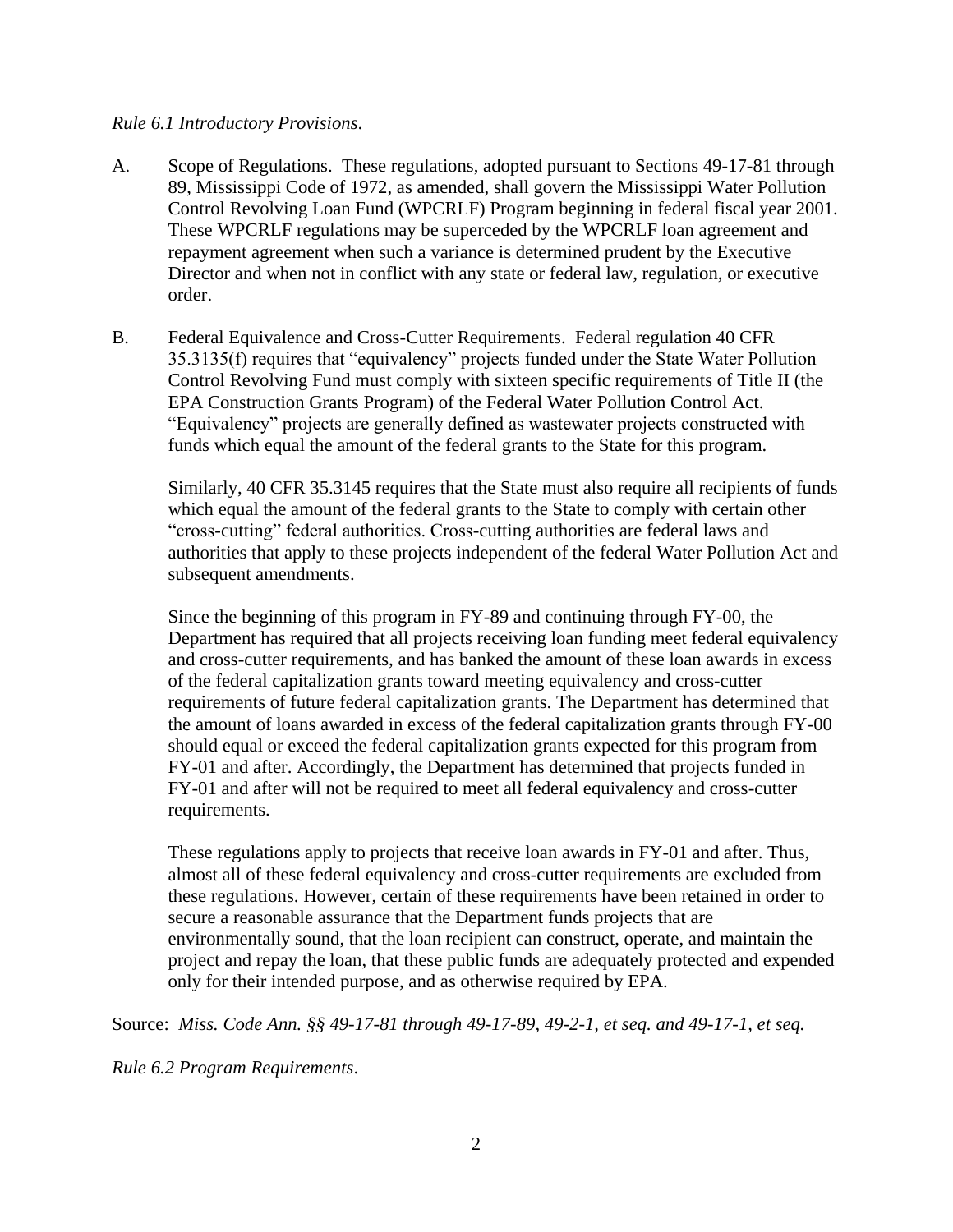- A. Eligible Applicant Determination. To be eligible for financial assistance, an applicant must meet the definition of an eligible applicant as described in Appendix M of these regulations, as determined by the Department.
- B. Intended Use Plan (IUP). In each fiscal year for which funds are available in the WPCRLF, the Commission will establish and publish an IUP in conformance with federal requirements. The IUP includes a mechanism developed by the Department to prioritize potential projects for uses of the available funds. The IUP describes the intended use of the funds in the WPCRLF and how the uses support the goals of the program.
- C. Reserves. The Commission may reserve certain percentages of the State's federal Title VI allotment from each fiscal year for administration of the WPCRLF program and for planning under Sections 205(j) and 303(e) of the Act, consistent with the Act and state law. The Commission may also charge administrative fees to loan recipients for administration of the WPCRLF program, as established in each year's IUP.
- D. Public Comment and Review. In accordance with the Act, the Commission will establish and provide for public comment on and review of the annual IUP. The Department may take into consideration any comments prior to adoption of the annual IUP. After adoption by the Commission, modification to these documents may be adopted by the Commission as provided for in the IUP without further public comment and review.
- E. WPCRLF Uses. The fund may be used for the following purposes, or as established in the IUP, for a given fiscal year.
	- (1) To make loans to eligible applicants on the condition that:
		- (a) Such loans are made at or below market interest rates, at terms not to exceed 20 years after project completion, or for such period as may be allowed by federal law.
		- (b) The loan applicant shall establish a dedicated source of revenue for repayment of loans.
		- (c) The fund shall be credited with all payments of principal and interest on all loans.
		- (d) The loan applicant is in compliance with WPCRLF regulations.
	- (2) Under the conditions in (1) above, to refinance the debt obligation of loan recipients when such debt obligations were incurred and construction began on or after such date as established in the IUP for a given fiscal year, and where such projects have complied with the WPCRLF Regulations. The loan applicant agrees that, by pursuing such a refinancing arrangement, it does so at its own risk and thereby relieves the Commission and Department of all responsibility and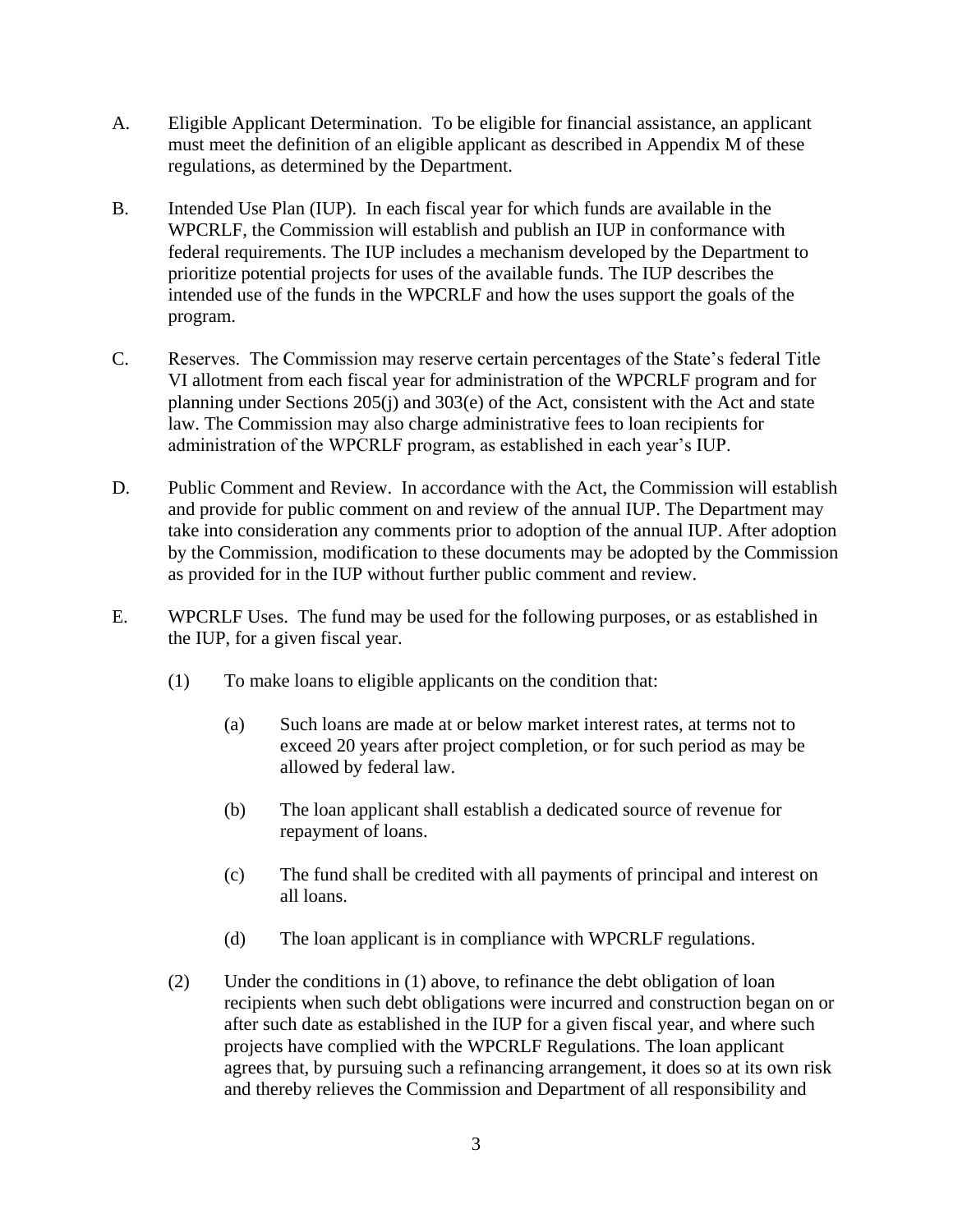liability should costs later be determined unallowable for any reason or should funding not become available for any reason.

- (3) As a source of revenue or security for the payment of principal and interest on revenue or general obligation bonds issued by the state if the proceeds of the sale of such bonds will be deposited in the WPCRLF and provided such authority is established in state law.
- (4) For the reasonable costs of administering the WPCRLF program and conducting activities under Title VI of the Act.
- (5) To earn interest on WPCRLF accounts.
- F. WPCRLF Financial Assistance.
	- (1) The WPCRLF has been established to provide loans to eligible loan applicants for the purpose of funding:
		- (a) Construction of publicly owned treatment works as defined in Section 212 of the Act.
		- (b) Implementation of nonpoint source pollution management programs established under Section 319 of the Act.
		- (c) Development and implementation of estuary conservation and management plans under Section 320 of the Act.
	- (2) Basic financial assistance requirements are as follows:
		- (a) Section 212 projects shall be included on the fundable or planning portion of the Priority List in the current year's IUP.
		- (b) Terms of any financial assistance shall be as established in the IUP for the projects to be funded in each fiscal year and shall be further established in the loan agreement.
		- (c) The loan applicant or recipient shall comply with the requirements of the Act, as amended, all applicable state laws, requirements, regulations, and the annual IUP.
		- (d) The applicant must not be in violation of any provisions of a previously awarded WPCRLF, WPCELF or WPALP loan agreement.
		- (e) The applicant must not be in arrears in repayments to the WPCRLF, the WPCELF, the WPALP or on any other loan.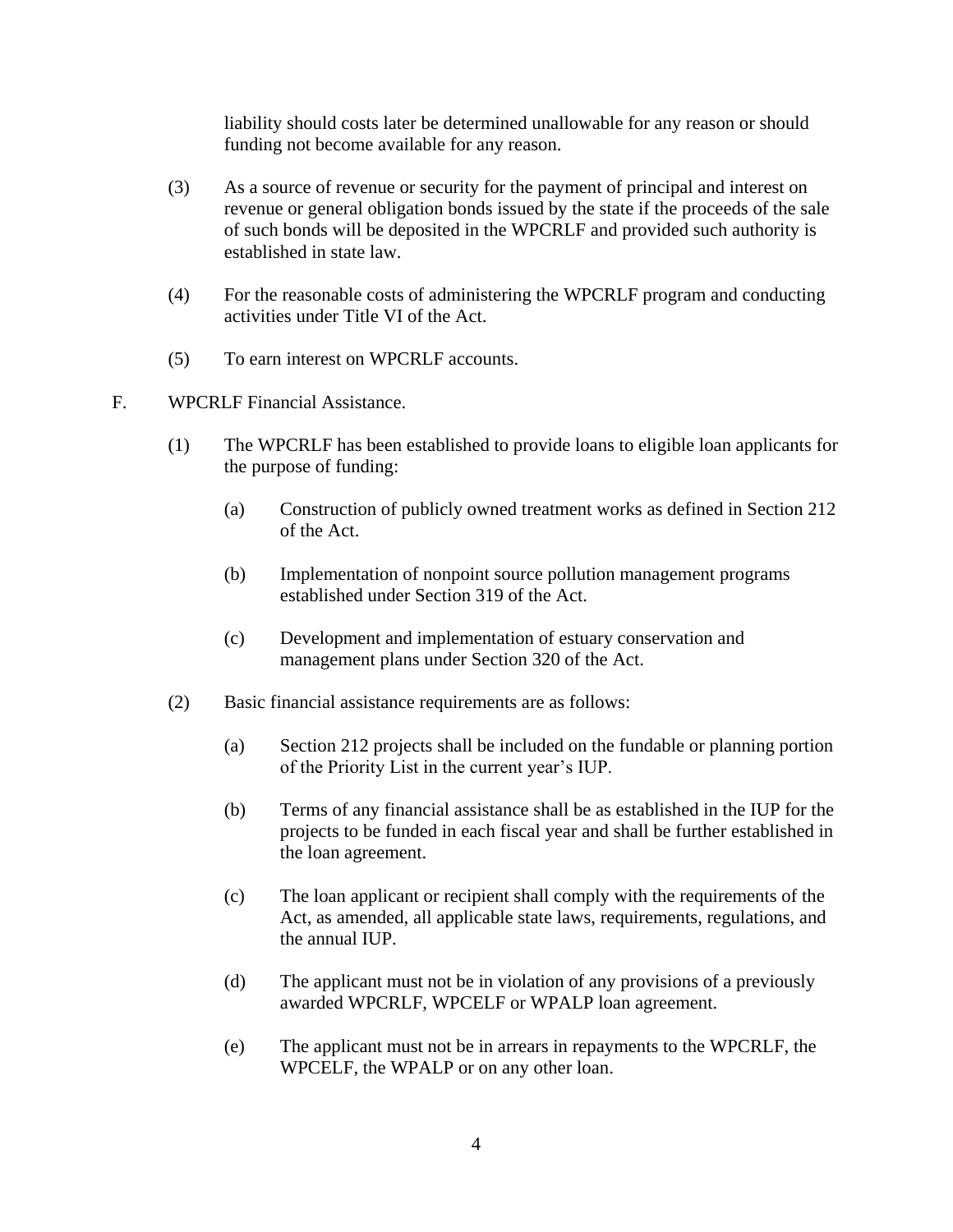- (f) Funds will not be disbursed to loan recipients until the loan recipient has entered into a WPCRLF loan agreement with the Department.
- (g) The WPCRLF program will provide assistance only to projects that are consistent with any water quality management plans developed under sections 205(j), 208, 303(e), 319 and 320 of the Act as applicable.
- G. State Capitalization Grant Application.

After the Commission adopts each annual IUP, the Executive Director may submit the IUP with an application to the appropriate federal agency for any available federal funds.

H. WPCRLF Program Administration.

The WPCRLF Program will be administered by the Commission acting through the Department, in accordance with the Act, applicable federal regulations, state law and these regulations.

I. Responsibility.

The applicant/loan recipient is responsible for compliance with all applicable state and federal laws and regulations, and for the proper planning, design, construction, operation, maintenance, replacement, performance, and fiscal integrity of the project. The Department's approval of any document does not relieve the applicant/loan recipient or any others of any liabilities or responsibilities. Department review and/or approval of any document is for loan eligibility/allowability purposes and does not establish or convey any such liability or responsibility.

J. Other Approvals.

The applicant/loan recipient must obtain approval of all necessary documents from each state, local, and federal agency having jurisdiction over or funding in the project, if so required by that agency.

Source: *Miss. Code Ann, §§ 49-17-81 through 49-17-89, 49-2-1, et seq. and 49-17-1, et seq.*

*Rule 6.3 Project Requirements*. All water pollution control projects funded by the WPCRLF must comply with the following requirements. Non-point source pollution control projects and estuary management projects must comply with these requirements to the extent described in the loan application and loan agreement, as established by the Department.

- A. Facilities Planning.
	- (1) Preplanning Guidance and Conference. The Department will provide facilities planning guidance to the potential applicant and/or its engineer. The potential loan applicant and/or its engineer should attend a preplanning conference with the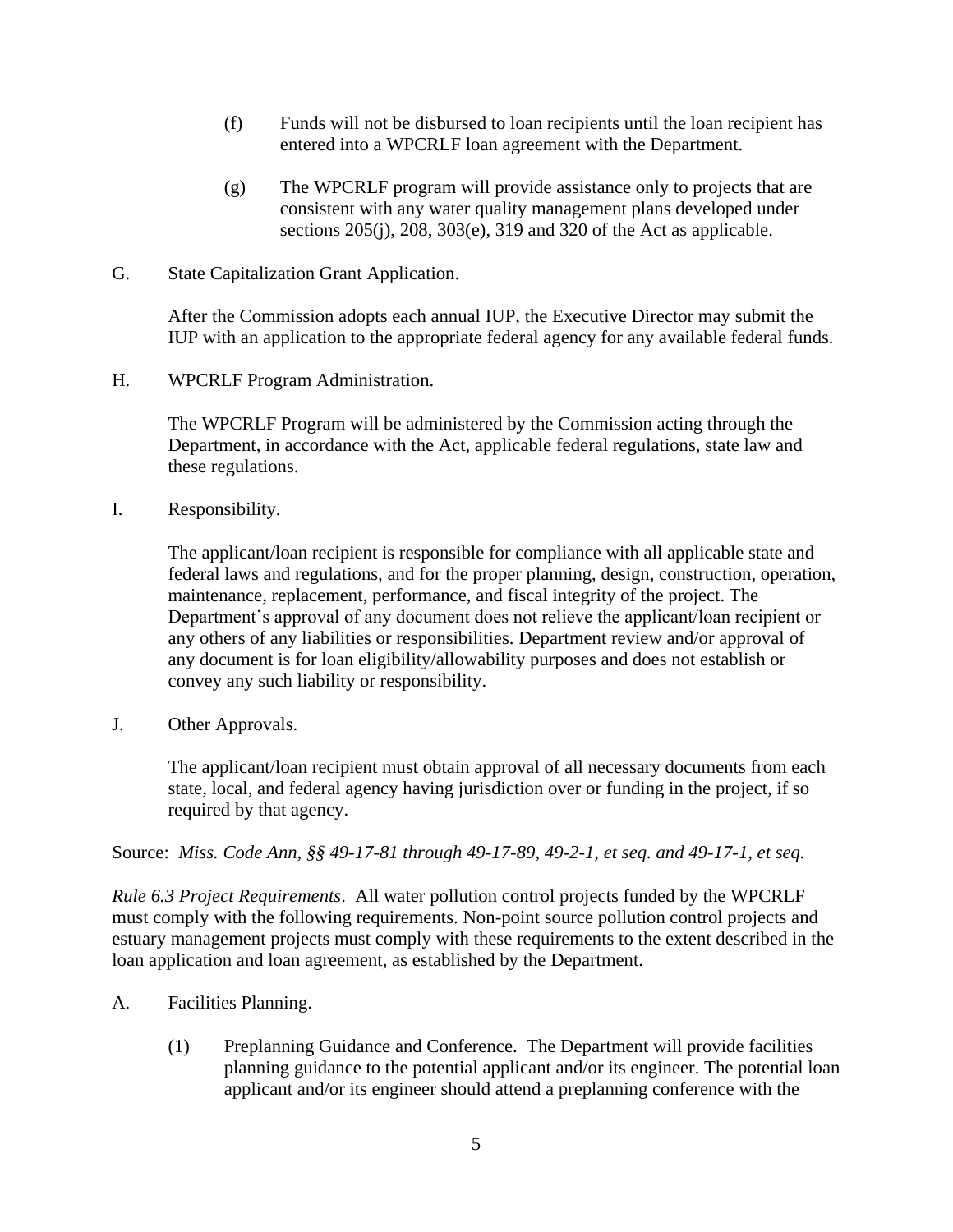Department as early in the planning process as practical. During the conference the staff will provide information on the required facilities planning documents necessary to comply with these regulations. All facilities plans must be prepared by or under the responsible supervision of a professional engineer registered under Mississippi law.

- (2) Contents of the Facilities Plan. The facilities plan must comply with the Department's guidance, including updates, Appendices A, B and J of these regulations and any other requirements of the Department pursuant to review of the facilities plan. The facilities plan must generally contain the following, as determined appropriate by the Department:
	- (a) A description of the existing water pollution control facilities, if any, owned by the applicant.
	- (b) A description of the existing and/or future water pollution problem or threat to be addressed by the proposed project.
	- (c) Documentation of sufficient flow monitoring and/or estimation to quantify wastewater, infiltration and inflow, applicable effluent limitations, and any other technical data necessary to provide the basis for preliminary engineering design of the project.
	- (d) A description of the proposed facilities, costs, location, and how the proposed facilities will address the existing and/or future water pollution problem or threat identified in the plan.
	- (e) A demonstration that minorities within the jurisdictional boundaries of the loan applicant will not be systematically excluded from the benefits of the proposed projects.
	- (f) A specific indication that each applicable intergovernmental review agency has been contacted regarding the proposed project, any adverse comments from the applicable intergovernmental review agencies, and an indication of all necessary permits and clearances that must be obtained for this project. Intergovernmental review agencies are as follows:
		- (i) Mississippi Department of Archives and History (for archaeological/cultural resources review under the State Antiquities Law)
		- (ii) Mississippi Department of Wildlife, Fisheries, and Parks-Natural Heritage Program (for vegetative/wildlife review under the Nongame and Endangered Species Conservation Act.)
		- (iii) U.S. Army Corps of Engineers, Regulatory Functions Branch (for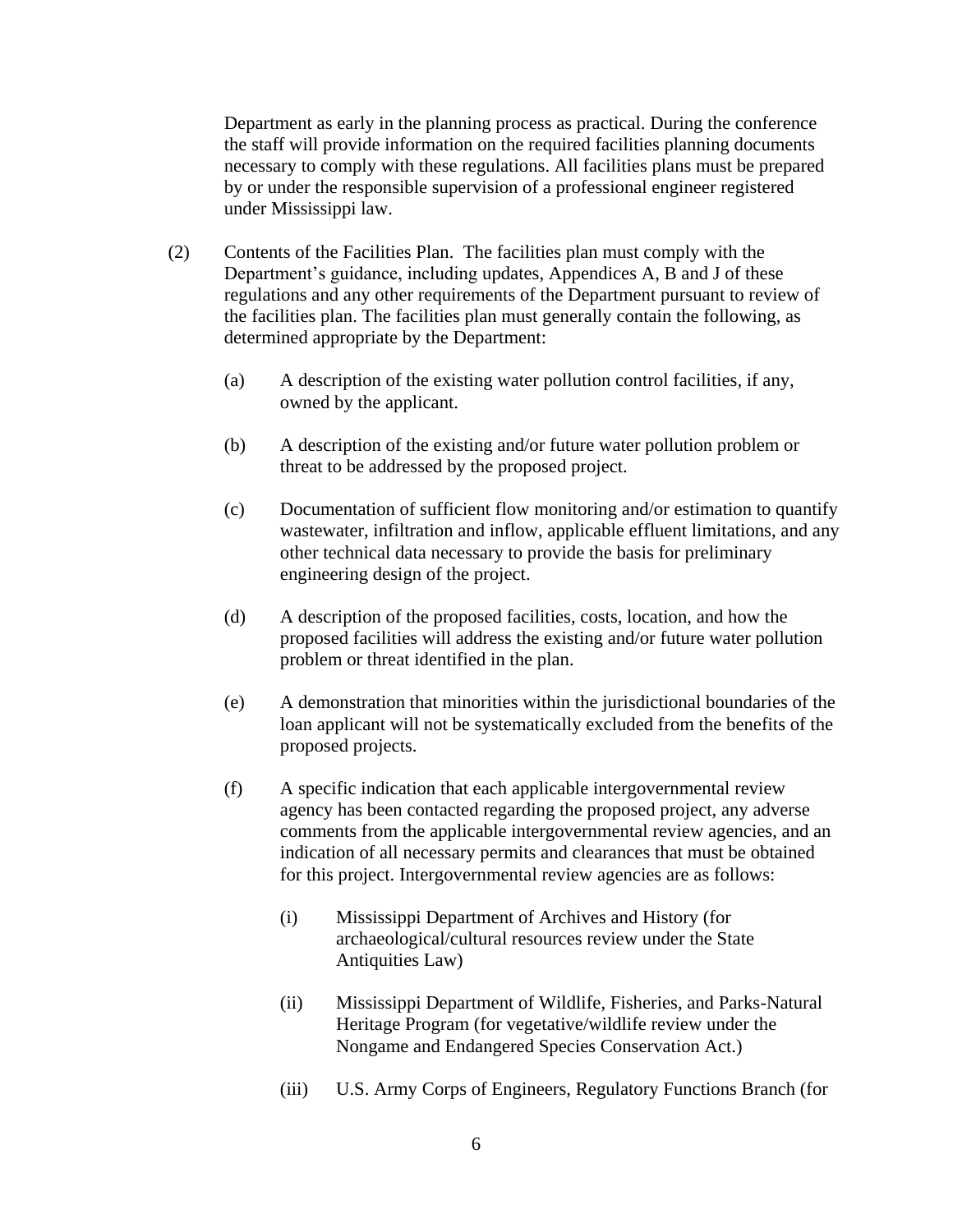Wetlands, Section 10, and floodplain impact review)

- (iv) Mississippi Department of Marine Resources (Jackson, Harrison, and Hancock County Projects only; for Mississippi Coastal Program and applicable Mississippi law review)
- (v) U.S. Forest Service (projects located in a federally designated Wild and Scenic River Basin only, for federal Wild and Scenic Rivers Act compliance)
- (g) For projects defined under Section 212 of the Act, a comparative evaluation of the no-action alternative and the proposed alternative, which accounts for beneficial and adverse consequences that each alternative would have on existing and future environmental resources, as required by Appendix B.
- (h) A financial capability summary using planning level cost estimates.
- (i) For projects defined under Section 212 of the Act,  $(1)$  a copy of the notice to the public of the proposed project and for the opportunity to comment on alternatives and to examine environmental review documents, including the facilities plan and any comments, permits, or clearances from the intergovernmental review agencies, (2) a copy of any comments received from the public, and (3) a description of how all comments were addressed.
- (j) For projects defined under Section 212 of the Act and determined by the Department to be controversial, (1) a copy of the public hearing notice published in a local newspaper of general circulation providing at least a 30 day advance notice of a public hearing to be held by the loan applicant, (2) a copy of the transcript of the public hearing and (3) a description of how all comments were addressed.
- (k) Calculations showing the necessary user charges for the project using planning level cost estimates.
- (3) State Environmental Review Process. For projects defined under Section 212 of the Act, prior to approval of the facilities plan, the Department will complete the appropriate portions of the state environmental review process described in Appendix B of these regulations, based upon information provided in the facilities plan.
- (4) Approval of Facilities Plan. The Department will approve the facilities plan after completing any applicable state environmental review process and after determining that all facilities planning requirements appear to be met.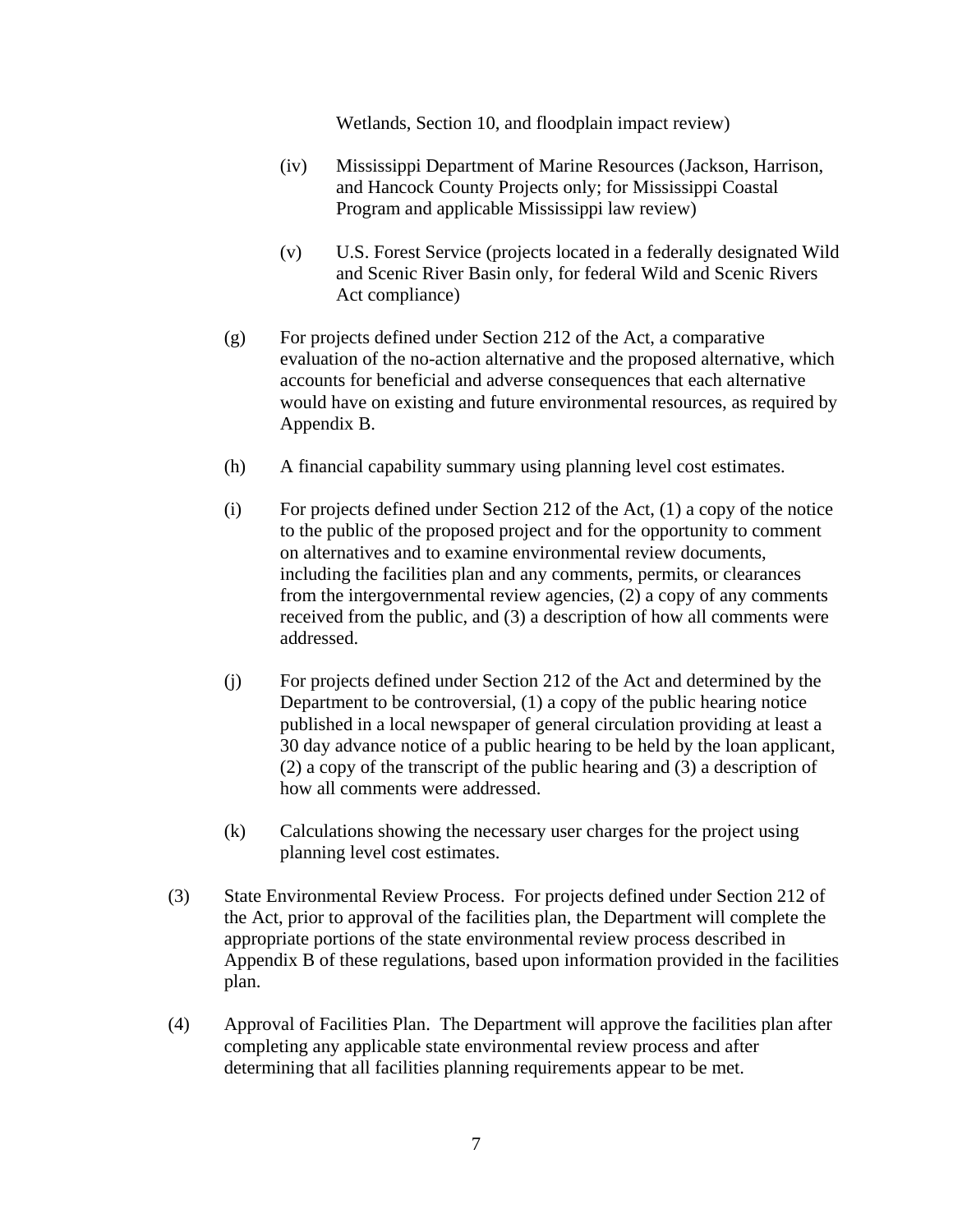- B. Application for WPCRLF Loan.
	- (1) Preapplication Guidance and Conference.

The Department will provide a loan application package to the potential loan applicant and/or its engineer. The potential loan applicant and/or its engineer may request a preapplication conference with the Department as early in the application process as practical.

(2) Contents of an Application Package. Forms provided by the Department must be used and may not be altered. The WPCRLF loan application may request assistance only for costs that are allowable in accordance with Appendix A of these regulations and may include a construction contingency, as determined by the Department, in the project budget.

The application package must conform to these regulations, and must include the following:

- (a) A WPCRLF loan application form with original signature.
- (b) A draft user charge system and ordinance.
- (c) All proposed or executed contracts for all administration, legal, facilities planning, design, testing, construction observation and any other services. An allowable cost certification must be submitted with each executed contract.
- (d) A procurement certification from the loan applicant and the loan applicant's legal counsel.
- (e) A financial capability summary using the most recent cost estimates, if different from planning estimates.
- (f) Copies of all required intergovernmental review agency permits/clearances, or copies of letters from the appropriate intergovernmental review agencies which state that no permits or clearances are required.
- (g) A legal certification from the loan applicant and the loan applicant's legal counsel.
- (h) A certified copy of a resolution by the loan applicant's governing body which 1) authorizes the submission of the application and 2) designates an authorized representative or office to make application for assistance and to sign documents, on behalf of the applicant, required to undertake and complete the project.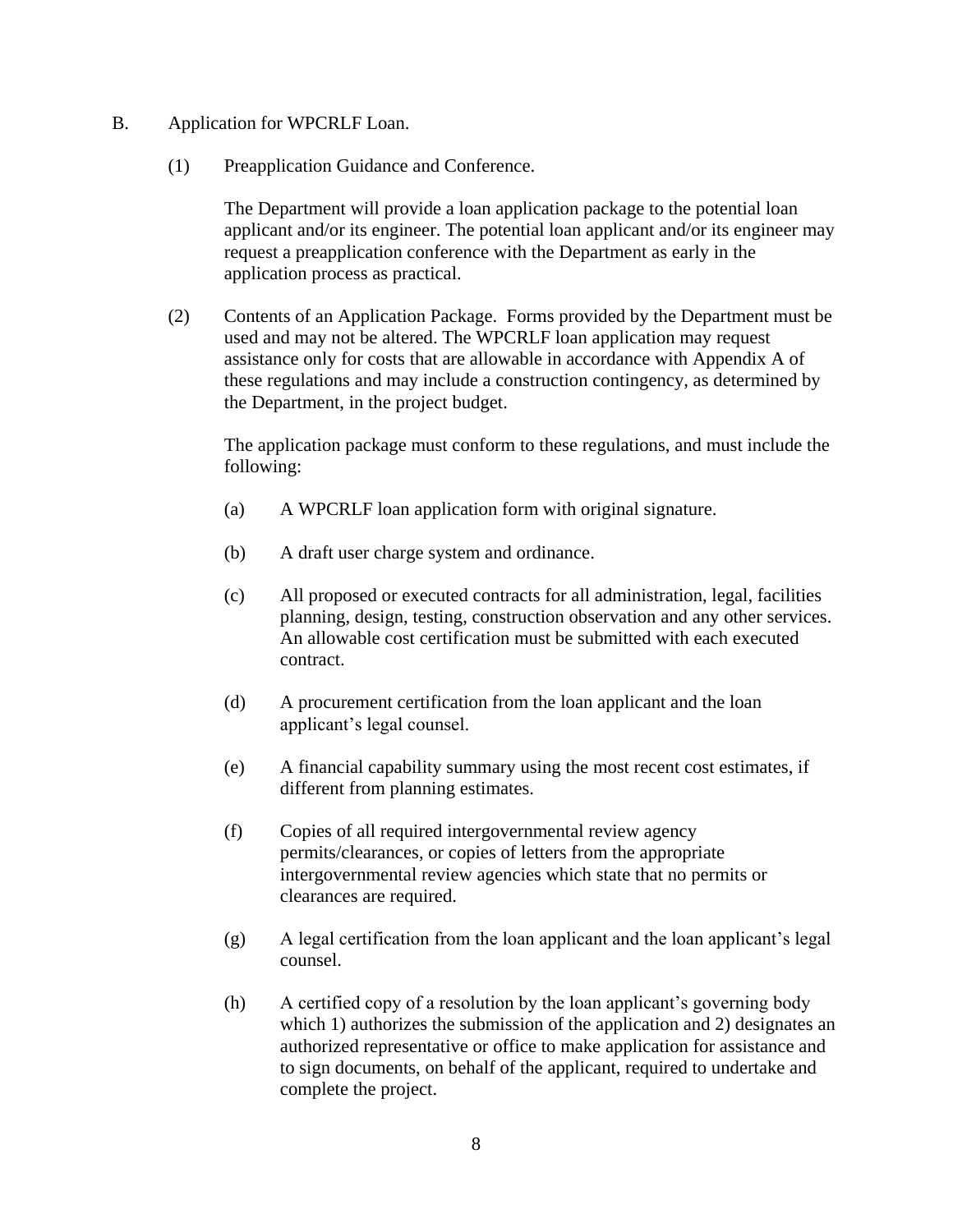- (i) A copy of all existing or proposed interlocal agreements related to the project, if applicable. Such agreements must be executed by all appropriate parties and must be approved by the Department prior to loan offer.
- (j) All waste disposal permit applications, if not previously submitted.
- (k) All other permits, forms, documents, and supporting information required by the Department.
- C. Offer of a WPCRLF Loan.
	- (1) Upon determination by the Department that (a) all applicable requirements of the WPCRLF loan application have been met, (b) the facilities plan has been approved, (c) the project is on the current year priority list and (d) funds are available for the amount of the WPCRLF loan application, the Executive Director will execute and transmit a WPCRLF loan offer to the loan recipient. In addition to the estimated allowable project costs as described in Appendix A of these regulations, the loan offer may include a construction contingency, as determined by the Department, in the project budget.
	- (2) Upon receipt of the WPCRLF loan offer, the loan recipient must execute and return it to the Department, along with a certified copy of a resolution by the loan recipient's governing body authorizing acceptance of the loan offer, within the time frame established in the WPCRLF loan offer. The loan offer becomes void if not executed and returned within the time frame specified, unless extended by the Executive Director.
- D. Design.
	- (1) Guidance and Conference.

The Department will provide design guidance to the loan applicant/recipient and/or its engineer, who may request a predesign conference with the

- (2) Plans, Specifications and Contract Documents.
	- (a) The engineer must prepare plans, specifications, and contract documents on all appropriate elements of the project. These documents must conform to Department requirements, to Appendices A, B, C, D, E, and J of these regulations, and to the technical requirements of the Departmental document "State of Mississippi Requirements for the Design of Municipal Wastewater Treatment Facilities," or its successor. Plans, specifications, and contract documents must also conform to such contract language, conditions, and forms as may be required by the Department.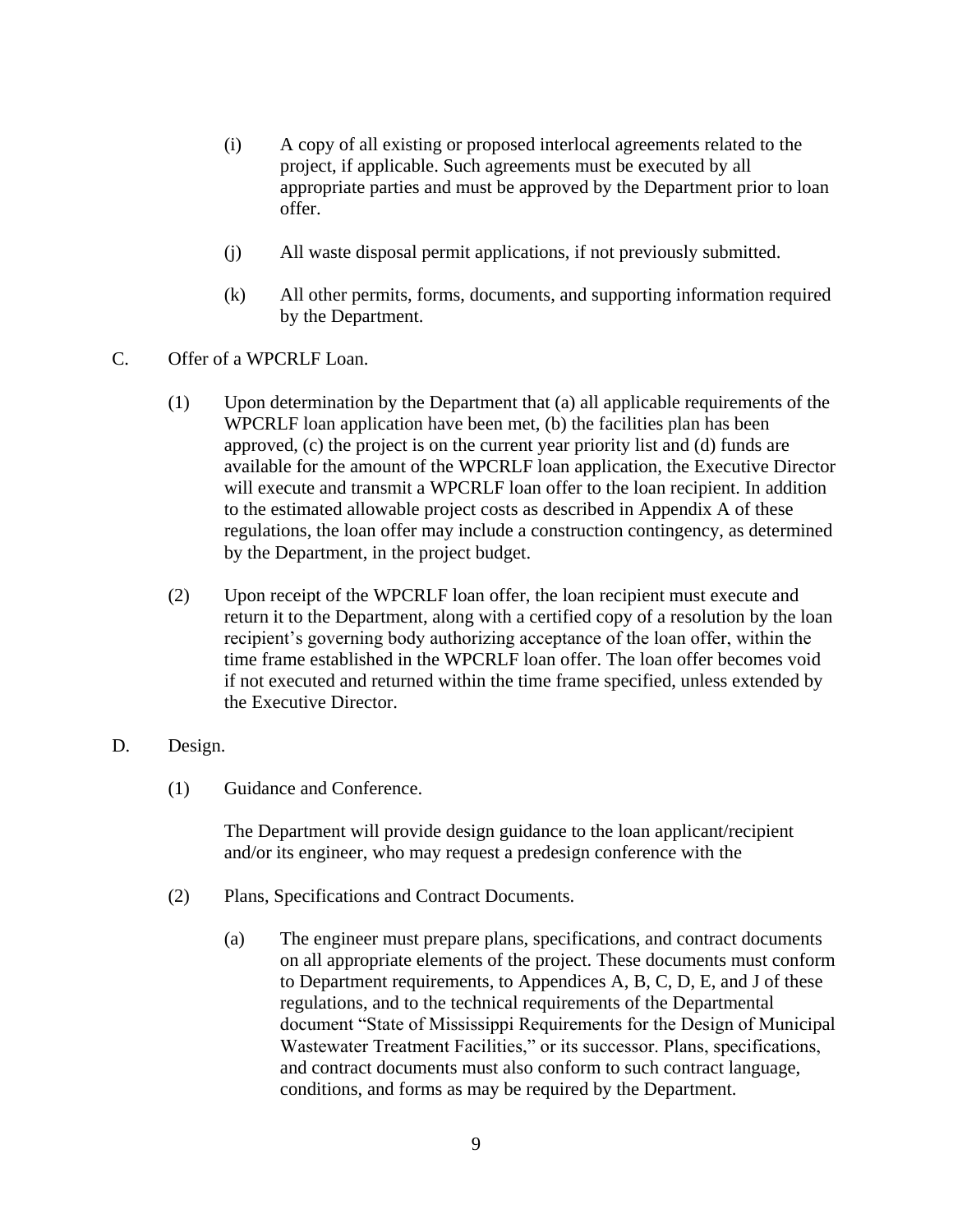- (b) Contents. In addition to the above, the plans, specifications, and contract documents must minimally contain the following:
	- (1) Provisions assuring compliance with these regulations and all relevant federal and state laws.
	- (2) Forms by which the bid bond, performance bond and payment bonds will be provided.
	- (3) A contractor's assurance which must warrant compliance by the contractor with all applicable federal laws and regulations and all laws and regulations of the State.
	- (4) Provisions for the applicant to retain a certain percentage of the progress payments otherwise due to the contractor, in accordance with state law.
	- (5) Provisions requiring the contractor to obtain and maintain the appropriate insurance coverage.
	- (6) Provisions giving authorized representatives of the loan recipient access to all construction activities, books, records, and documents of the contractor for the purpose of observation, audit and copying during normal business and/or working hours.
	- (7) Provisions for compliance with any applicable Minority Business Enterprise/Women Business Enterprise (MBE/WBE) requirements as described in Appendix D of these regulations.
	- (8) Provisions for change orders.
	- (9) Provisions for liquidated damages.
	- (10) Those conditions, specifications, and other provisions set forth or required by the Department.
- (c) Related submittals. The following documents, if applicable to the project, must also be submitted by the deadline in the loan agreement for submission of the plans, specifications, and contract documents, or at other times as may be required by the loan agreement:
	- (1) A copy of the issued NPDES permit or the state operating permit, if required.
	- (2) A copy of the issued solid waste disposal permit, if required.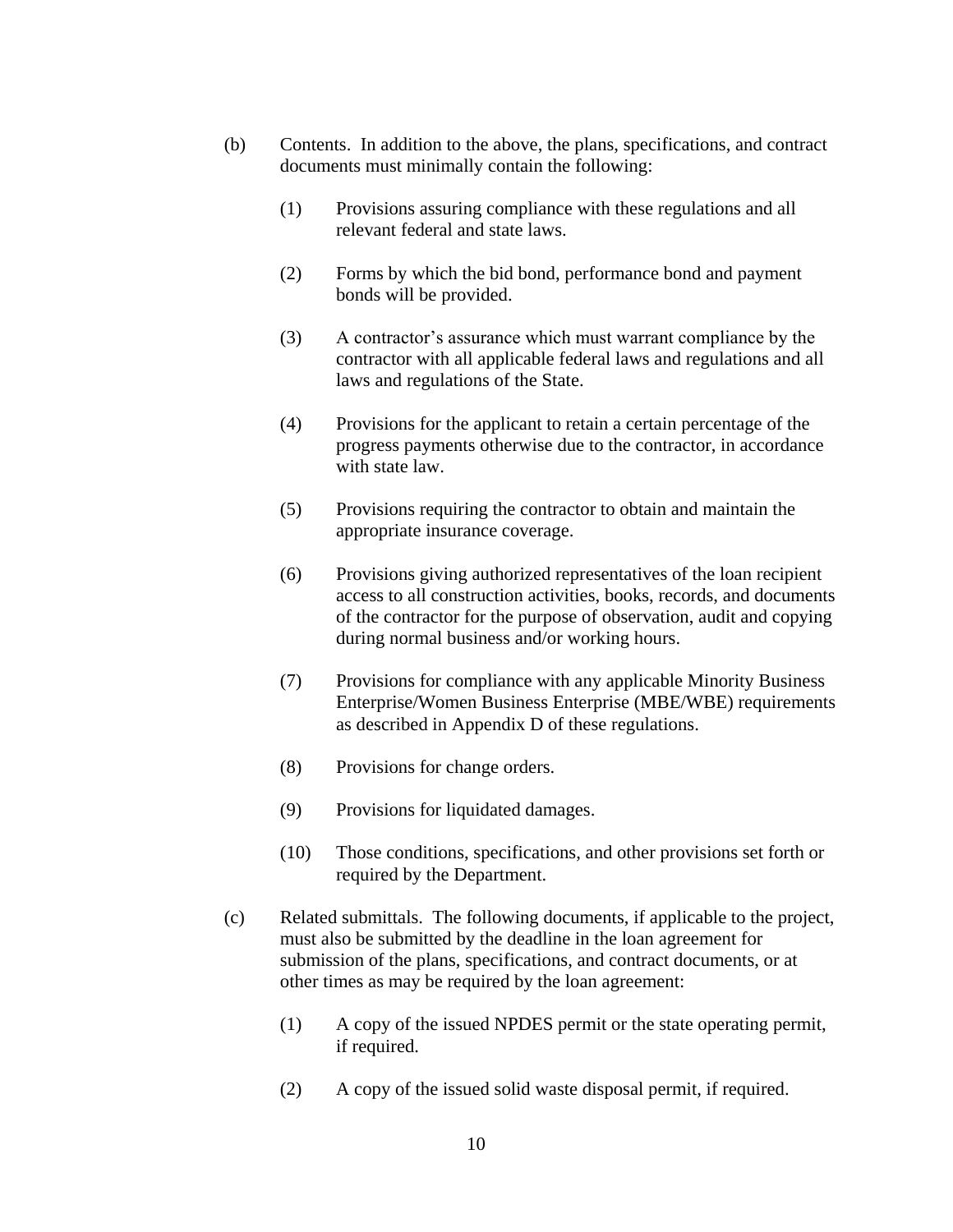- (3) Written waivers from all adjoining property owners when it is not possible to provide required buffer zones, if the project includes wastewater or sludge treatment facilities.
- (4) Real Property.
	- (i) For all loan ineligible real property and easements (including power and other utilities), completion of the applicable and appropriate requirements of state law regarding acquisition of real property, and certification forms from both the loan applicant and the title counsel which indicate that all such loan ineligible real property and easements for the entire project have been secured by at least one of the following actions:
		- (A) Clear title.
		- (B) Execution by both parties of a bonafide option to purchase or a lease valid for the expected life of the project.
		- (C) Initiation of condemnation by filing such action in court.

Prior to advertisement for construction bids, clear title certification forms for all real property and easements from both the loan applicant and the title counsel must be submitted for all loan ineligible real property and easements (including power and other utilities).

- (ii) For all loan eligible real property, completion of the appropriate requirements of state law regarding acquisition of real property, an appraisal, and a written request to the Department for approval of the purchase price of all loan eligible real property. Prior to advertisement for construction bids, the loan applicant must secure approval of the purchase price by the Department, must complete purchase of all loan eligible real property and easements, and must submit clear title certificates from the loan recipient and title counsel for all such loan eligible property.
- (3) Submittal of Plans, Specifications and Contract Documents.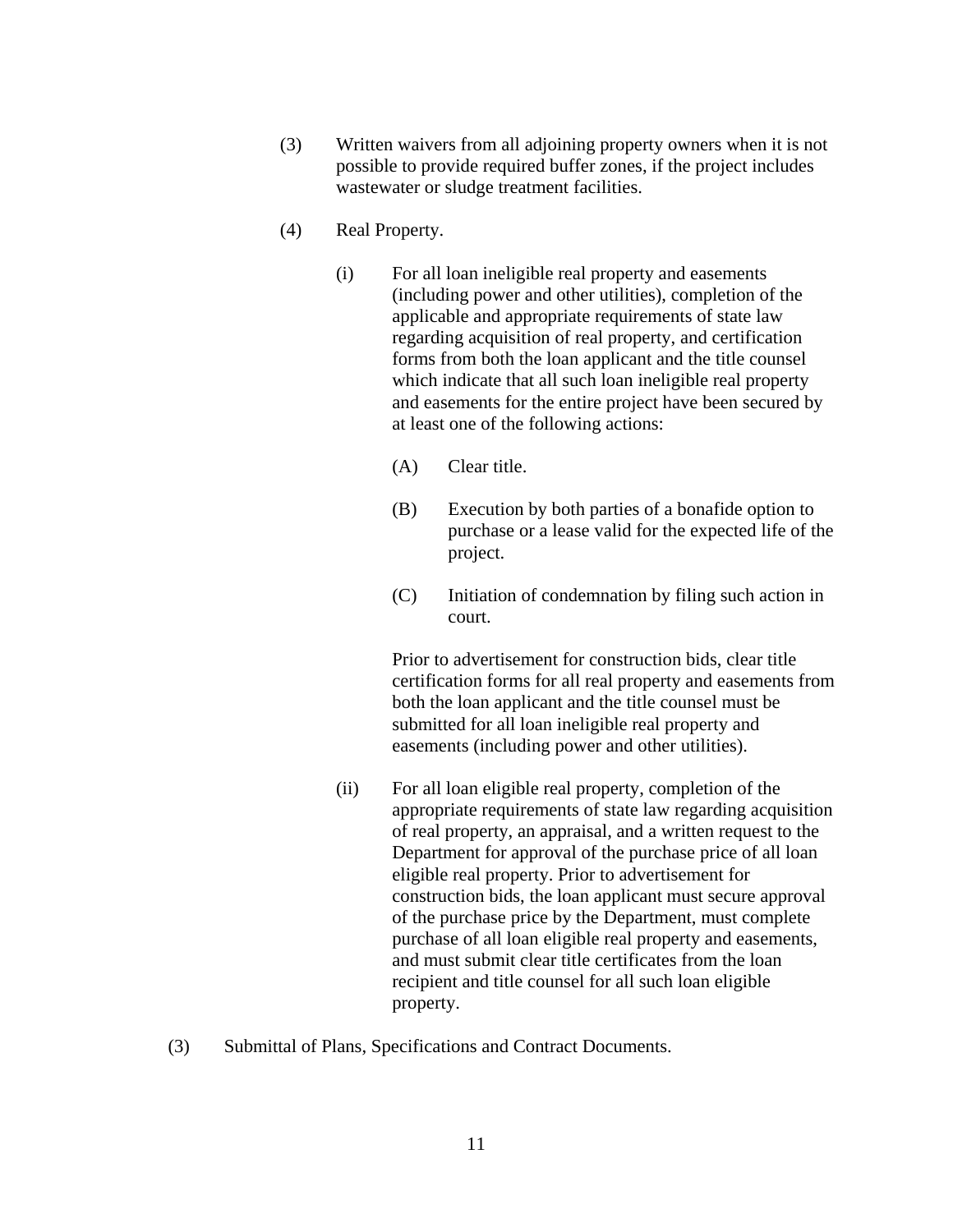By the date specified in the loan agreement the applicant must submit complete plans, specifications and contract documents for the entire project to the Department.

- (4) Approval of Plans, Specifications and Contract Documents. The Department will approve the plans, specifications, and contract documents upon determining that these documents:
	- (a) Appear to conform to the requirements of these regulations,
	- (b) Appear to be approvable pursuant to a technical review by the Department, and
	- (c) Appear to be consistent with the approved facilities planning documents and environmental determinations required by these regulations.
- E. Construction Bidding and Loan Amendment.
	- (1) Within the time frame established in the loan agreement and upon a) approval of the plans, specifications, and contract documents by the Department, b) issuance of any other permits or clearances required for the project, and c) submittal of clear title certificates from the loan recipient and title counsel for all real property and easements required for the project, the loan recipient must then advertise the project for construction bids. All procurement actions by the loan recipient must comply with state law and these regulations.
	- (2) Upon receipt of construction bids, the loan recipient must then submit a) the completed MBE/WBE documentation as required by Appendix D of these regulations, b) the completed bid package, c) all necessary executed contracts and amendments as described in Rule 6.3.B(2)(c), and d) a loan agreement amendment request (consistent with as-bid construction costs, a construction contingency as determined by the Department, and any professional services contracts and amendments) to the Department within the time frame established in the loan agreement.
	- (3) Upon the receipt of the completed MBE/WBE documentation, bid package, professional services contracts and amendments, and loan agreement amendment request from the loan recipient, the Department will review these documents, determine whether any request for an increased loan amount is justified and allowable and that funds are available and, after determining that all documents are approvable, will transmit to the loan recipient approval to execute the construction contracts.
	- (4) After receipt, review and approval of the loan agreement amendment request, the Department will prepare and transmit an amended WPCRLF loan offer to the loan recipient. The loan offer will include in the project budget (a) the approved as-bid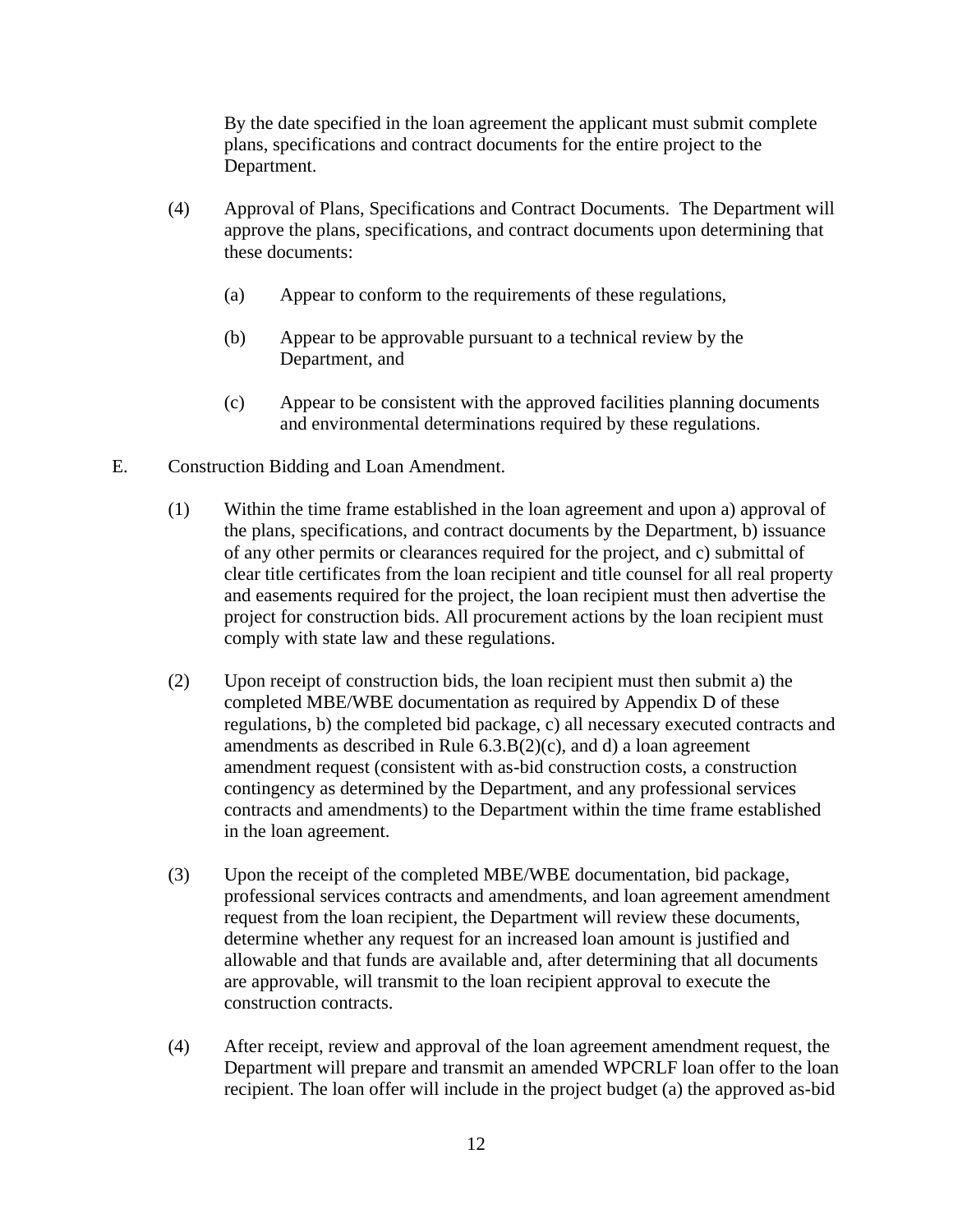amounts for construction contracts, (b) the amounts for professional services contracts, and (c) a construction contingency as determined by the Department. Upon receipt of the amended WPCRLF loan offer, the loan recipient must execute and return it to the Department within the timeframe established in the offer letter. After execution of the amended WPCRLF loan offer, the WPCRLF loan amount may not be increased except for funding of a subsequent portion of a segmented project as identified in the Intended Use Plan for a later fiscal year. Any increased project costs in excess of the amended WPCRLF loan amount must be paid by the loan recipient from sources other than WPCRLF loan funds.

#### F. Construction.

(1) Awarding Construction Contracts and Preconstruction Conference. Upon receipt of the approval to execute the construction contract and issue the notice to proceed, the loan recipient must do so and transmit a copy of the executed construction contract and the notice to proceed to the Department within the time frame specified in the loan agreement.

The loan recipient is responsible for assuring that every appropriate procedure and incidental legal requirement is observed in advertisement for bids and awarding the construction contracts. The plans, specifications, and executed contract documents must not vary from those approved by the Department.

The loan recipient may arrange and hold a preconstruction conference and must allow attendance and participation by the Department if such a conference is held.

(2) Observation During Construction.

During all times that construction work is being performed, the loan recipient must provide for full-time observation of the project by the engineer or his staff and must require the engineer's assurance that the work is being performed in a satisfactory manner in accordance with the WPCRLF loan agreement and the approved plans, specifications, contract documents and approved change orders. Less than full-time observation may be allowed when properly justified and approved by the Department

The Department is authorized to observe the construction of any project at any time for compliance with the terms of the loan agreement and to determine if the loan recipient and engineer are assuring that plans, specifications and contract documents are being followed. Such observation will not subject the Department to any legal action for claims, damages or any other liability. Such observation will not release the contractor from any obligation to perform the work in accordance with the requirements of the contract documents or the engineer from determining compliance with the requirements of the contract documents or the loan recipient from insuring compliance with the contract and the terms of the loan agreement.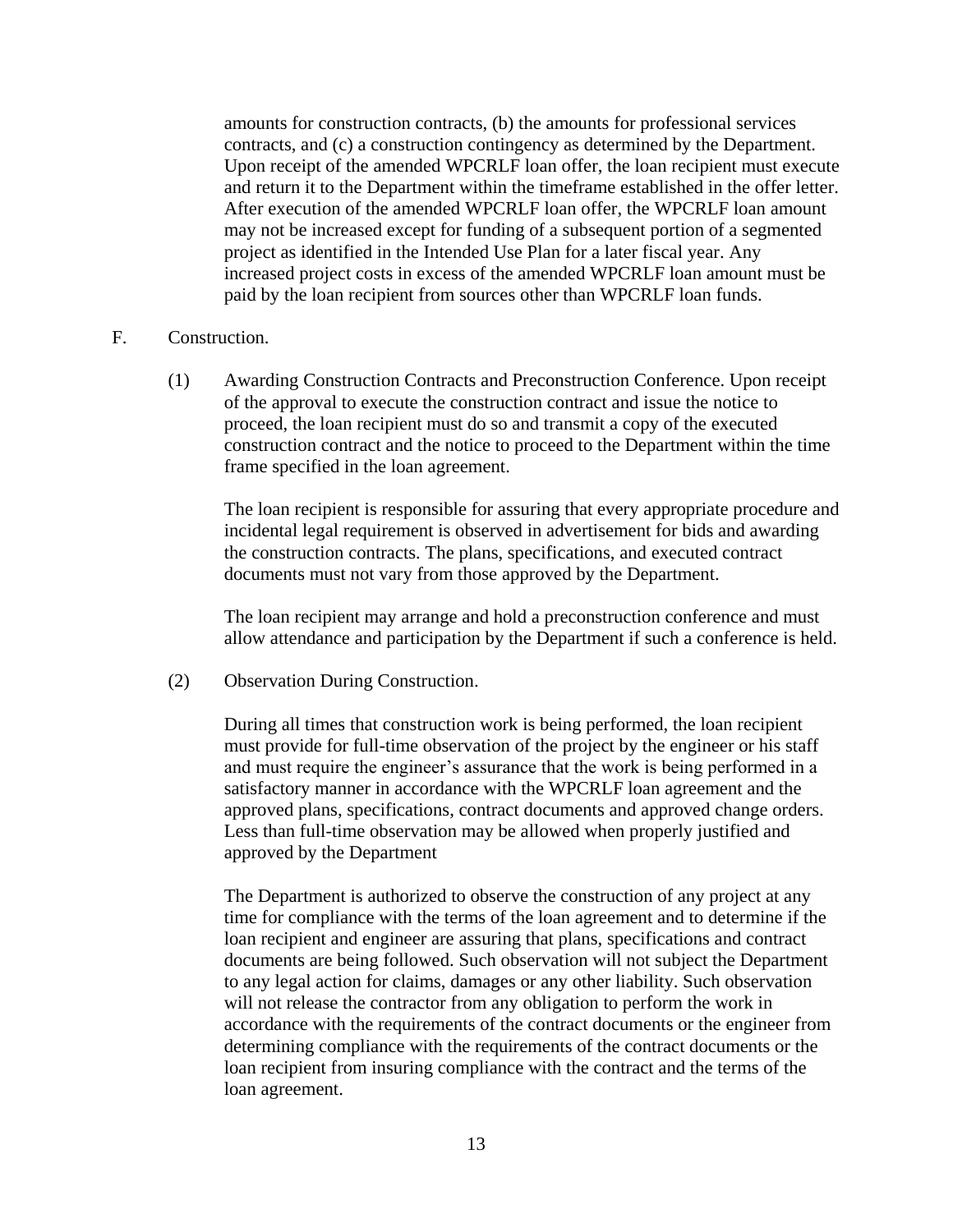The contractor, engineer, and the loan recipient must furnish the Department with every reasonable opportunity and means for determining whether the loan recipient and engineer are assuring that the work is in accordance with the requirements of the approved plans, specifications and contract documents. The Department is authorized to observe and require submission by the loan recipient of daily logs, record drawings, file notes, and any other documents prepared in relation to the WPCRLF funded project.

- (3) Construction Deficiencies.
	- (a) In the event that it appears to the Department that the loan recipient and engineer are not assuring that the construction work, materials, equipment or supplies are in conformity with approved plans and specifications, and contract documents, the Department may determine these items are unallowable for WPCRLF loan participation, unless the loan recipient takes action, through the engineer if applicable, in the manner provided for in the construction contract to correct any such deficiencies.
	- (b) The Department may immediately withhold WPCRLF loan payments for such time that it appears that the loan recipient and engineer are not asssuring that construction work, materials, equipment or supplies are in accordance with the approved plans, specifications and contract documents, and may require the loan recipient to repay any previously paid amounts related to such work within 30 days of such notification.
- (4) Change Orders.
	- (a) General. In the event a determination is made by a loan recipient after a construction contract is executed that changes or modifications to the original contract are necessary or would better serve the purpose of the loan recipient, the loan recipient may, at its discretion, execute such change orders pertaining to the construction that are necessary under the circumstances, as provided in the contract documents and when in accordance with state law.

Change orders must not change, vary, or alter the basic purpose or effect of the project. Change orders must be technically adequate, the costs must be necessary and reasonable, and eligible/ineligible costs must be appropriately separated.

(b) Change Order Submittals. After completion of the change order negotiation process and/or claims resolution between the loan recipient and the contracting party, an executed change order must be submitted to the Department for review and approval, in order to obtain a WPCRLF loan eligibility/allowability determination.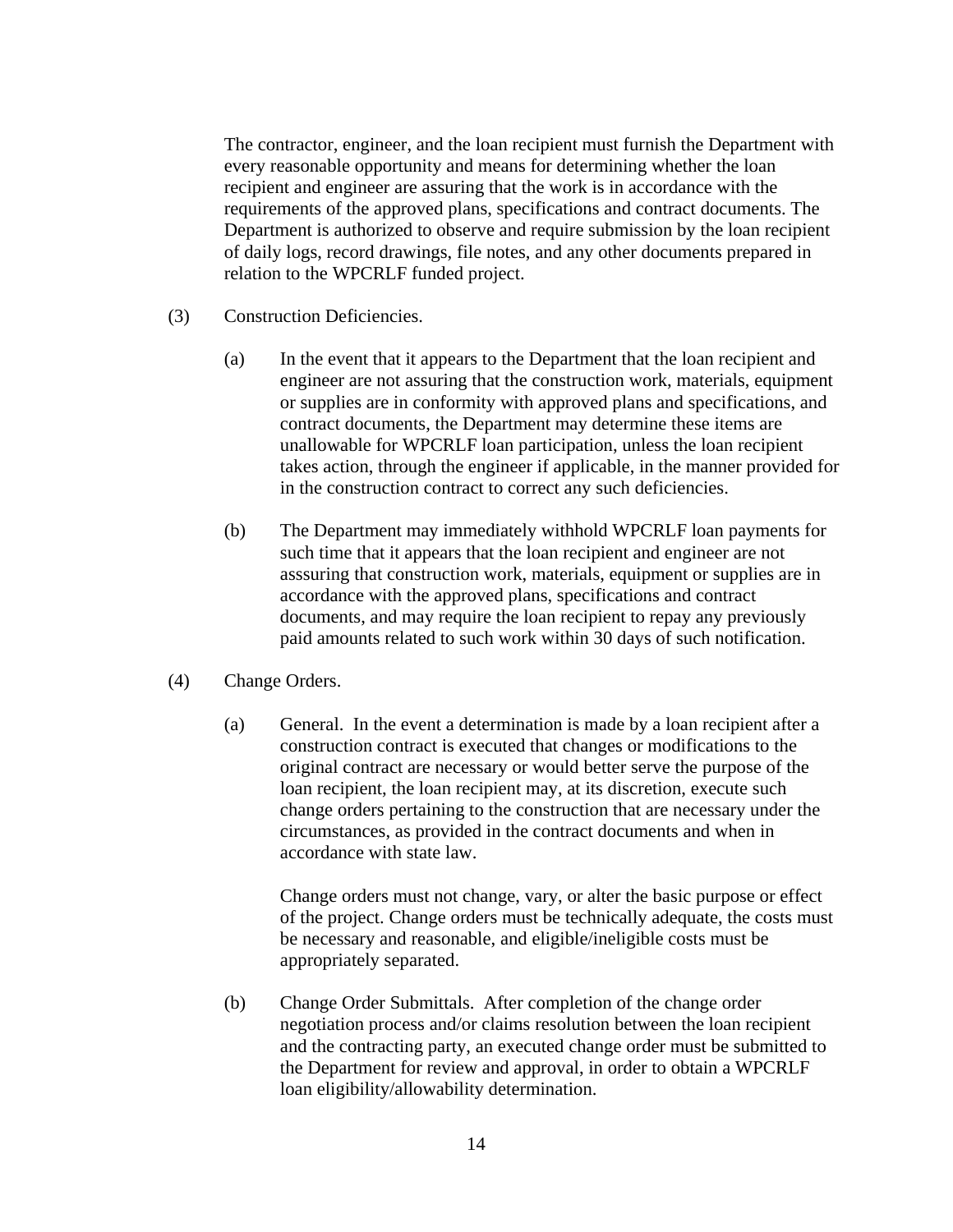If any change order is submitted to the Department that is not complete and executed by the loan recipient, the contracting party, and the engineer if appropriate, the Department may return such change order without review. However, unilateral change orders executed by the loan recipient, and the engineer if appropriate, and identified as such, that are issued in accordance with the contract documents may be submitted to the Department for review and approval, in order to obtain a WPCRLF loan eligibility/allowability determination.

The loan recipient may submit a complete change order which has been executed conditional upon a WPCRLF loan eligibility/allowability determination by the Department.

If possible, approval of a change order should be secured from the Department before the work is started. Approval may also be secured after the work is started; however, the loan recipient must bear the cost if the work is later determined to be ineligible or unallowable.

When the eligible cost of a project will be significantly reduced by a change order(s), the Department may issue an amendment to the loan agreement decreasing the loan amount, and the loan recipient must execute the amendment within the time frame established by the Department.

- (c) Department Review. In order to allow the Department to perform a technical and loan allowability review, requests for change order approvals must conform to Department guidance, requirements and regulations.
- (d) Time Extensions. Change orders which include time extensions exceeding 30 days beyond the original contract completion date, and/or documentation that the loan recipient is implementing all legal remedies provided in the contract documents for failure to complete construction when required, must be submitted to the Department as specified in Rule 6.3.F(6)(i) of these regulations. Justification for contract time extensions included in a change order must be prepared, but need not be submitted to the Department unless the total time extensions for the contract exceed 30 days after the original contract completion date, in which case justification for all time extensions must be submitted to the Department for an allowability determination.
- (5) Contractor Bankruptcy or Default. In the event of a contractor bankruptcy or default, any proposed agreements with the bonding company (other than the bonding company serving as general contractor or hiring another contractor acting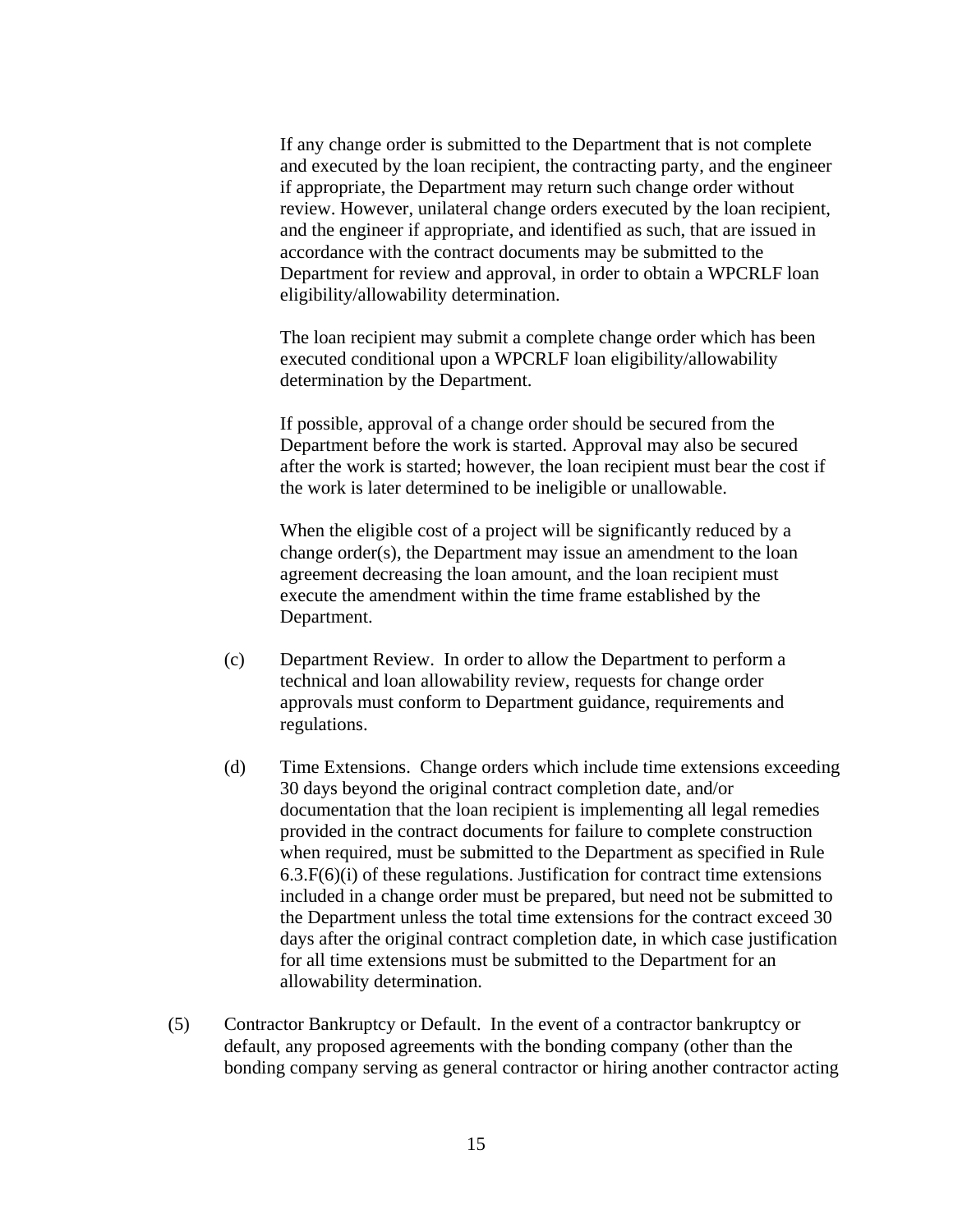as their agent) must be submitted for a WPCRLF loan allowability determination by the Department prior to execution.

If the loan recipient determines that re-award of the construction contract or a portion thereof is necessary due to contractor bankruptcy or default, such proposed re-award contracts must be submitted for a WPCRLF loan allowability determination by the Department prior to execution. The loan recipient will be responsible for assuring that every appropriate procedure and incidental legal requirement are observed in advertising for bids or otherwise re-awarding a construction contract, if this course of action is taken.

- (6) Design and Construction Phase Submittals, Approvals, and Actions. The following submittals, approvals, and actions will be required during the design and construction phase of the project. The Department may establish additional time frames within the loan agreement.
	- (a) By the date established by the Department in the loan agreement, the loan recipient must submit a complete set of plans, specifications and contract documents to the Department.
	- (b) Within 90 days after approval of the plans, specifications, and contract documents by the Department, (1) all construction related contracts must be advertised for bids and proof of such advertisement must be submitted, (2) all local funds necessary for the project must be secured and proof of such local funds must be submitted, and (3) clear title certificates from the loan recipient and title counsel for all loan eligible real property must be submitted.
	- (c) Within 120 days after approval of the plans, specifications, and contract documents by the Department, the loan recipient must receive bids on all construction contracts.
	- (d) Within 14 days after receipt of bids, the loan recipient must submit all MBE/WBE and related documents.
	- (e) Within 21 days after receipt of bids, the loan recipient must submit all bid packages.
	- (f) Within 60 days after receipt of bids, the loan recipient must execute all construction contract documents, must submit a copy of all executed contract documents, and must issue and submit a copy of the notice to proceed on all such contracts.
	- $(g)$  By the date established by the Department in the loan agreement (which is based upon 90% of construction contract time) the loan recipient must enact the approved user charge system and submit a copy of the enacted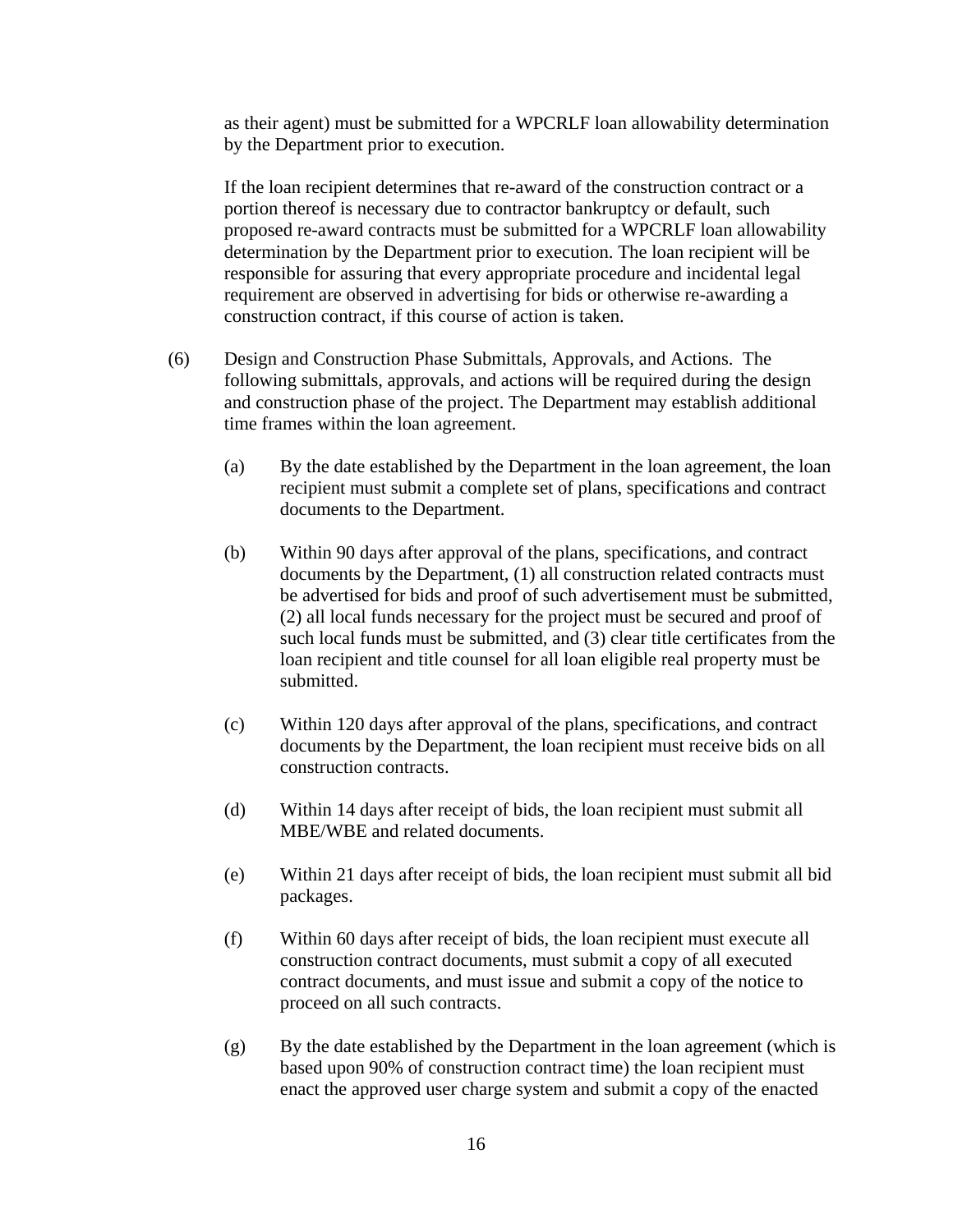ordinance to the Department.

(h) Within 10 days after construction completion of each construction contract, the loan recipient must notify the Department of construction completion.

The Department will perform a final construction observation within 30 days after the current construction contract completion date, unless further delayed by the Department pursuant to review of the loan recipient's request and justification for such delay. Should the Department decide that the construction completion is being unreasonably delayed, a final construction observation may be immediately performed by the Department. The final construction observation by the Department is only for the purpose of determining final loan allowable costs.

- (i) Within 30 days after the current construction contract completion date, all change orders which include time extensions exceeding 30 days beyond the original contract completion date, and/or documentation showing the loan recipient is implementing all legal remedies provided in the contract documents for failure to complete construction when required, must be submitted to the Department for an allowability determination.
- (j) Within 30 days after the Department's final construction observation, the loan recipient must submit: final loan payment requests, approvable summary change orders for all construction contracts; record drawings for the entire project funded in whole or in part with WPCRLF funds; the engineer's certification of compliance with plans, specifications, and contract documents; final professional services contract amendments, if any; and all other administrative forms and documents required by the loan agreement. **Loan payment requests submitted after this date are not allowable, regardless of when the costs were incurred.**
- (k) Any other submittals or actions required by the loan agreement must be performed when required and are subject to review and approval by the Department.
- G. Post Construction Phase.
	- (1) Following final payment of WPCRLF loan funds to the loan recipient, or upon expiration of any deadlines established by the loan agreement or the Department, the Department or other designated parties may perform an audit of the WPCRLF loan project for the purpose of determining compliance with the WPCRLF loan agreement and to determine final allowable costs, payments made to date, and any additional payments due the loan recipient or repayment due the Department.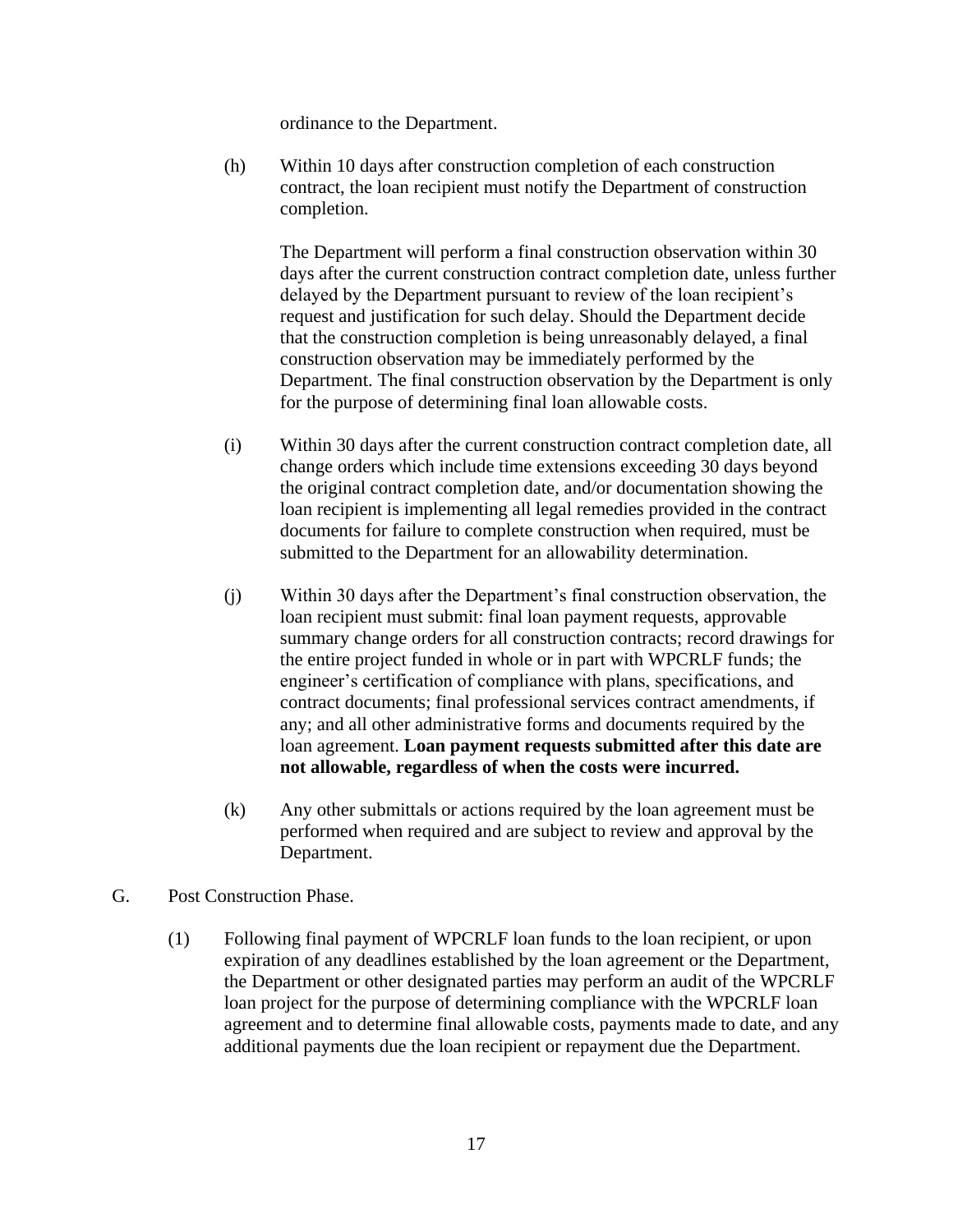- (2) Upon completion of the WPCRLF audit (or if an audit is not performed, following approval of the final payment request of WPCRLF loan funds to the loan recipient or upon expiration of any deadlines established by the loan agreement or the Department), the Department will transmit to the loan recipient a copy of the audit report, if performed, and a final determination of allowable costs and payments due the loan recipient or repayments due the State. The final determination will also establish a 30-day appeal deadline, as required by (3) below, and will require repayment of any overpayments with an interest penalty to begin accruing on the appeal deadline.
- (3) Within 30 days after the date of the above final determination, the loan recipient may submit a written appeal of the final determination, including a written justification of the reason for the appeal, and supporting documentation for any disputed costs of the final determination. Otherwise, the final determination of allowable costs will become the final allowable costs for purposes of WPCRLF loan payments and the WPCRLF loan agreement.
- (4) Should an appeal be submitted, the disputes procedures established in Appendix F of these regulations will be followed in order to resolve the dispute and establish the final allowable costs.
- (5) Upon expiration of the final determination appeal period, or upon resolution of a dispute of the final determination, the Department will transmit to the loan recipient a final WPCRLF loan agreement between the loan recipient, the Department, and the State Tax Commission. The loan recipient must execute and submit the final loan agreement to the Department within the deadline established by the Department.
- (6) Upon receipt of an executed final loan agreement from the loan recipient, the Department will transmit the final loan agreement to the State Tax Commission for execution and return to the Department.
- (7) Upon receipt of the executed final loan agreement from the State Tax Commission, the Department will transmit a copy to the loan recipient. Repayment of the WPCRLF loan will commence under the terms of the executed final loan agreement.
- (8) If the project fails to perform properly at any time within the first year after the final construction observation performed by the Department, the loan recipient must immediately notify the Department of the reasons for lack of performance, submit an approvable schedule of corrective actions, and implement the corrective actions in accordance with the approved schedule.
- H. Payments to WPCRLF Loan Recipients. Payments from the WPCRLF may be made under the following conditions: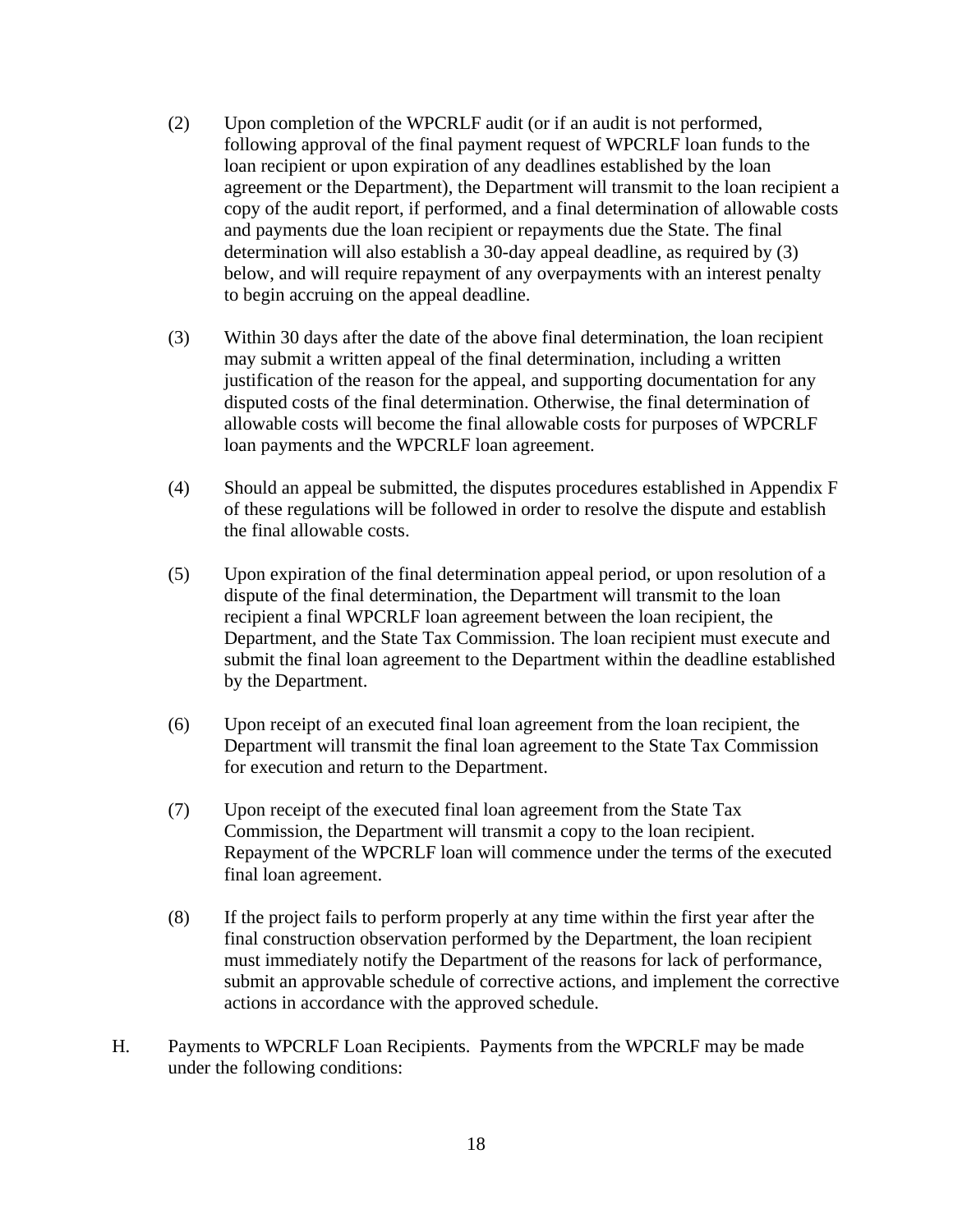- (1) Payments may only be requested by and made to loan recipients, in accordance with the WPCRLF loan agreement and the loan recipient's executed and approved contracts for eligible and allowable services and construction, for work performed within the project scope and budget period.
- (2) Payments may be requested no more often than on a monthly basis, except as allowed by the Department.
- (3) The loan recipient must deduct from all WPCRLF payment requests the amount of funds provided or to be provided from all other state and federal agency funding sources for allowable WPCRLF project costs.
- (4) Payment requests must be submitted by the loan recipient to the Department and must include the following:
	- (a) WPCRLF payment request form.
	- (b) Cumulative invoices, in accordance with the contracts for such work, for all costs for which payment is requested.
	- (c) Any other documents required by the loan agreement.
- (5) The timing of WPCRLF payments to the loan recipient will be as follows, provided the loan recipient is in compliance with the requirements of these regulations and provisions of the WPCRLF loan agreement:
	- (a) Upon execution of the loan agreement all incurred facilities planning and application costs may be requested and paid. No further payments may be requested and paid except as allowed below.
	- (b) Payments for eligible land may be requested and paid immediately after loan agreement execution, if the Department has approved the purchase price and the loan recipient has submitted a bonafide option to purchase.
	- (c) Upon (1) approval of all plans, specifications, and contract documents, and (2) submittal of clear site certificates from the loan recipient and title counsel for all loan eligible and ineligible real property, costs incurred to date in accordance with the contracts for administration, engineering, legal, and any other professional services may be requested and paid. No further payments may be requested and paid except as allowed below.
	- (d) Upon receipt by the Department of all executed construction contract documents and notices(s) to proceed, costs incurred in accordance with the contracts for administration, engineering, legal, and any other professional services may be requested and paid.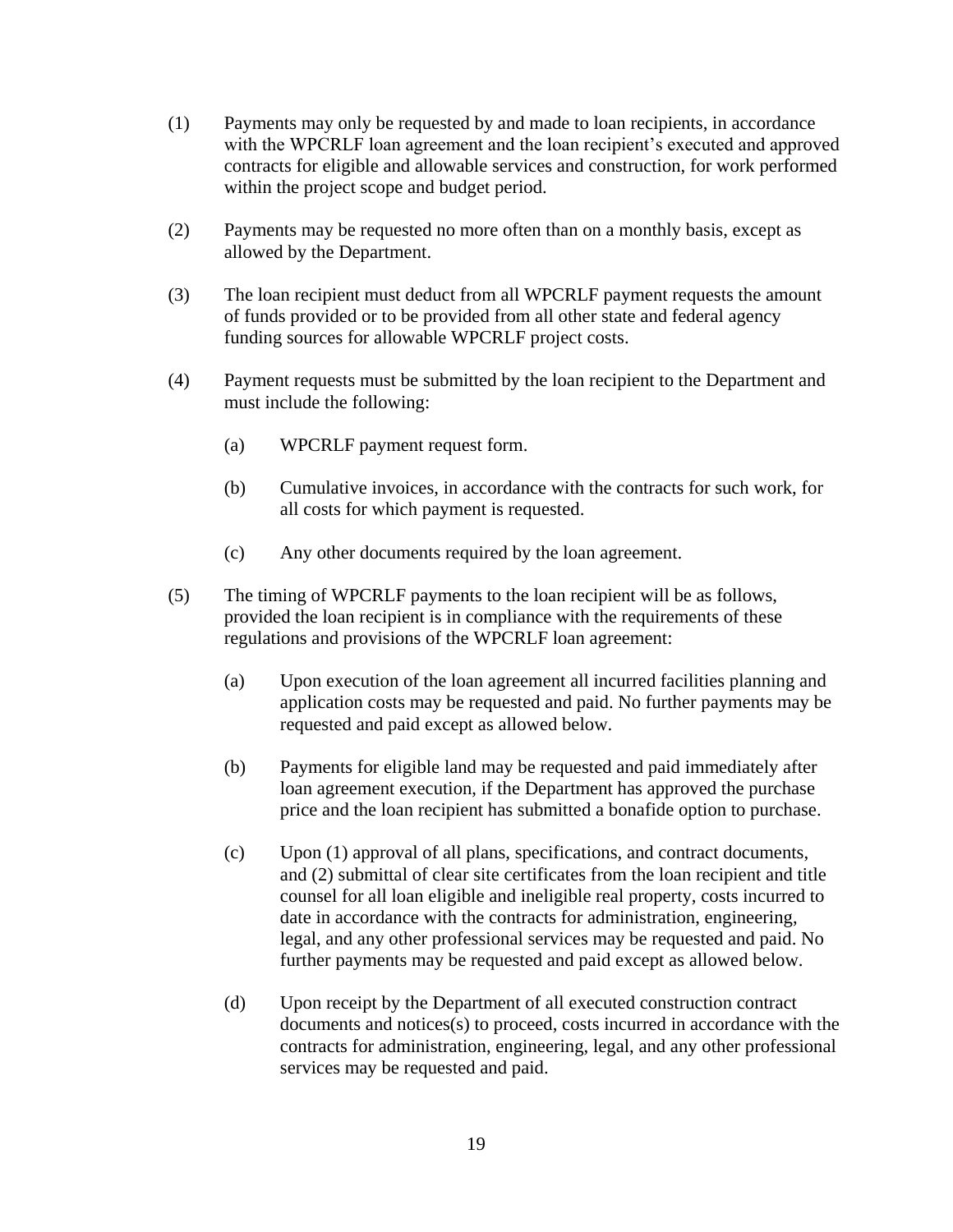- (e) Payments for allowable construction work may be requested and paid based upon in-place work or delivered materials and equipment as specified in the construction contract and as supported by invoices and verified as accurate by the engineer and loan recipient, less any retainage.
- (f) No more than 95% of all construction phase costs will be paid until submission of the determination of construction completion; performance of the final construction observation by the Department; submission of the final pay request; submission of approvable summary change orders on all construction contracts; submission of record drawings on all construction contracts; submission of the engineer's certification of compliance with plans, specifications and contract documents; submission of loan recipient's resolution of acceptance of each construction contract; submission of final professional services contract amendments, if any, and compliance with all other applicable provisions of the WPCRLF loan agreement. Upon completion of these actions, the remainder of all costs may be paid.
- (6) Any payments made to the loan recipient which are at any time determined by the Department to be for costs not in accordance with the WPCRLF loan agreement, for ineligible or unallowable costs, or for costs apparently related to waste, fraud, abuse or illegal acts under state or federal law, must be repaid to the WPCRLF fund within 30 days of such notification by the Department. Interest may be charged on such delinquent repayments after expiration of the 30-day period at a rate of ten (10) percent per annum, compounded monthly. Alternatively, the Department may withhold such amounts including interest from subsequent payment requests.
- I. WPCRLF Loan Repayment Requirements. All WPCRLF loan repayments are subject to the following requirements:
	- (1) Interest on amounts paid to the loan recipient will commence on the latest original construction contract completion date, or one year after initiation of the earliest construction contract, whichever occurs first.
	- (2) The amount of interest accrued between the date established in (1) above and the initiation of the repayment process will be added to the final allowable project costs to determine the principal amount to be repaid by the loan recipient.
	- (3) The term of the loan repayment will be from the time of transmittal of the final loan agreement to the loan recipient to the end of the term as established in the IUP under which the project is funded, or a reduced term if requested by the loan recipient.
	- (4) Repayments shall be made on a monthly basis and shall commence when determined by the Department. Repayments shall be made through monthly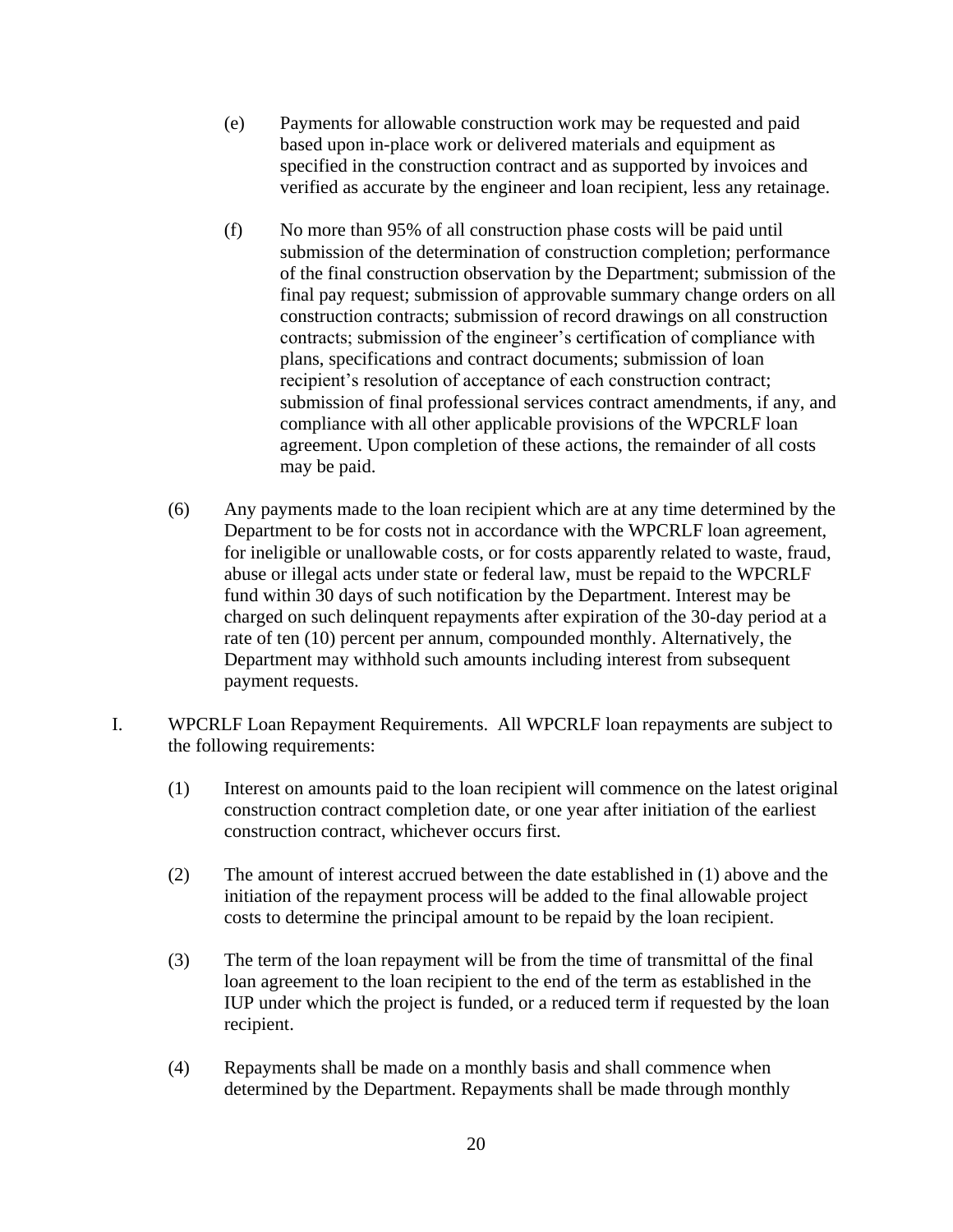withholding of sales tax reimbursements or homestead exemption tax loss reimbursements in accordance with state law, if the amount of such reimbursement is sufficient to make the monthly payment. Otherwise, repayment shall be made by submission of monthly payments directly to the State.

- (5) The repayment interest rate and the frequency of interest compounding will be as established in the IUP under which the project is funded.
- J. Administrative Fee. An administrative fee in the amount of five percent (5%) of the final loan principal amount will be collected from the loan repayment amounts to defray the costs of administering the WPCRLF program. Beginning with the initiation of the repayment process and until such time that the total administrative fee is collected, the interest portion of each repayment will not be charged, and, in lieu of the interest portion, an equal amount of the repayment will be collected as the administrative fee.

Source: *Miss. Code Ann, §§ 49-17-81 through 49-17-89, 49-2-1, et seq. and 49-17-1 et seq.*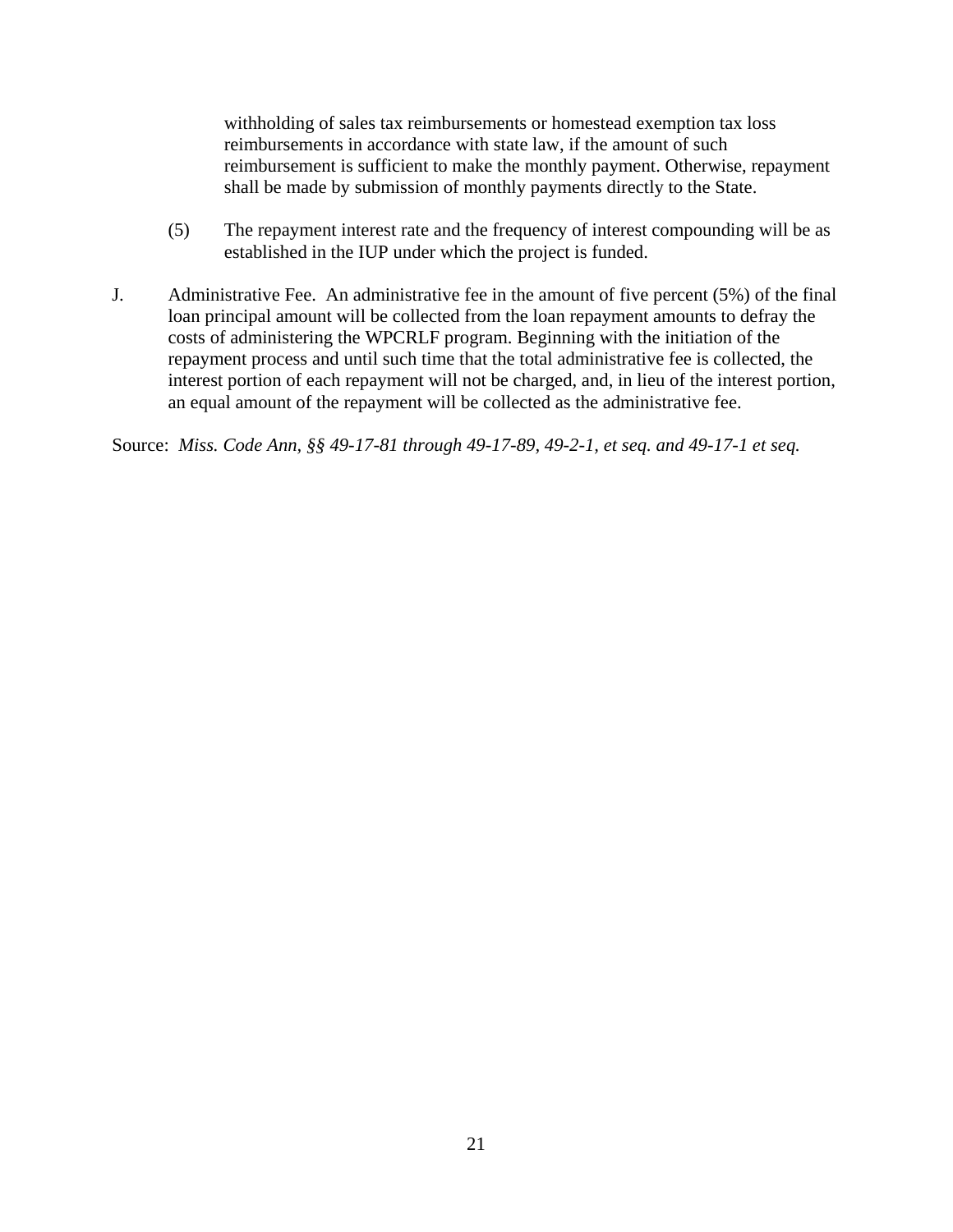# APPENDIX A

# Determination of Eligible and Allowable Costs

## **CONTENTS**

- A. General
- B. Professional Services
	- (1) Allowable
	- (2) Unallowable

#### C. Construction

- (1) Allowable
	- (2) Unallowable
- D. Equipment, Materials, and Supplies
	- (1) Allowable
	- (2) Unallowable
- E. Change Orders

#### F. Claims

- (1) Allowable
- (2) Unallowable

#### G. Mitigation

- (1) Allowable
- (2) Unallowable

#### H. Publicly Owned Onsite Systems

- (1) Allowable
- (2) Unallowable
- I. Real Property and Existing Improvements
	- (1) Allowable
	- (2) Unallowable
- J. Miscellaneous Costs
	- (1) Allowable
	- (2) Unallowable
- K. Project Income From Bid Bond Forfeitures, Liquidated Damages, and Interest on WPCRLF Loan Payments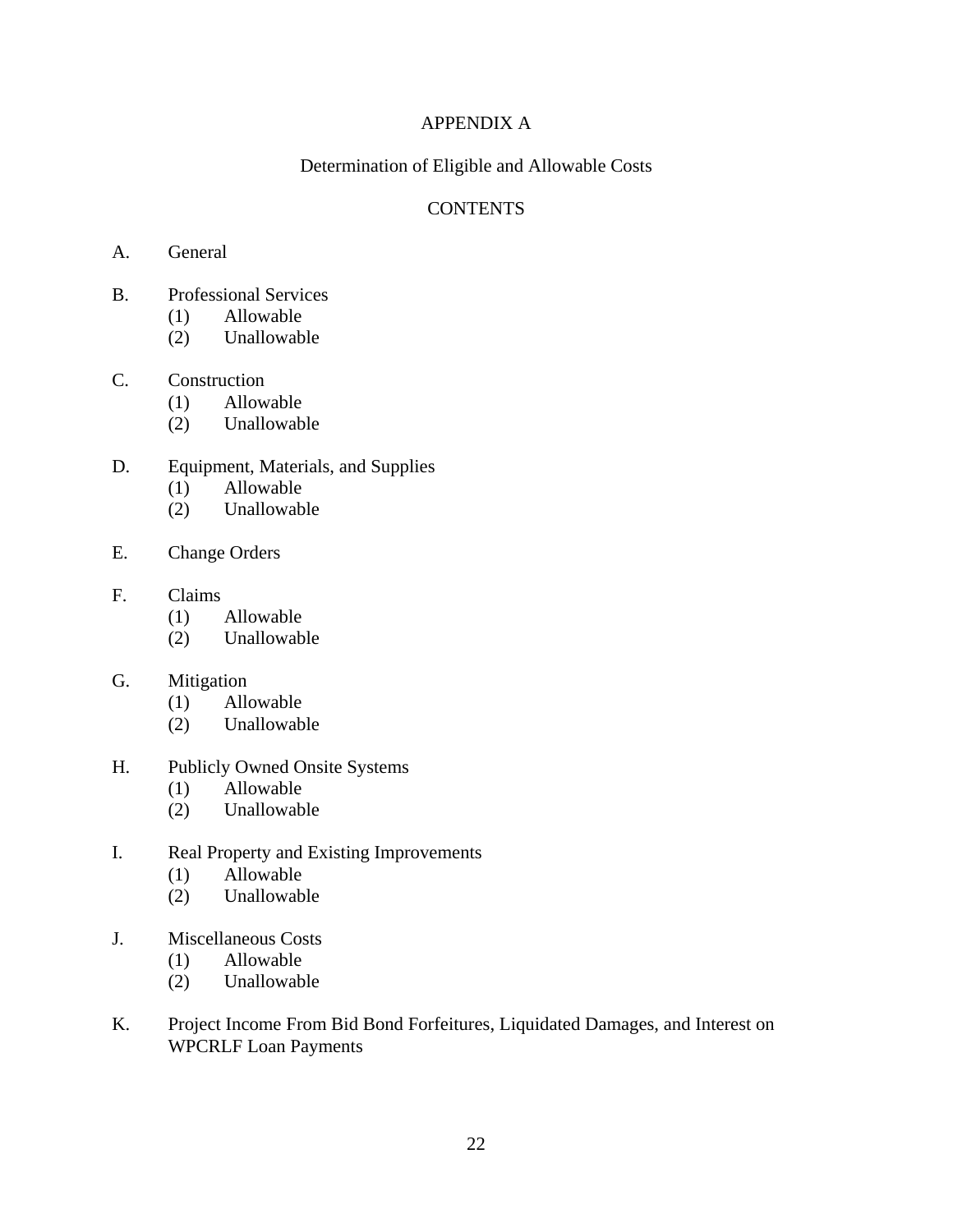# A General

Eligible costs are those costs in which WPCRLF loan participation is authorized pursuant to applicable statute. Allowable costs are eligible costs that meet the following general criteria in addition to any specific identification as an allowable cost within Appendix A:

- (1) Are necessary and reasonable for the proper and efficient administration and construction of the project, be allocable to the project, and not be a general expense required to carry out the overall responsibilities of the loan recipient.
- (2) Are authorized or not prohibited under state or local laws or regulations.
- (3) Conform to any limitations or exclusions set forth in state laws or other governing limitations as to types or amounts of cost items.
- (4) Are consistent with policies, regulations, and procedures that apply uniformly to both state assisted and other activities of the loan recipient.
- (5) Are accorded consistent treatment through the application of generally accepted accounting principles appropriate to the circumstances.
- (6) Are not allocable to, or included as, a cost of any other federally or state financed program in either the current, prior, or future period.
- (7) Are determined allowable by the Department after review of necessary books, records and other documents related to the costs. Failure to cooperate with the Department regarding access to project records or refusal to provide such records when requested by the Department may result in costs being determined unallowable for WPCRLF participation.
- (8) Are within the scope and budget period of the project as described in the loan agreement.
- (9) Are determined without regard to any previous federal grant, WPALP, WPCELF or WPCRLF loan funding provided for facilities to be replaced, upgraded, or rehabilitated, except as described in Rule 6.2.F.(2)(d) and (e) of these regulations.
- (10) Not withstanding this appendix, are eligible and allowable under the federal Clean Water Act and any implementing federal regulations.
- (11) Are procured in accordance with Appendix C.
- B. Professional Services

The term professional services refers to engineering, legal, administrative, and similar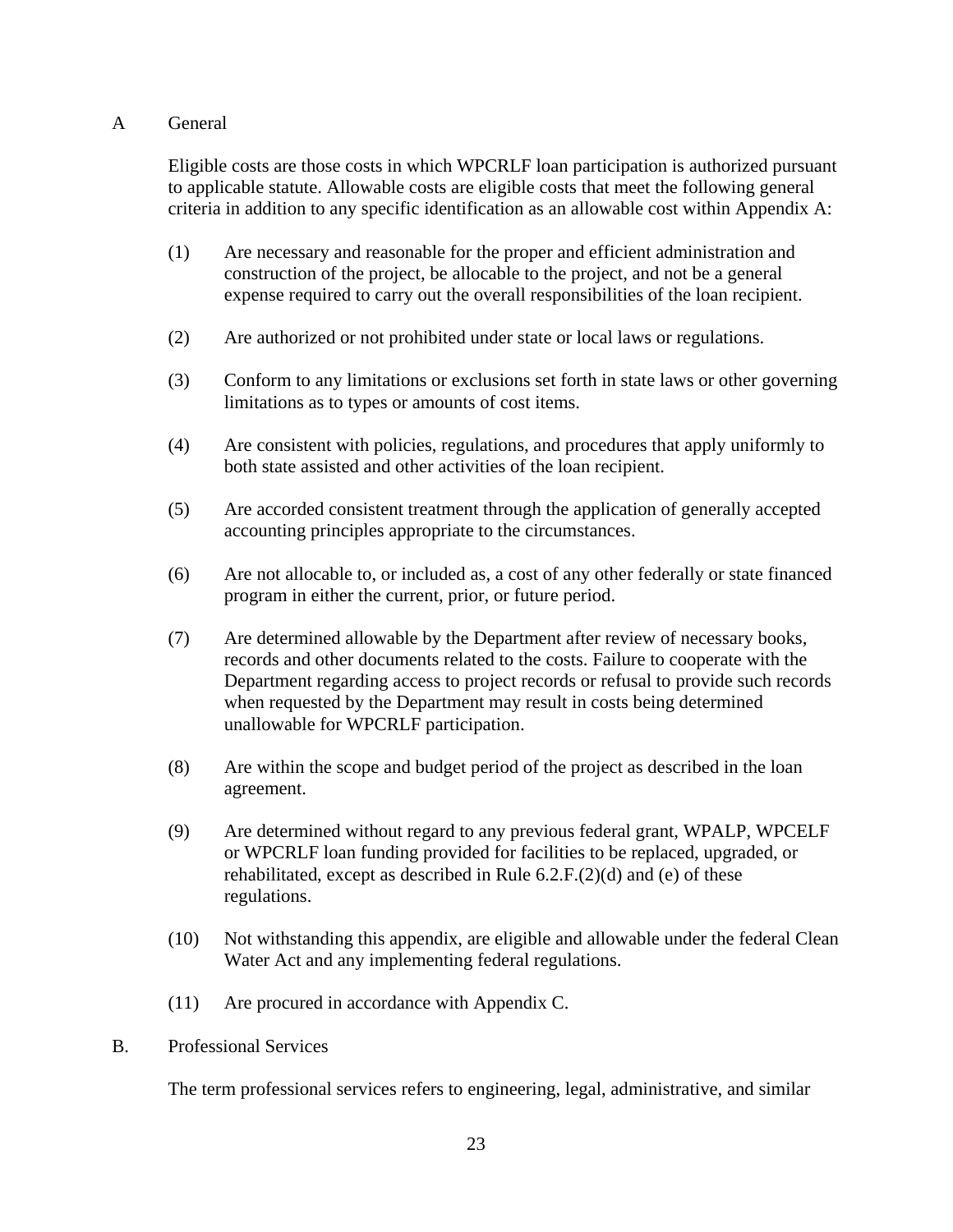services.

- (1) Allowable costs include:
	- (a) Costs that are normally included in the fringe benefits and indirect cost of the firm except those costs specifically excluded in these regulations.
	- (b) Profit, not to exceed the amount normally charged by the firm for similar work.
	- (c) Preparing the facilities plan.
	- (d) Preparing the plans, specifications, and contract documents, including value engineering.
	- (e) Preparing the loan application package.
	- (f) Costs associated with the acquisition of real property, permanent and temporary construction easements and compliance with the requirements of the Mississippi Real Property Acquisition Policies Law.
	- (g) The costs of services incurred during the advertisement, award and construction of a project.
	- (h) The costs associated with acquiring minority and women's business services.
	- (i) The costs of legal, engineering, and other services incurred by the loan recipient in deciding procurement protests and defending their decisions in protest appeals under Appendix I are allowable regardless of the outcome of the protest, provided there was not an attempt by the loan recipient to violate or circumvent state purchase laws.
	- (j) The cost of developing an operation and maintenance manual.
	- (k) Start-up services for onsite training of operating personnel in operation and control of specific treatment processes, laboratory procedures, and maintenance and records management.
	- (l) Administrative services associated with the construction of the project and administering the WCPRLF loan.
	- (m) The cost of services, other than engineering services during construction, such as railway or highway flagmen, or utility or highway inspectors, required during the construction of the project, are allowable provided that: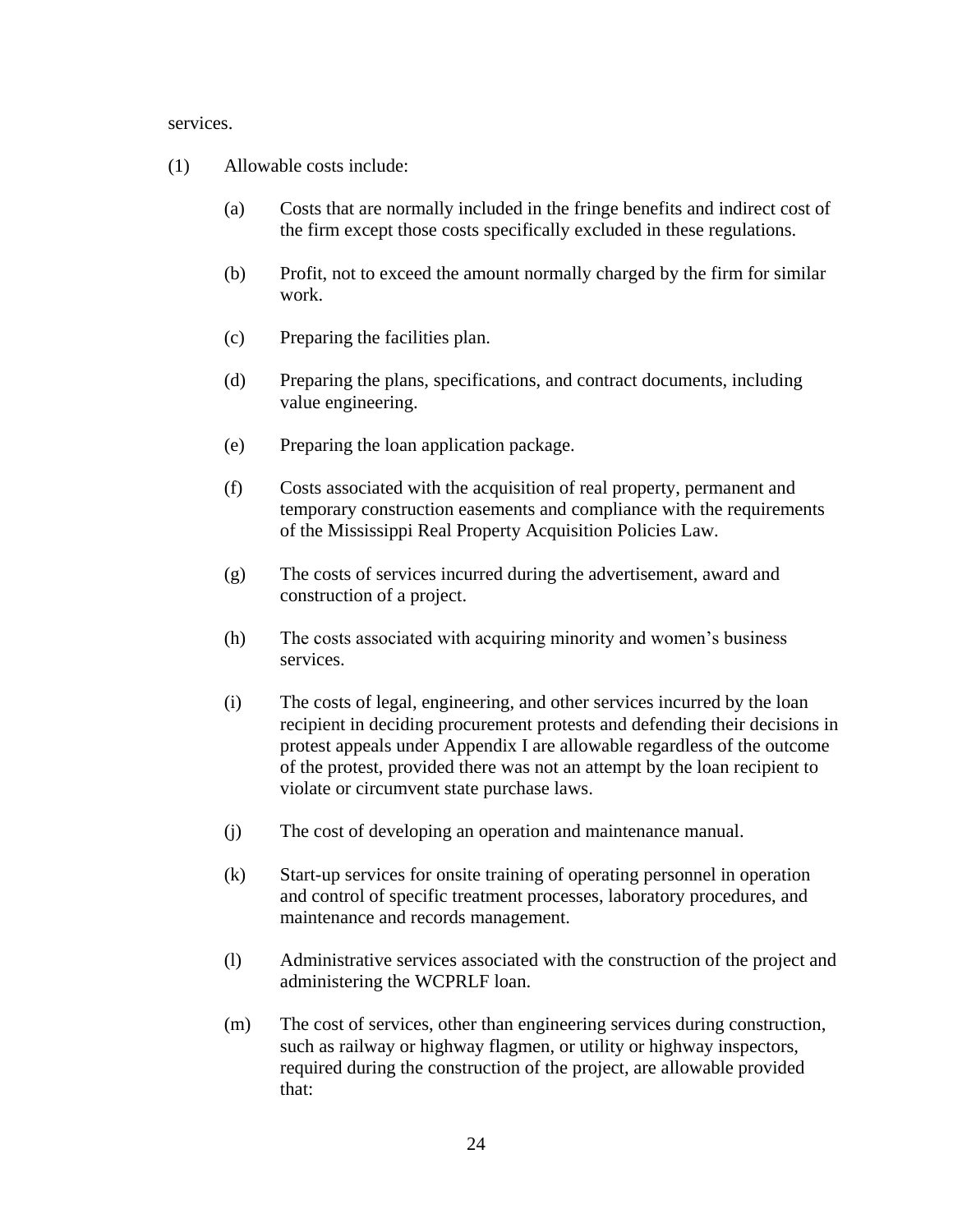- i. The entity responsible for the affected railway, highway, or utility requires such services for all parties conducting similar types of work, regardless of the source of construction funding for the project, or the services are required by law.
- ii. The cost of such services has not been included in the construction contractor's bid price.
- (n) Engineering services or other services necessary to correct omissions in the facilities plan, design drawings and specifications or other documents to the extent that such costs would have been allowable for preparing omission free documents.
- (2) Unallowable costs include:
	- (a) Engineering services or other services necessary to correct defects in the facilities plan, design drawings and specifications, or other documents.
	- (b) Public liaison services.
	- (c) Bad debt.
	- (d) Entertainment costs.

#### C. Construction

Eligible projects may include treatment works, nonpoint source management projects, and estuary conservation and management projects.

- (1) Allowable costs include:
	- (a) The costs of contracts for allowable construction work on the project, including prime contracts, subcontracts and the direct purchase of equipment, materials and supplies by the loan recipient.
	- (b) The costs of sewer system rehabilitation (including rehabilitation of allowable service lines) necessary to eliminate or prevent infiltration/inflow, bypasses or overflows, or to provide proper operation of the treatment works.
	- (c) The cost of treatment works capacity adequate to transport and treat infiltration/inflow that will remain in the system.
	- (d) Treatment works which serve industrial or commercial users when such works are publicly owned.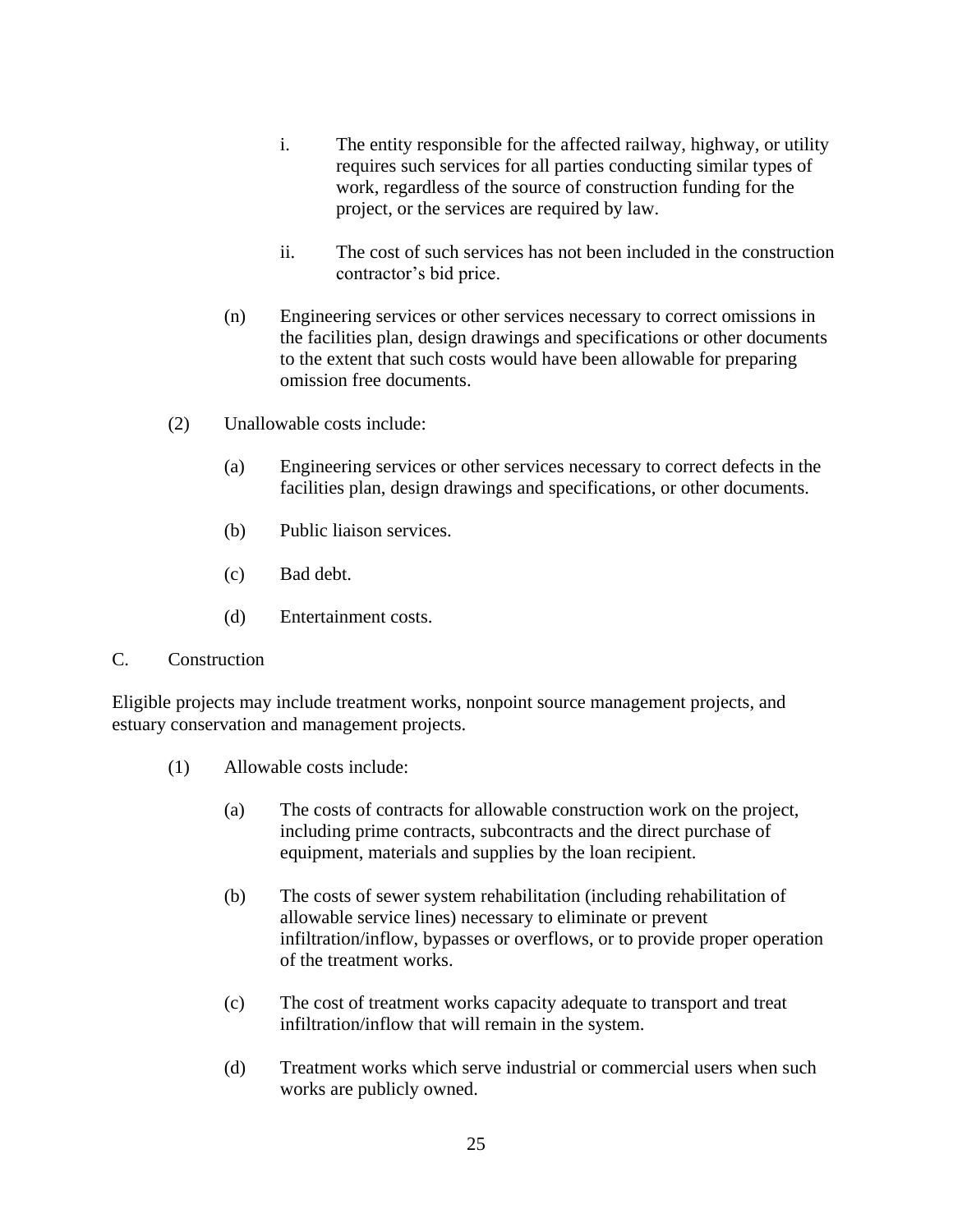- (e) Reserve capacity within a design period of up to twenty years (forty years for interceptors, including pump stations and force mains serving as interceptors).
- (f) Implementation of a nonpoint source management program established under Section 319 of the Act and development and implementation of an estuary conservation and management plan under Section 320 of the Act.

On projects which are also designed to provide for drainage, flood control, or any purposes other than control of pollutants or estuary conservation, only the portion of the project needed for control of pollutants or estuary conservation shall be allowable.

(g) Construction of treatment and transportation facilities for control of pollutant discharges from a separate or combined storm sewer system.

On such projects which are also designed to provide for drainage, flood control, or any purposes other than control of pollutants, only the portion of the project needed for control of pollutants is allowable.

- (h) The cost associated with the preparation of the project site before, during and, to the extent provided in the loan agreement, after construction. These costs include:
	- (i) The cost of demolition of existing structures on the project site if construction cannot be undertaken without such demolition. Demolition of existing structures on the project site when not required for constructing the project, will be considered to be an allowable cost only if the existing structures constitute a real and present hazard to safety, public health, or water quality which can best be abated by the removal of the existing structures.
	- (ii) The cost of removal, relocation or replacement of utilities, provided the loan recipient is legally obligated to pay for such by law.
	- (iii) The cost of restoring streets and rights-of-way to their original condition. The need for such restoration must result directly from the construction and is generally limited to repaving the width of trench.
	- (iv) For wastewater collection projects which provide sewers to existing buildings, service lines between the public sewer and the point five (5) feet from the outside wall of existing residences and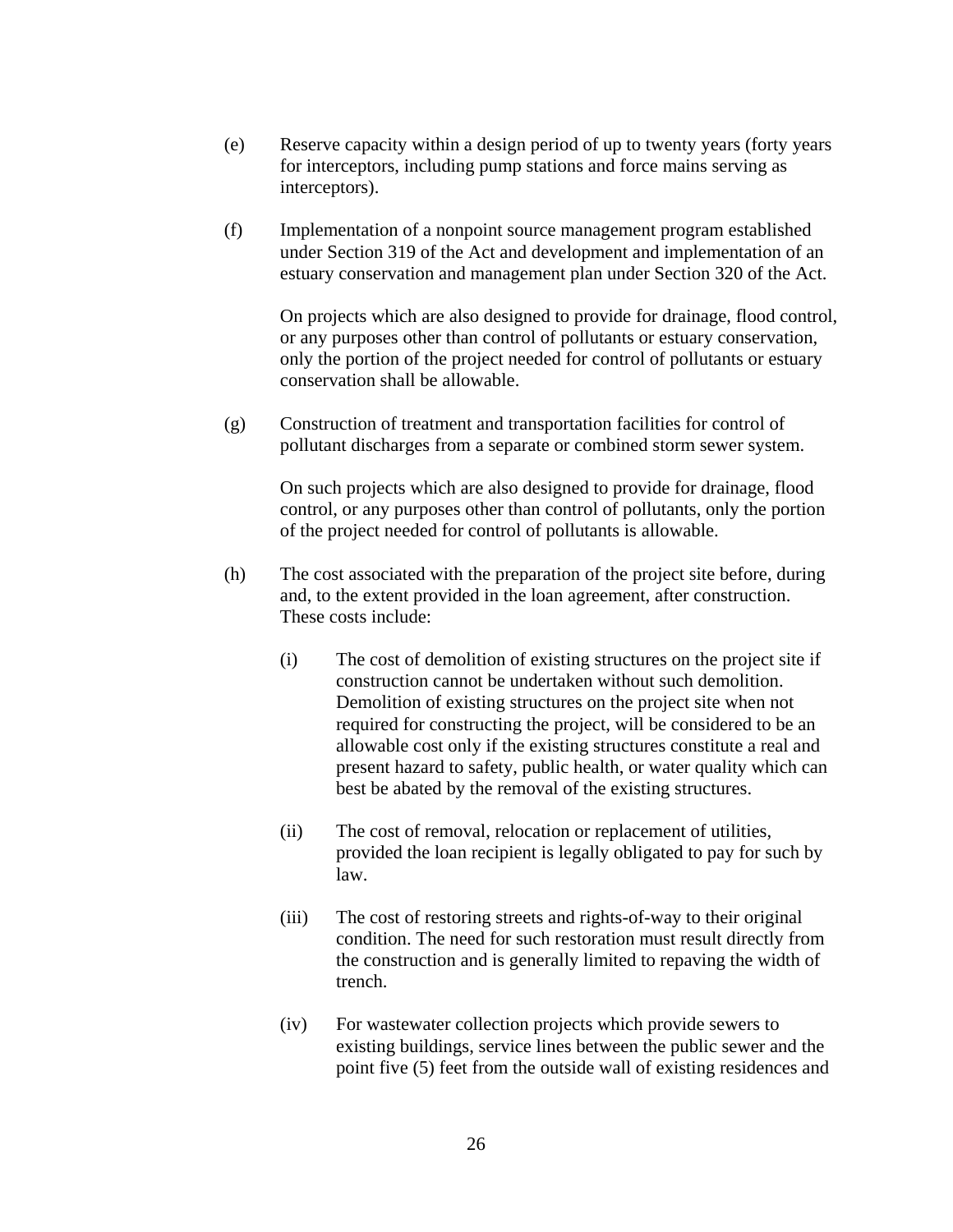public buildings are allowable. Service lines between the public sewer and the property line of existing businesses are allowable.

- (2) Unallowable costs include:
	- (a) Construction and construction related costs which occur more than 30 days after the current allowable completion date are not allowable unless the Department determines that the loan recipient is implementing all legal remedies provided in the contract documents for failure to complete construction when required.
	- (b) Treatment works which serve federal users exclusively or almost exclusively.
	- (c) Bonus payments for completion of construction before a contractual completion date unless required by state law.
- D. Equipment, Materials, and Supplies
	- (1) Allowable costs include:
		- (a) The cost of a reasonable inventory of laboratory chemicals and supplies necessary to initiate plant operations and laboratory items necessary to conduct tests required for plant operation.
		- (b) The costs for purchase and/or transportation of biological seeding materials required for expeditiously initiating the treatment process operation.
		- (c) The cost of shop equipment installed at the treatment works necessary to the operation of the works. The need will depend on the specific item, its frequency of expected use, and the size and complexity of the treatment facility. Larger treatment facilities will have a greater need for installed shop equipment than smaller ones. Where the proposed items of equipment are inappropriate to the size and/or complexity of the treatment works, the Department may determine that the proposed equipment is unallowable.
		- (d) The costs of necessary and reasonable safety equipment, provided the equipment meets applicable federal, state, local or industry safety requirements.
		- (e) The costs of necessary and reasonable collection system maintenance equipment.
		- (f) The cost of mobile equipment necessary for the operation of the overall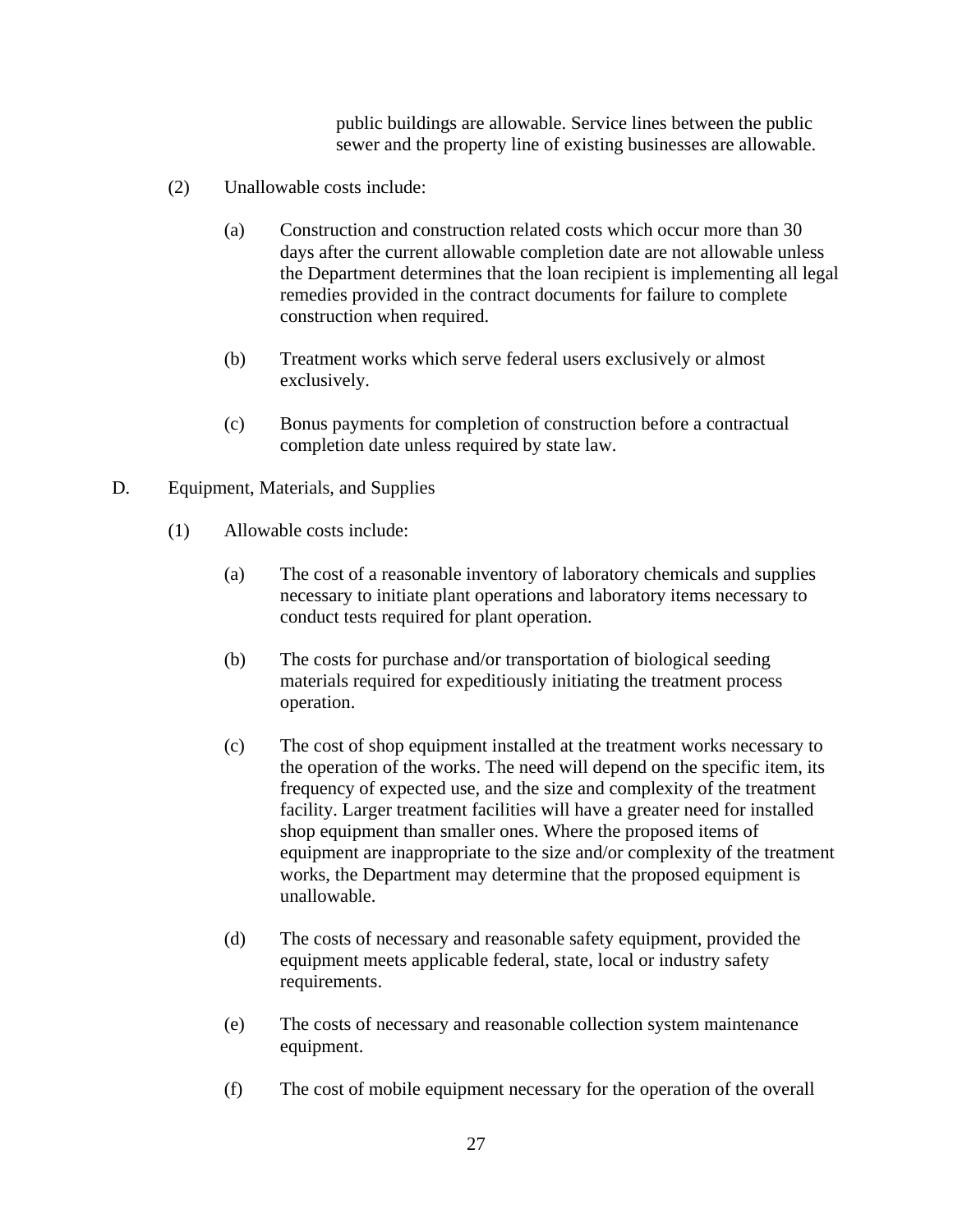wastewater treatment facility, transmission of wastewater or sludge, or for the maintenance of equipment. These items include:

- (i) Portable stand-by generators.
- (ii) Large portable emergency pumps to provide "pump-around" capability in the event of pump station failure or pipeline breaks.
- (iii) Sludge or septage tankers, trailers, and other vehicles having as their sole purpose the transportation of liquid or dewatered wastes from the collector point (including individual or onsite systems) to the treatment facility or disposal site.
- (iv) Tillage, planting, landspreading and harvesting equipment that is documented as necessary and reasonable for land treatment process and other vehicles demonstrated necessary to the facility and approved in advance by the Department.
- (g) Replacement parts identified and approved in advance by the Department as necessary to assure uninterrupted operation of the facility, provided they are critical parts or major systems components which are:
	- (i) not immediately available and/or whose procurement involves an extended "lead-time," or
	- (ii) identified as critical by the equipment supplier(s), or
	- (iii) critical but not included in the inventory provided by the equipment supplier(s).
- (h) Wastewater and drinking water flow metering devices used for wastewater billing purposes.
- (i) The cost of furnishings, office equipment, and maintenance equipment dedicated solely to the pollution control project. Necessary and reasonable office furnishings and equipment include chairs, desks, file cabinets, typewriters, coffee tables, telephones, office supplies, calculators, copiers, book cases, shelves and lamps. Ordinary site and building maintenance equipment such as lawnmowers, rakes, shovels, brooms, picks, hedge trimmers, and other such equipment. Hand tools such as screw drivers, pliers, socket wrenches, electric drills or saws, etc.
- (j) Computers. Computers, display monitors, and computer software which are designed into the control system for the daily operations of the treatment works.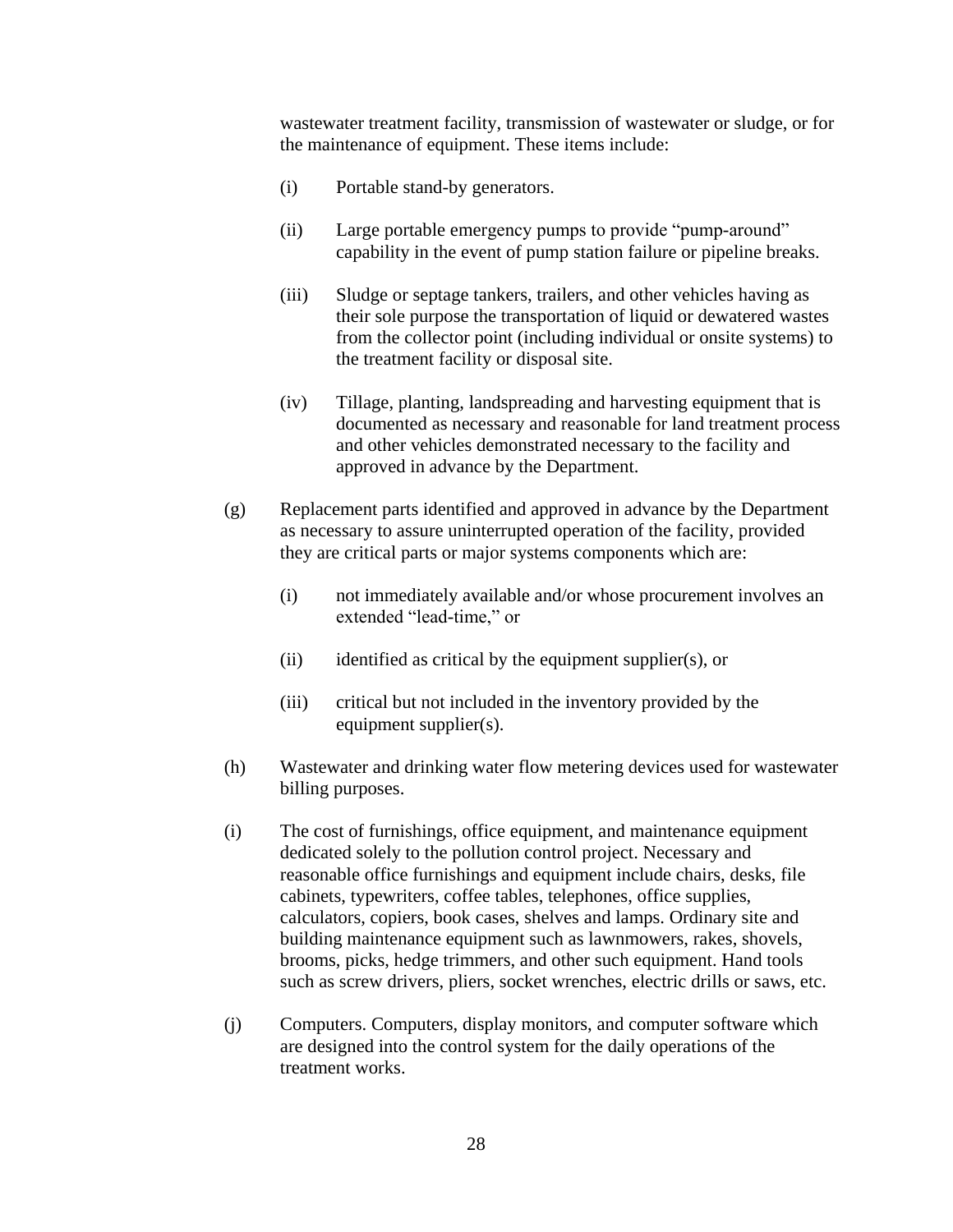Computers are also allowable if they are to be used for the operational control and analysis of the treatment works. Examples of such allowable uses include the scheduling of equipment maintenance and replacement, the operation of the loan recipient's pretreatment program, including the scheduling of tests to verify industrial compliance with pretreatment requirements, and for accounting and billing services.

The cost of computer software specifically designed for the operation and maintenance of the treatment works is also allowable for loan participation. This includes the cost of developing unique operation programs for the specific loan funded project.

- (2) Unallowable costs include:
	- (a) The costs of equipment or material procured in violation of Appendix C.
	- (b) The cost of vehicles for the transportation of the loan recipient's employees, including buses, trucks, cars, motorcycles, golf carts, bicycles, etc.
	- (c) Items of routine "programmed" maintenance such as ordinary piping, air filters, couplings, hoses, belts, etc.
	- (d) Radios, televisions, VCRs, camcorders, and other items of a similar nature.
	- (e) Large stocks of laboratory and other chemicals and supplies above a reasonable inventory necessary to initiate plant operations.
- E. Change Orders
	- (1) Change order costs are allowable provided they are:
		- (a) Necessary and reasonable.
		- (b) Within the scope of the project.
		- (c) Not caused by the loan recipient's mismanagement.
		- (d) Not caused by the loan recipient's vicarious liability for the improper actions of other.
		- (e) In conformance with the WPCRLF regulations.
	- (2) Provided the above requirements are met, the following costs are allowable change orders.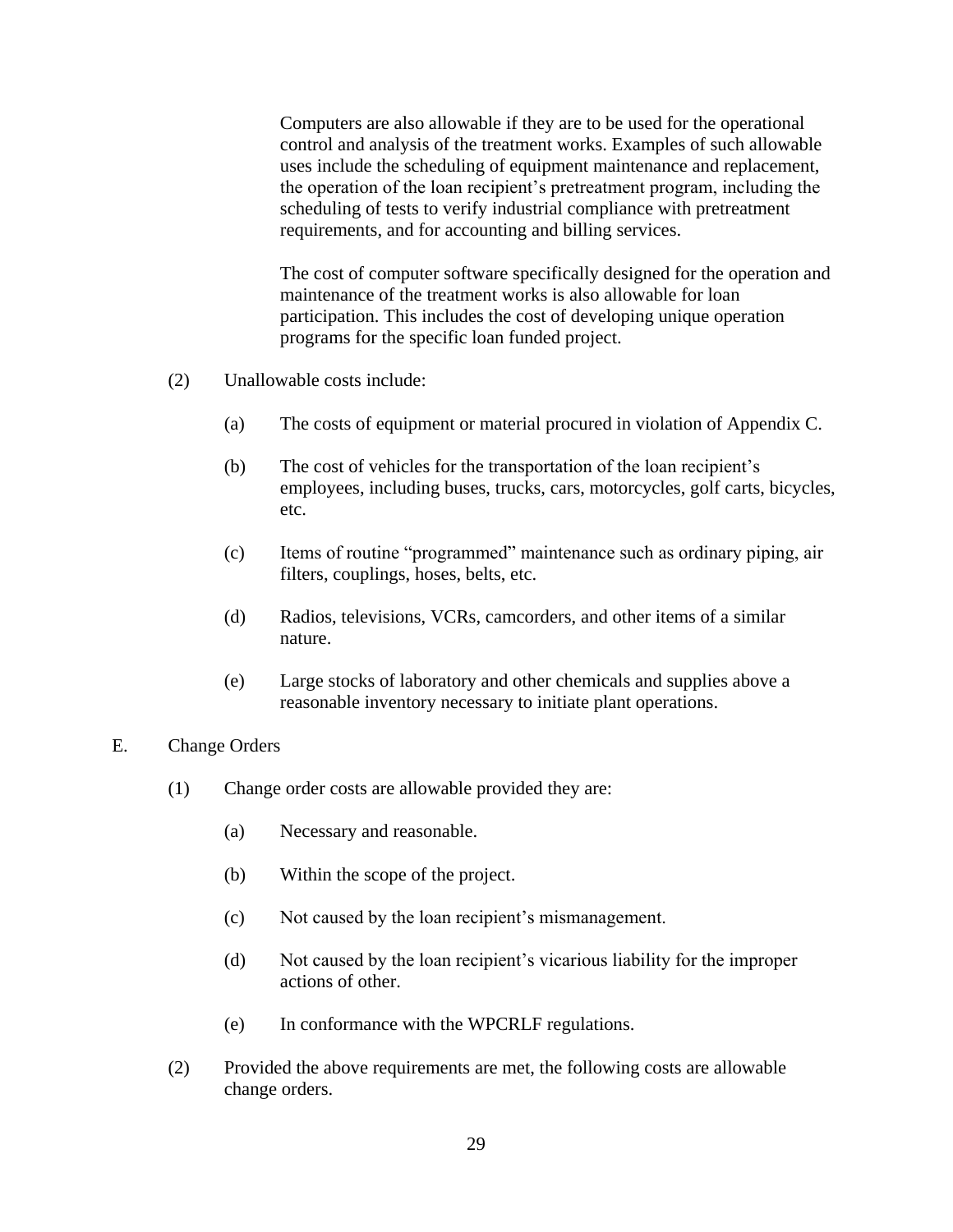(a) Construction costs resulting from defects in the plans, design drawings and specifications or other contract documents only to the extent that the costs would have been incurred if the contract documents on which the bids were based had been free of the defects and excluding the costs of any rework, delay, acceleration or disruption caused by such defects.

If the defect is realized after substantial construction work has been completed, and therefore required rework, delay, or additional work beyond that which would have been required by defect free drawings, the cost would still be allowable, but the additional cost of rework or delay is unallowable.

The additional cost is measured as the difference between the cost which would have been included in the bid based on defect free drawings and the actual cost of the change order.

- (b) Equitable adjustments for differing site conditions.
- F. Claims
	- (1) Allowable costs, provided the costs are properly documented, incurred and requested prior to the end of the 30 day period established by Rule 6.3.F.(6)(e) of these regulations, include:
		- (a) The costs of legal, engineering, and other services incurred by the loan recipient in deciding procurement protests and defending their decisions in protest appeals under Appendix I are allowable regardless of the outcome of the protest, provided there was not an attempt by the loan recipient to violate or circumvent state law.
		- (b) The costs of assessing the merits of, negotiating, or defending against a claim against the loan recipient are allowable, regardless of the outcome, provided that the matter under dispute is not the result of fraudulent or illegal actions or mismanagement on the part of the loan recipient.
		- (c) Amendments or change orders in construction, engineering, legal, etc., contracts as a result of settlements, arbitration awards, or court judgments are allowable to the same extent that they would have been allowable had there not been a claim.
	- (2) Unallowable costs include:
		- (a) Claims arising from work outside the scope of the loan.
		- (b) Claims resulting from fraudulent or illegal activities.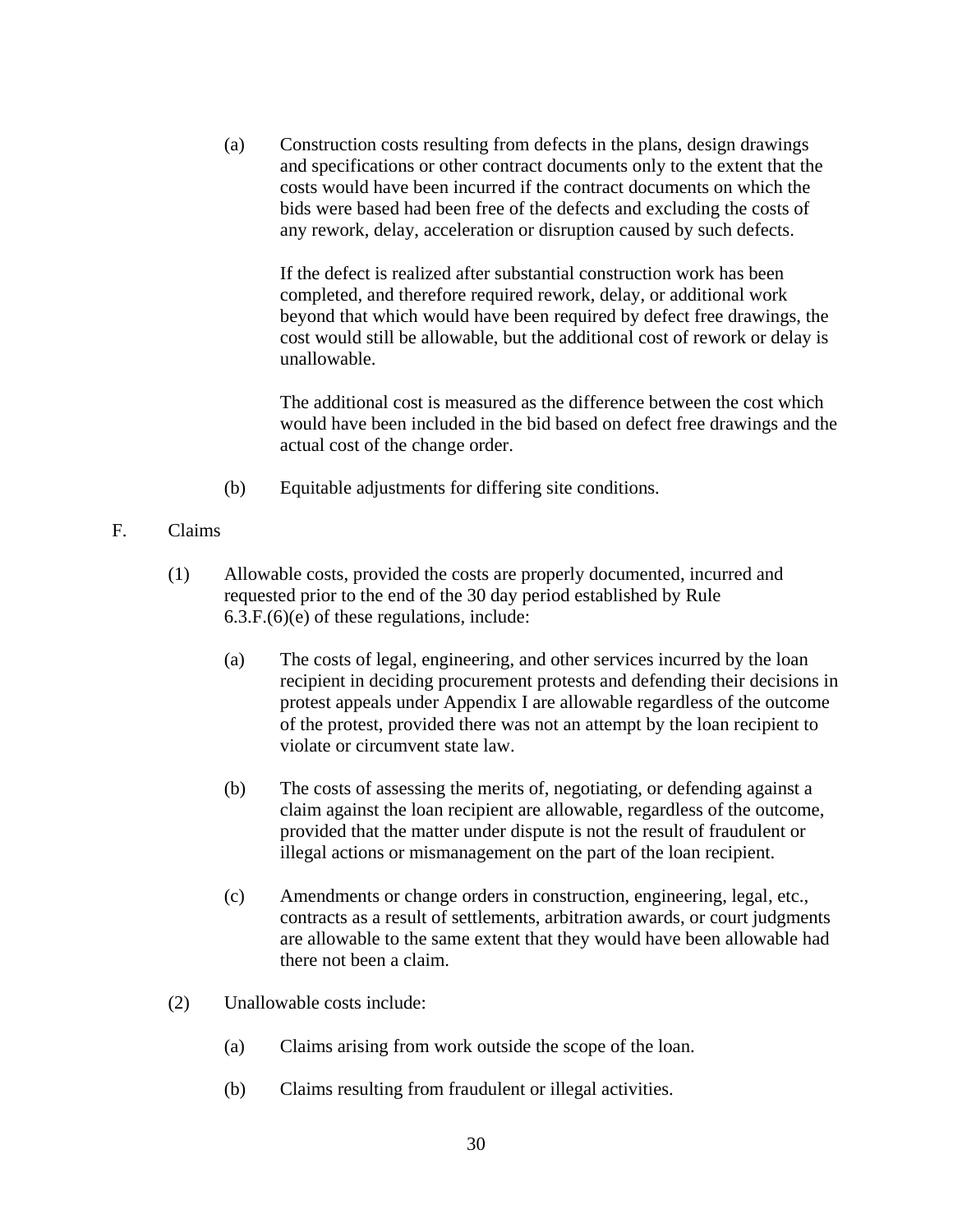- (c) Claims resulting from mismanagement by the loan recipient.
- (d) Claims resulting from the loan recipient's vicarious liability for the improper action(s) of others.
- (e) The cost of settlements, arbitration awards or court judgments over and beyond the allowable costs had there not been a claim, as established in these regulations.

#### G. Mitigation

- (1) Allowable costs include:
	- (a) Costs necessary to mitigate only direct, adverse, physical impacts resulting from construction of the project.
	- (b) The costs of reasonable site screening necessary to comply with facilities plans and necessary to screen adjacent properties.
	- (c) The cost of groundwater monitoring facilities necessary to determine the possibility of groundwater deterioration, depletion or modification resulting from construction of the project.

The extent of the allowable costs for groundwater monitoring facilities is decided on a case-by-case basis and depends on the size and complexity of the project and the present and potential future use of the groundwater.

- (2) Unallowable costs include:
	- (a) The costs of solutions to aesthetic problems, including design details which require expensive construction techniques and architectural features and hardware, that are unreasonable or substantially higher in cost than approvable alternatives and that neither enhance the function or appearance of the treatment works nor reflect regional architectural tradition.
	- (b) The cost of land acquired for the mitigation of adverse environmental effects identified pursuant to an environmental review.

#### H. Publicly Owned Onsite Systems

- (1) Allowable costs include:
	- (a) The cost of major rehabilitation, upgrading, enlarging, and installation of onsite systems.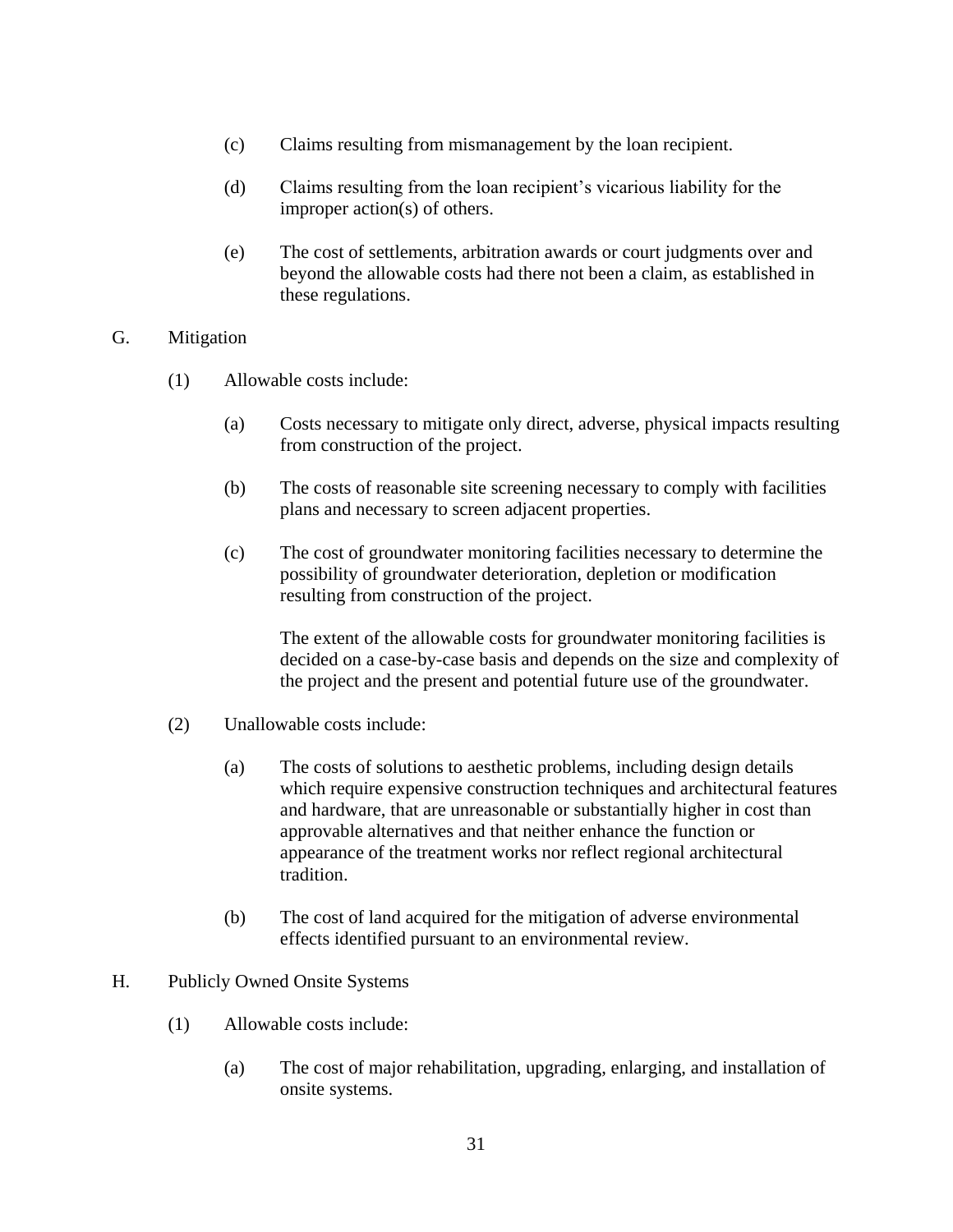Major rehabilitation may include the demolition and removal of an existing privately or publicly owned onsite system in accordance with Section  $C(1)(h)(i)$  of this appendix.

- (b) Collection or service lines to an offsite treatment unit which serves a cluster of buildings.
- (c) The cost of restoring individual system construction sites to their original condition.
- (2) Unallowable costs include:
	- (a) Those portions of treatment works which have surface discharges from individual residences or clusters, unless each discharge has a valid NPDES permit.
	- (b) Modification to physical structure of homes, commercial buildings, or any other structures which are not a part of the public treatment works project.
	- (c) Wastewater generating fixtures such as commodes, sinks, tubs, and drains.
- I. Real Property and Existing Improvements
	- (1) Allowable costs include:
		- (a) The cost of land that will be an integral part of the treatment process, such as for land treatment facilities, acquired in accordance with the Mississippi Real Property Acquisition Policies Law in fee simple title or by easement. Except as allowed under Section I.(2) below, such land must be acquired at fair market value based on an appraisal or a condemnation proceeding, unless the purchase price of a parcel is \$10,000 or less. These costs include:
			- (i) The cost of a reasonable amount of land acquired for the construction of land treatment works, considering the need for buffer areas, berms, and dikes. Buffer areas may be designed as part of the project to conform with Mississippi Environmental Quality Permit Board regulations, to screen sites from public view, to control public access, and to improve aesthetics.
			- (ii) The cost of land acquired for land application of sludge, composting or temporary storage of compost residues which result from wastewater treatment.
			- (iii) Where properties are only partially acquired for project purposes,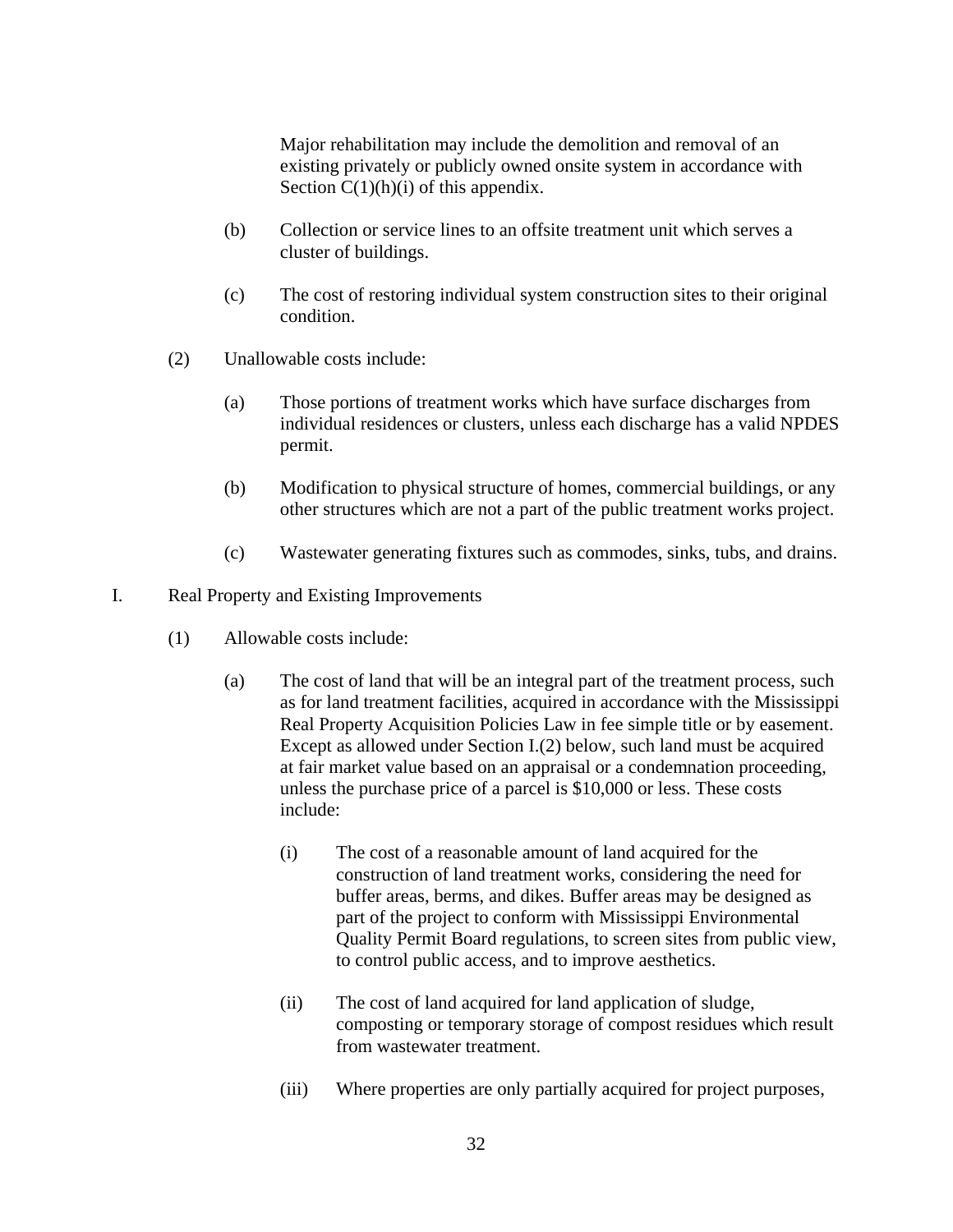necessary compensation of property owners for the reduced value of their remaining land.

- (b) The cost of acquiring all or part of an existing publicly or privately owned wastewater treatment works and necessary land for a consolidation project, provided all of the following criteria are met:
	- (i) The acquisition, in and of itself, considered apart from any upgrade, expansion or rehabilitation, provides new pollution control benefits;
	- (ii) The primary purpose of the acquisition is not the reduction, elimination, or redistribution of public or private debt; and
	- (iii) The acquisition does not circumvent federal, state or local requirements.
- (c) The cost of complying with the requirements of the State's Real Property Acquisition Policies Law.
- (2) Unallowable costs include:
	- (a) For parcels costing over \$10,000, any amount paid by the loan recipient for allowable land in excess of fair market value, based on an appraisal or any condemnation proceeding.
	- (b) For parcels costing over \$10,000, an amount other than the determination of fair market value may be found allowable through an administrative settlement if the loan recipient provides sufficient written documentation to the Department that it is reasonable, prudent and in the public interest, such as when negotiated purchase is unsuccessful and condemnation action may entail a long delay or excessive costs. Documentation may include evidence of purchase negotiations, real property sales data, estimated court settlement and legal costs based on previous condemnation proceedings.
	- (c) The cost of land acquired for the mitigation of adverse environmental effects identified pursuant to an environmental review.

# J. Miscellaneous Costs

- (1) Allowable costs include:
	- (a) On force account projects, the costs of equipment, materials and supplies necessary for the project.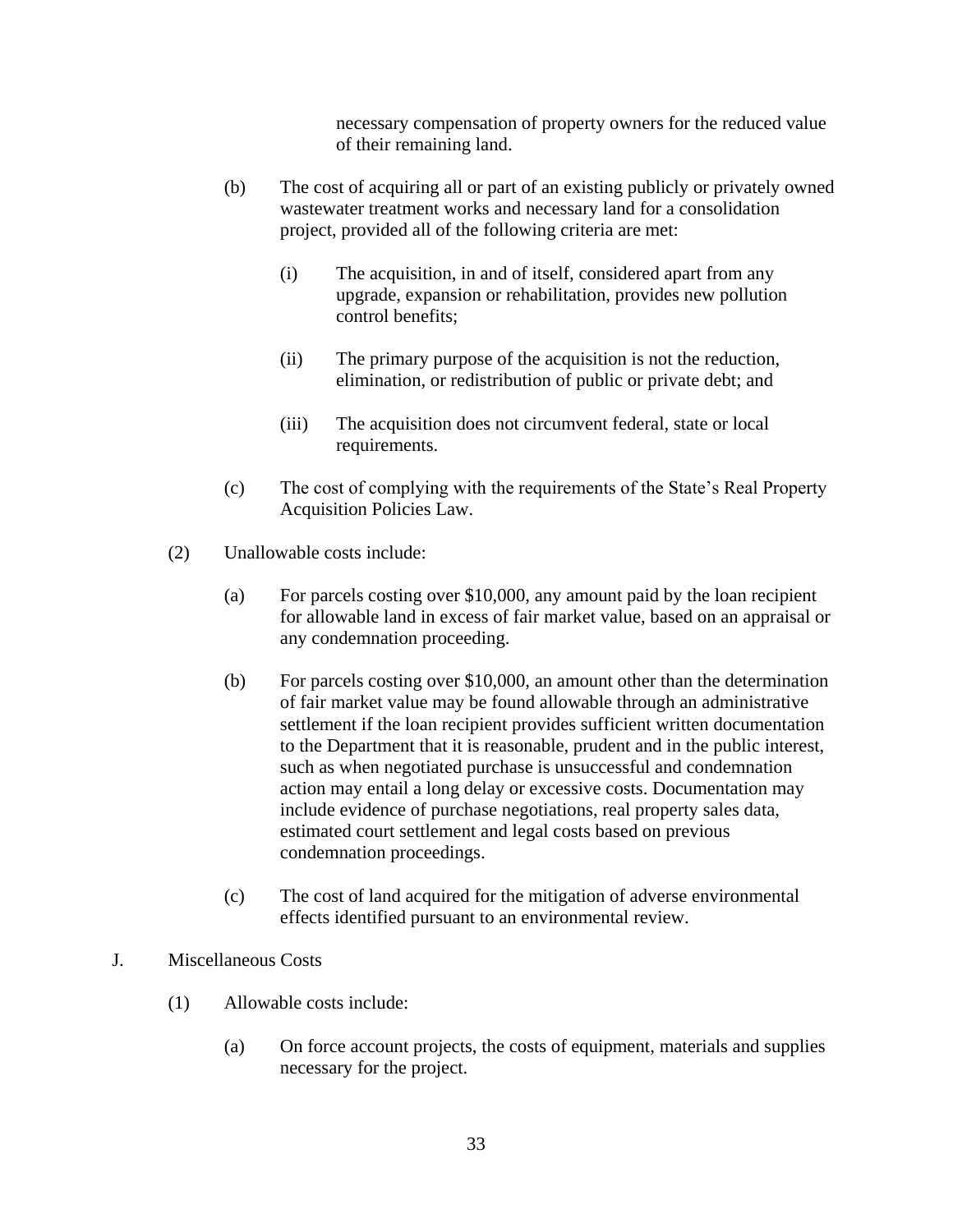- (b) Unless otherwise specified in these regulations, the costs of meeting specific legal requirements directly applicable to the project.
- (c) Costs for necessary travel directly related to accomplishment of project objectives, such as costs of loan recipient employees attending training workshops/seminars that are necessary to provide instruction in administrative, fiscal or contracting procedures required to complete the construction of the treatment works.
- (d) Cost of royalties for the use of, or rights in, a patented process or product.

Royalties associated with the procurement of the right to use, or the rights in, a patented product, apparatus, or process are allowable costs, provided that they are based on a published fee schedule or on reasonable fees charged to other users under similar conditions.

(e) Buildings

Allowable costs for buildings include those portions of the buildings which are directly related to the project, including buildings housing equipment and unit processes, laboratories; employee locker rooms; workshop areas, storage facilities for operational supplies, spare parts and equipment; necessary lavatory facilities, operator office space; etc. Those portions of an administration building which are not necessary for the daily operation and maintenance of the project are unallowable costs, including portions of the building used for public works functions (other than wastewater treatment), general accounting functions, conference rooms with associated audio-visual equipment, or other general uses not necessary for the operation of the project. Where larger facilities include conference rooms to be used exclusively for training of employees, such space is allowable if reasonable and if approved by the Department as part of the loan award.

Where unallowable building space is included in an otherwise allowable administration building, the allowable cost is determined by using the ratio of allowable floor space divided by the total floor space in the building. The costs of buildings and portions of buildings which are unallowable are to be deducted from the allowable project construction costs for loan computation purposes. Costs associated with unallowable buildings and portions of buildings (e.g., landscaping, driveways, parking spaces, electrical service, and other utility costs) are also unallowable and must be deducted proportionately from the allowable construction costs.

(f) Facilities For Income Generation from Processed Sludges and Crops Facilities which have the potential for generating project income to offset O&M costs are allowable if they are necessary to provide stabilized and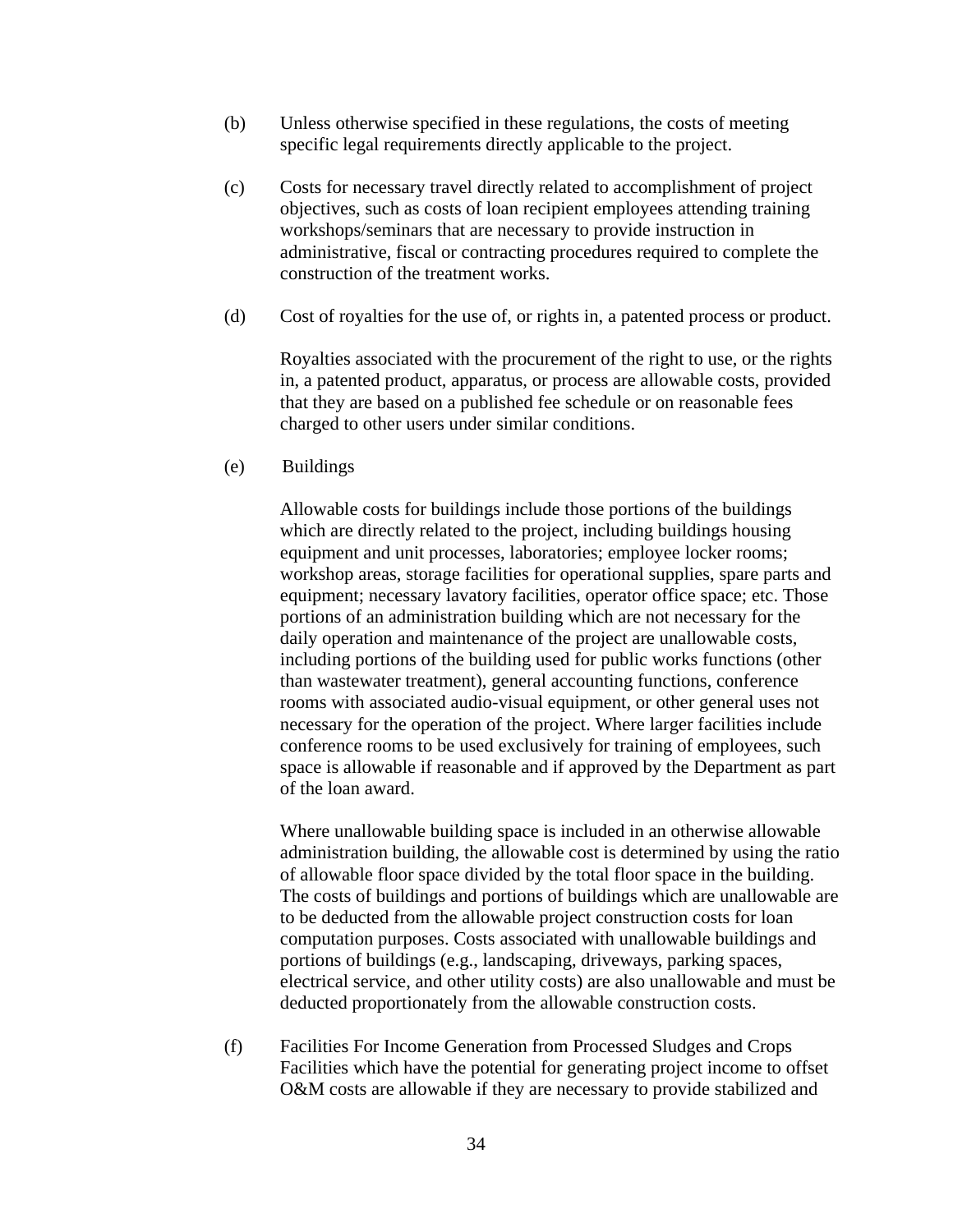processed sludges which are to be managed for income generation or crops which are grown for sale as an integral part of the wastewater land treatment or sludge utilization process.

Facilities and equipment built for processing crops grown on land to which sludge or wastewater has been applied may be an allowable cost if the recipient has all financial interest in the crop and if those facilities are necessary and reasonable to prepare the crop for prompt delivery to its market.

Facilities built for processing crops or sludge into marketable products such as compost or heat-dried pellets may be allowable if those facilities are necessary and reasonable to cost-effectively prepare the product for prompt delivery to its market. Facilities to store the marketable products to get more favorable prices, to transport the product for sale to a market, or to optimize marketing of the product, such as bagging operations, are also allowable.

- (2) Unallowable costs include:
	- (a) Ordinary operation expenses of the loan recipient including salaries and expenses of the loan recipient's employees and elected and appointed officials and preparation of routine financial reports and studies.
	- (b) Administrative, engineering and legal activities associated with the establishment of departments, agencies, commissions, regions, districts or other units of government.
	- (c) Approval, preparation, issuance and sale of bonds or other forms of indebtedness required to finance the project and the interest on them.
	- (d) Personal injury compensation or damages arising out of the project.
	- (e) Fines and penalties due to violations of, or failure to comply with, federal, state or local laws, regulations or procedures, and related legal expenses.
	- (f) Costs outside the scope or budget period of the approved project.
	- (g) Costs for which payment has been or will be received from another state or federal source.
	- (h) If a treatment works includes any reserve capacity which induces development on environmentally sensitive lands such as wetland, flood plains, etc, the cost of the entire treatment works will be unallowable.
	- (i) Operation and maintenance costs of the treatment works.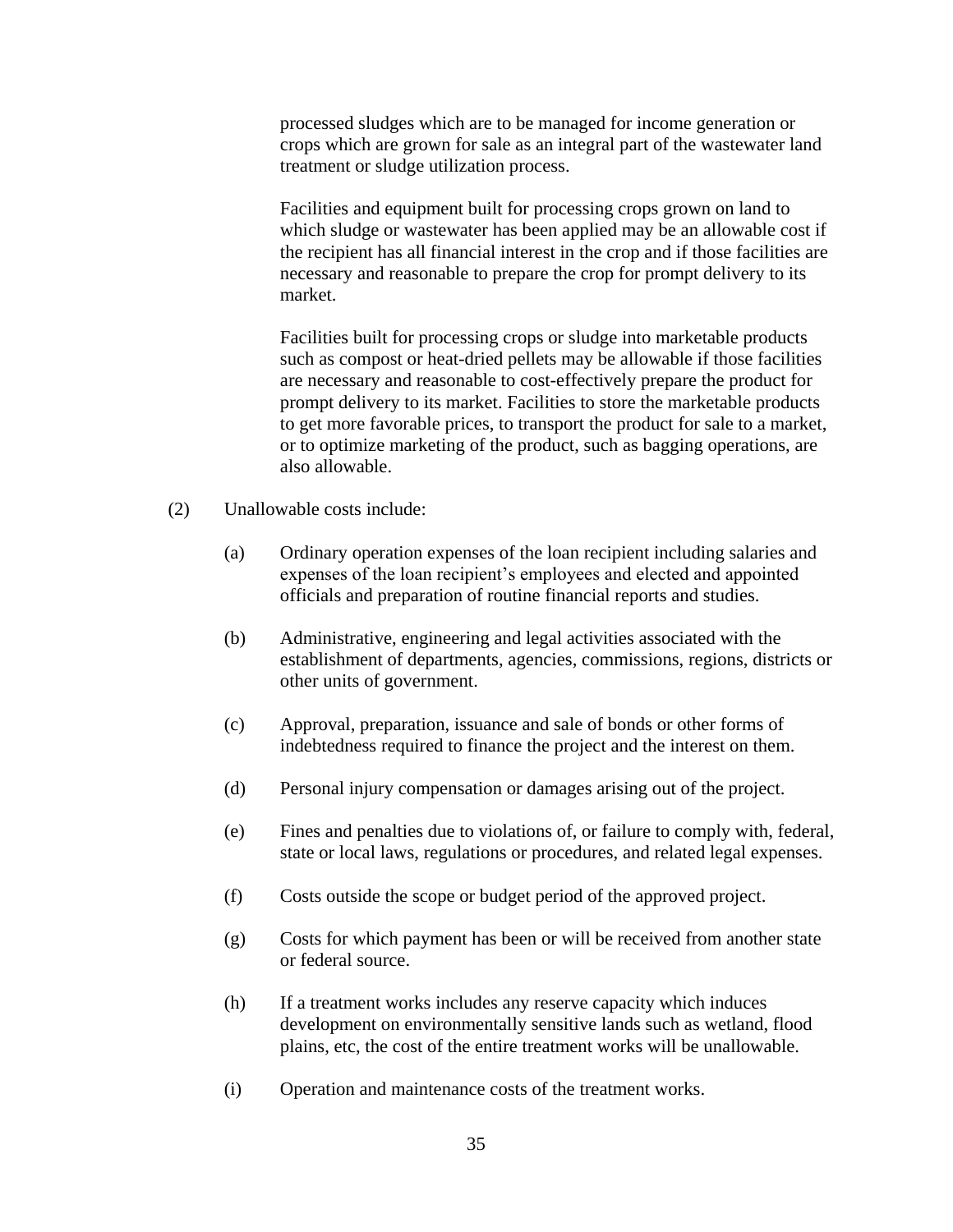- (j) Lease payments.
- (k) Periodic payment of royalties for the right to operate under a patent is considered an operational cost and is unallowable for loan participation.
- K. Project Income From Bid Bond Forfeitures, Liquidated Damages, and Interest on WPCRLF Loan Payments:
	- (1) Bid bond forfeitures shall have no effect on the determination of allowable and unallowable costs.
	- (2) Liquidated damages shall have no effect on the determination of allowable and unallowable costs, except as required by Section C.(2)(a) of this Appendix.
	- (3) Interest income on WPCRLF payments to loan recipients shall have no effect on the determination of allowable and unallowable costs.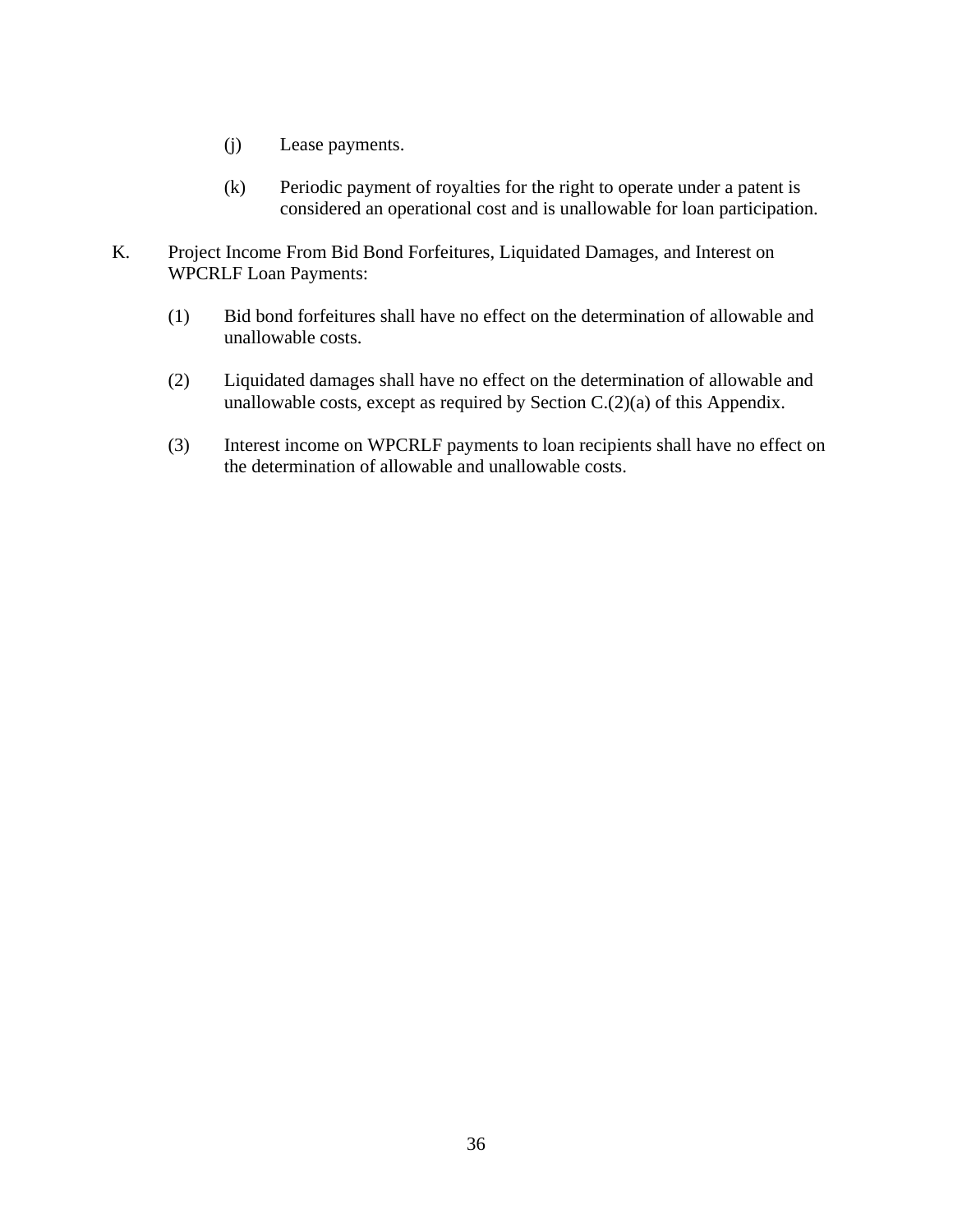# APPENDIX B

### State Environmental Review Process [For Projects Defined Under Section 212 of the Act]

#### A. Facilities Plan Description of Environmental Impacts

Each project's facilities plan must contain a comparative evaluation of the no-action alternative and the proposed alternative which accounts for the beneficial and adverse consequences to the existing and future environmental resources as follows and any corresponding mitigative measures necessary to protect these resources:

- (1) Surface and groundwater resources.
- (2) Archaeological/historical/cultural resources.
- (3) Vegetative/wildlife resources.
- (4) Wetlands and navigable waterways.
- (5) Floodplains.
- (6) Coastal zones.
- (7) Wild and scenic rivers.
- (8) Air Quality.
- B. Environmental Review.

The information, processes, and premises that influence an environmental determination are as follows. The Department will take one or more of the following actions pursuant to the review of the facilities plan description of environmental impacts and any comments generated by the Intergovernmental Review Agencies:

(1) Finding of No Significant Impact on the Environment.

The Department will issue a Finding Of No Significant Impact (FONSI) when, based upon review of the facilities plan and any intergovernmental review agency comments, it appears that a project will not have a significant adverse environmental impact.

(2) Environmental Impact Statement.

If the Department determines that the project does not qualify for a FONSI, an Environmental Impact Statement (EIS) will be prepared in general conformance with EPA regulation 40 CFR Part 6, or as deemed appropriate by the Department.

(3) Amendments.

Amendments are occasionally needed to describe changes to proposed facilities that have already been described in a FONSI or EIS. The Amendment will describe the changes and any expected new impacts on the environment due to the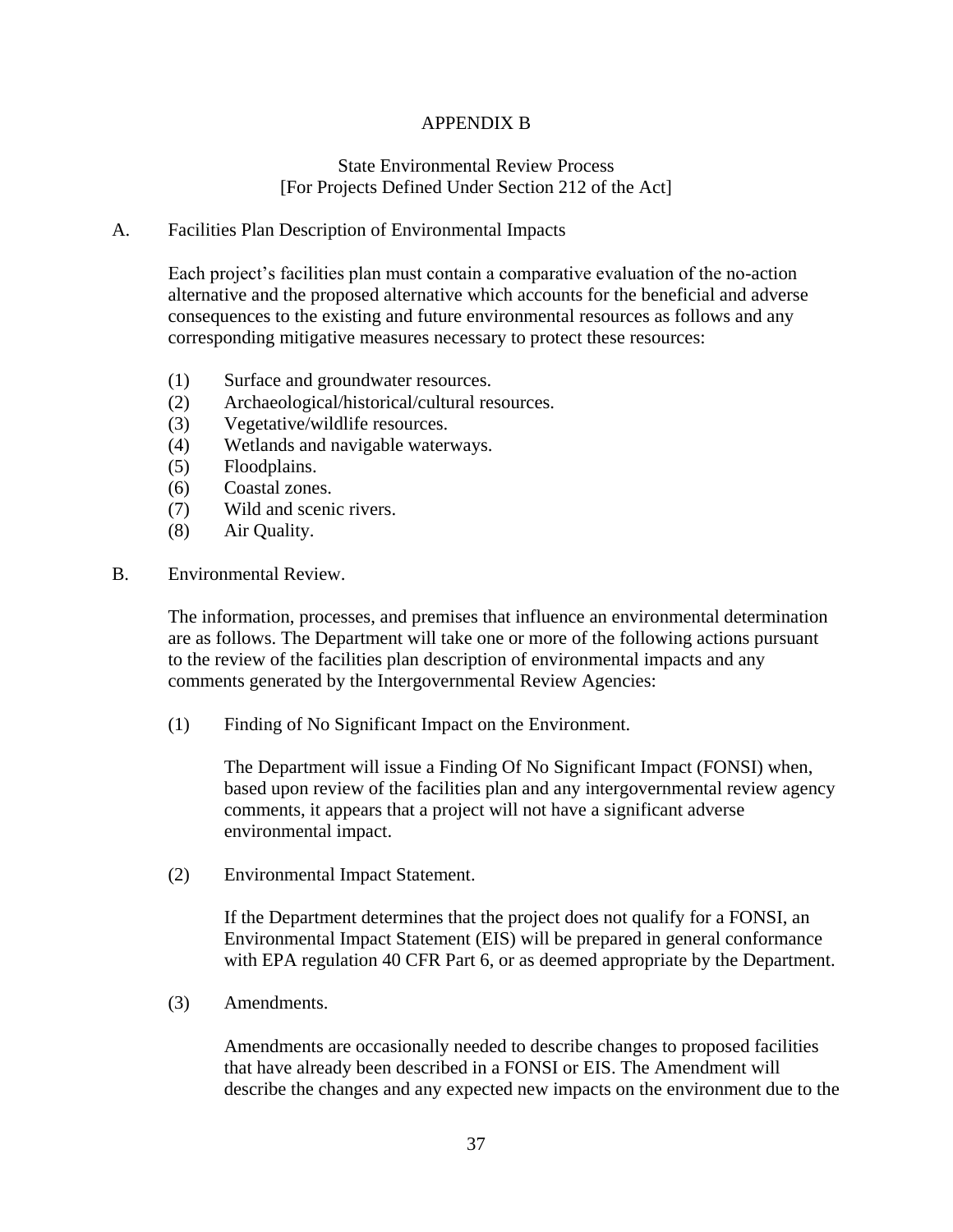changes.

(4) Reaffirmation of an Environmental Action.

If five years will pass between the issuance of a FONSI, EIS or Amendment and the offer of WPCRLF funding, the environmental impact of the project will be reevaluated. If there have been no significant changes, the Department will issue a reaffirmation of the environmental action. If the original environmental action cannot be reaffirmed, the Department will issue a new environmental action, as appropriate.

(5) No Further Action.

The Department will issue a FONSI or EIS for all WPCRLF projects. If there are significant changes in the project after the issuance of the environmental document, those changes will be described in an Amendment. Some changes are minor, however, and the Department may determine that a separate Amendment need not be issued. Such minor changes may include, but are not limited to:

- (a) Changes in the size of pump stations, force mains, interceptor sewers, or collection sewers.
- (b) Minor changes in the size of wastewater treatment unit processes.
- (c) Minor rerouting of sewer lines when the new route will not adversely affect cultural resources, habitats of endangered or threatened species, environmentally important natural resource areas, or other environmental resources. All affected property owners must be notified of the rerouting by the loan recipient and must be provided an opportunity to comment on the proposed rerouting prior to initiation of construction.
- C. Issuance of the Environmental Action.

Copies of all environmental actions will be provided to the appropriate intergovernmental review agencies listed in Rule 6.3.A.(2)(f) of this regulation. Copies of environmental actions will also be sent to any agency, group or individual requesting them. All environmental actions will also be published in an appropriate local newspaper.

All environmental actions will provide for at least a thirty day period from the date of publication to receive comments from agencies groups, or individuals. All such comments will be evaluated by the Department before finalizing any environmental action.

D. Resolution of Adverse Comments.

Adverse comments received as a result of the environmental review process will be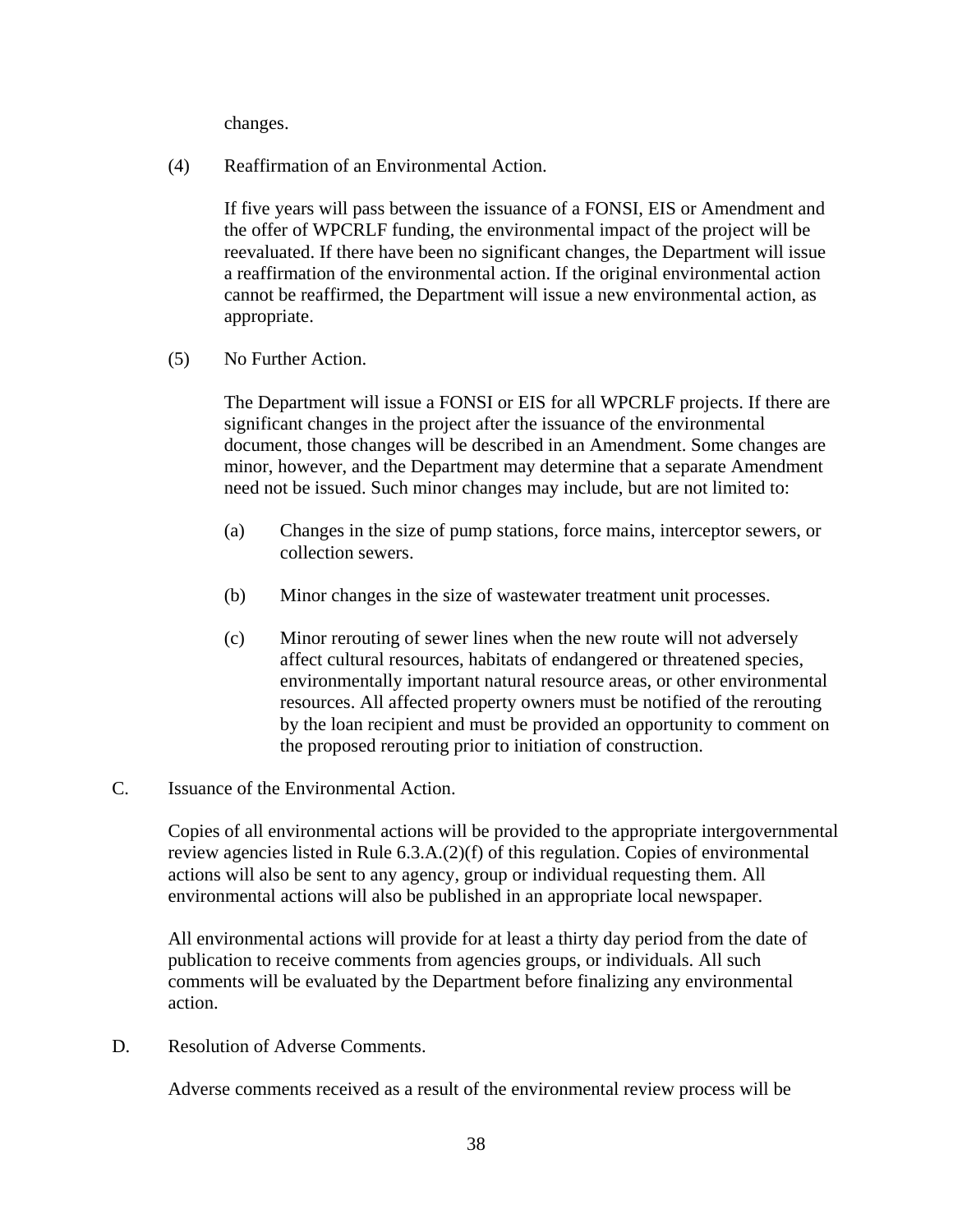addressed in the following manner:

- (1) The Department will first require the loan recipient to attempt to resolve the adverse comments.
- (2) If the loan recipient is unable to resolve the adverse comments, the Department will render a decision concerning the adverse comments.
- (3) Should the loan recipient or the party which originally made the adverse comments desire to appeal the above decision, a request for an informal hearing must be received by the Department within 30 days after the date of such decision. Upon receipt of such a request, an informal hearing will be held with staff members, as designated by the Executive Director, and the affected parties. The Executive Director will render a decision on the appeal as a result of the informal hearing.
- (4) Should the loan recipient or the party which originally made the adverse comments desire to appeal the above informal hearing decision, a request for a formal hearing by the Commission must be received by the Department within 30 days after the date of such decision. Upon receipt of such a request, the Commission will hold a formal hearing to consider the matter and will render a decision.
- (5) Appeals of the above formal hearing decision may be made to the Chancery Court in accordance with state law.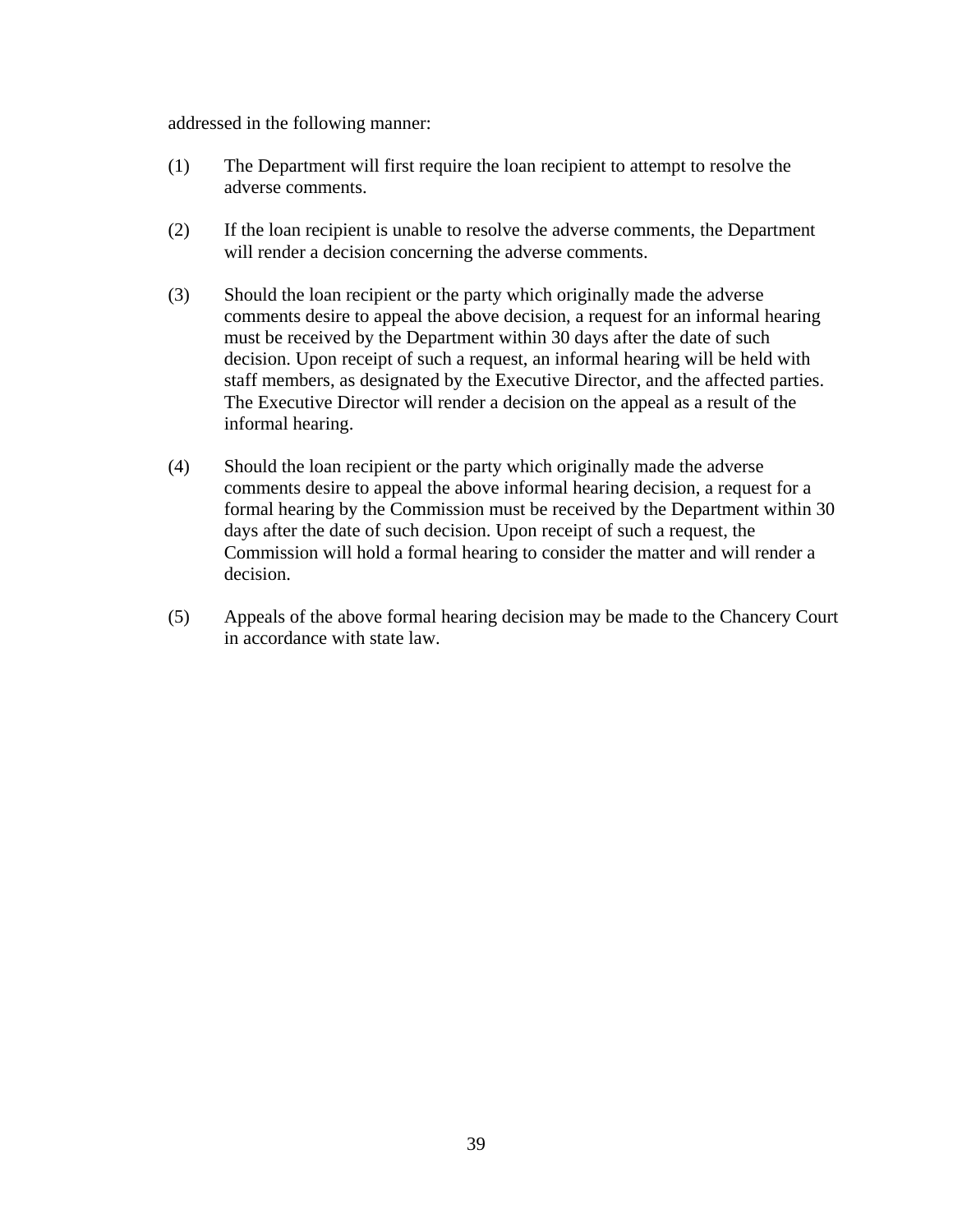# APPENDIX C

#### Procurement Requirements for WPCRLF Loan Recipients

In the procurement of all construction, equipment, materials, supplies, professional and nonprofessional services and all other costs related to the WPCRLF project, all loan recipients must comply with state purchasing laws as they relate to local governments.

The procurement and conduct of all professional engineering and land surveying services must also be in accordance with the Code of Conduct and other guidance and interpretations established by the Mississippi State Board of Registration for Professional Engineers and Land Surveyors.

The procurement and conduct of all construction contracts must also be in accordance with the rules and regulations of the Mississippi State Board of Contractors and other guidance and interpretations established by the Mississippi State Board of Contractors.

All loan recipients must submit a procurement certification stating that the loan recipient has reviewed the proposed costs in sufficient detail to determine that these costs are reasonable and indicating that all of the above referenced requirements have been and will be met. If any of the above procurement requirements are violated, the Department may determine that the related costs are unallowable and may require repayment of all WPCRLF Loan funds paid for such costs, in accordance with Rule 6.3.H.(6) of these regulations.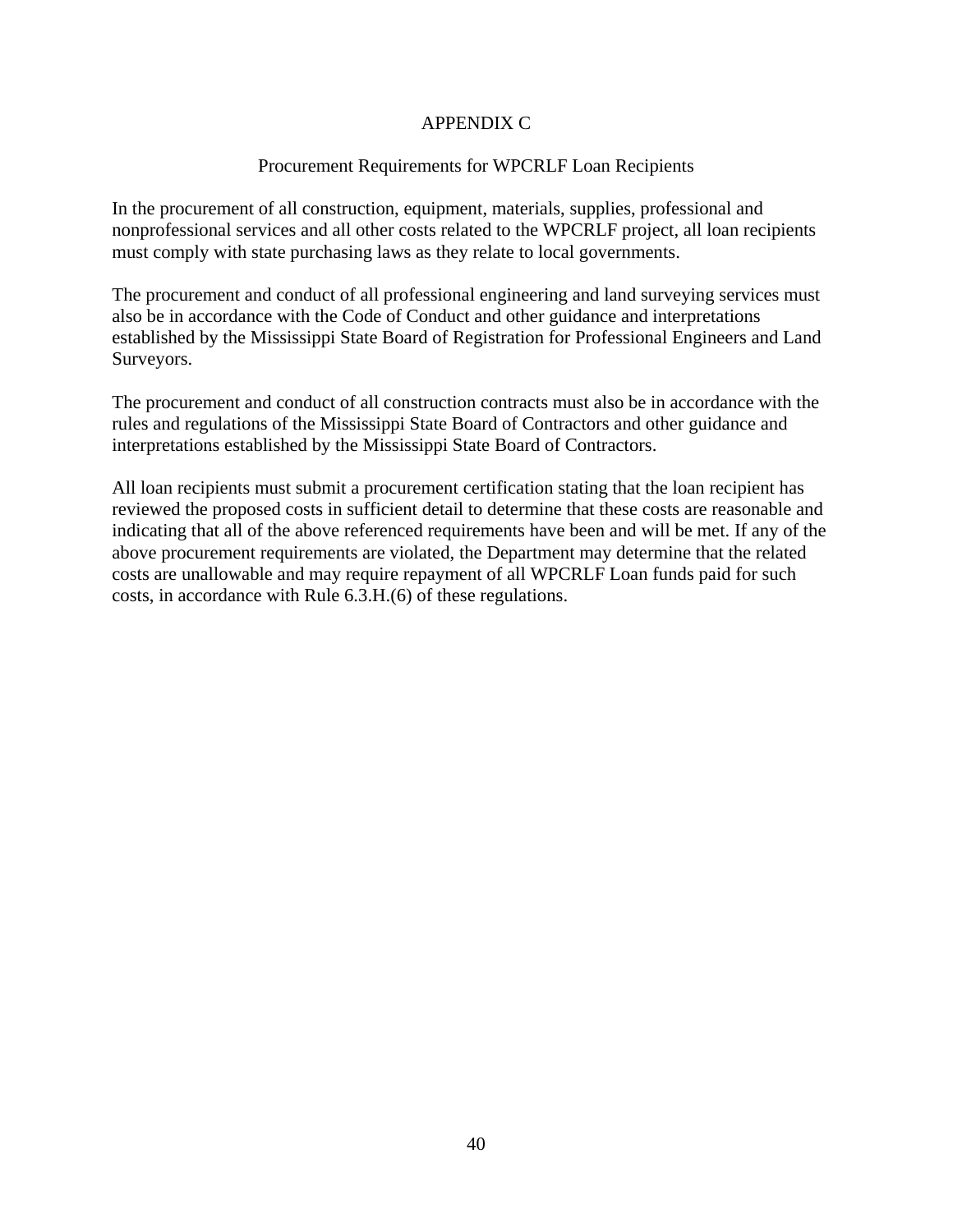# APPENDIX D

# Minority and Women's Business Enterprise Requirements (MBE/WBE)

These MBE/WBE requirements apply to all projects funded within a fiscal year in which federal capitalization grants to the Department require such compliance. The Department will establish "fair share" objectives for participation by minority and women's business enterprises in WPCRLF funded projects. The loan recipient must undertake the following steps in the procurement of materials, equipment, supplies, and construction:

- (1) Include qualified minority and women's businesses on solicitation lists,
- (2) Assure that minority and women's businesses are solicited whenever they are potential sources,
- (3) Divide total requirements, when economically feasible, into small tasks or quantities to permit maximum participation by minority and women's businesses,
- (4) Establish delivery schedules, when practical which will encourage participation by minority and women's businesses,
- (5) Use the services of the Office of Minority Business Enterprises of the Mississippi Department of Economic and Community Development and the Contract Procurement Centers of the U.S. Department of Commerce, as appropriate, and
- (6) Require the contractor to take the five (5) steps listed above, if the contractor awards subcontracts.

The loan recipient, engineer, and prime contractor(s) must also follow the guidance in the Department document "Utilization of Minority and Women's Business Enterprises."

Minority and women's business enterprises must be certified by the Mississippi Department of Economic & Community Development, Office of Minority Business Enterprises or the Mississippi Department of Transportation.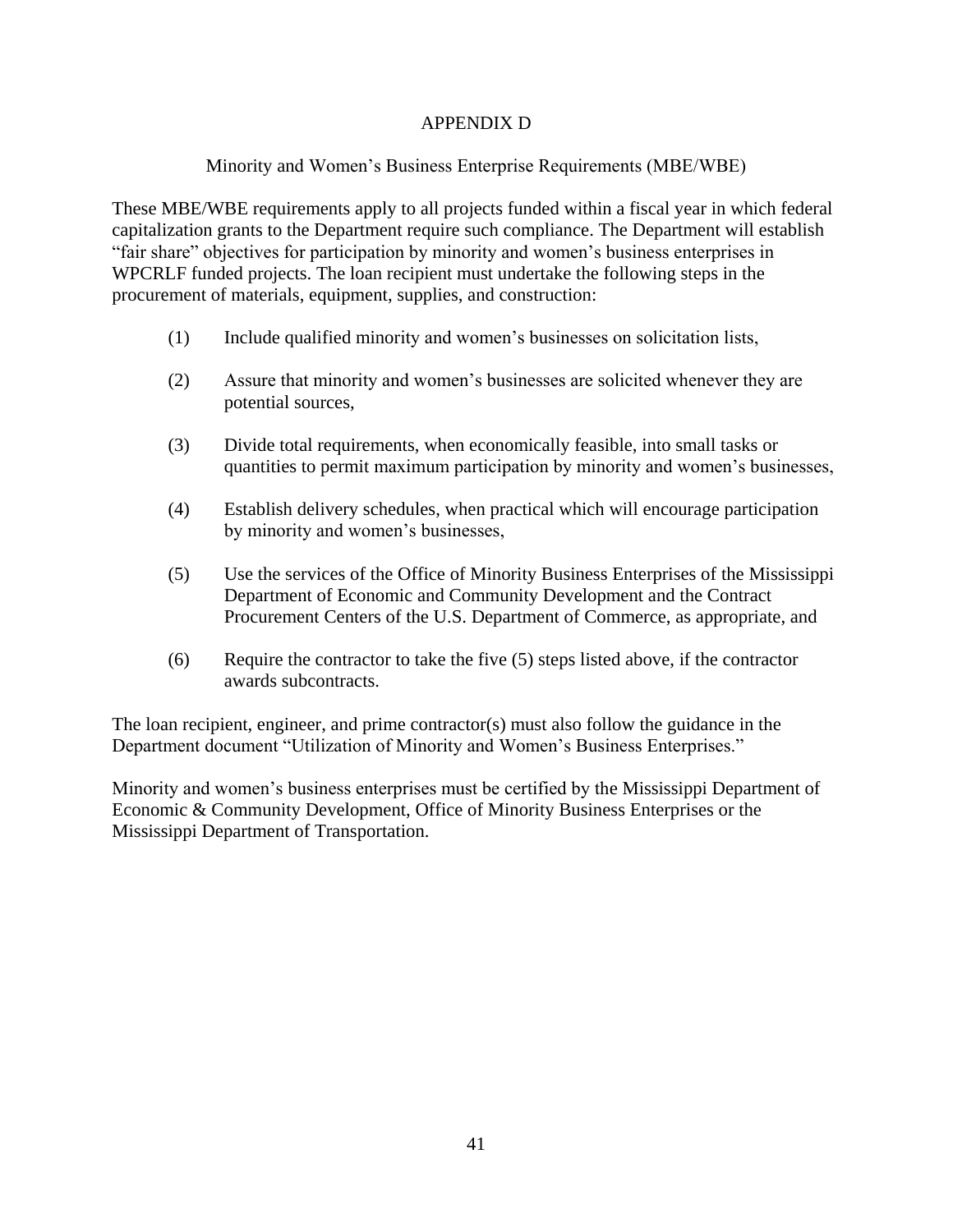# APPENDIX E

### Debarment and Suspension

The Department is prohibited from entering into loan agreements with loan applicants that have been debarred or suspended by any state or federal agency.

Loan recipients are prohibited from entering into contractual agreements with individuals, businesses, organizations, or any other entities that have been debarred or suspended by any state or federal agency.

Loan recipients are responsible for ensuring that prime contractors utilized on the project are not debarred or suspended. Likewise, prime contractors are responsible for ensuring that subcontractors utilized on the project are not debarred or suspended.

Anyone may contact the Department concerning the existence of a cause for debarment or suspension. The Department may refer the matter to the State Attorney General or other appropriate office for further investigation. If, after review or investigation, the Department reasonably believes that a cause for debarment exists, the Department may propose debarment or suspension and may initiate procedures similar to, but not necessarily identical to, federal regulation 40 CFR Part 32: Debarment and Suspension Under EPA Assistance Programs.

Such above described debarment or suspension actions will not affect existing executed contractual agreements, unless such agreements have been terminated or suspended under the terms of the agreement by the loan recipient.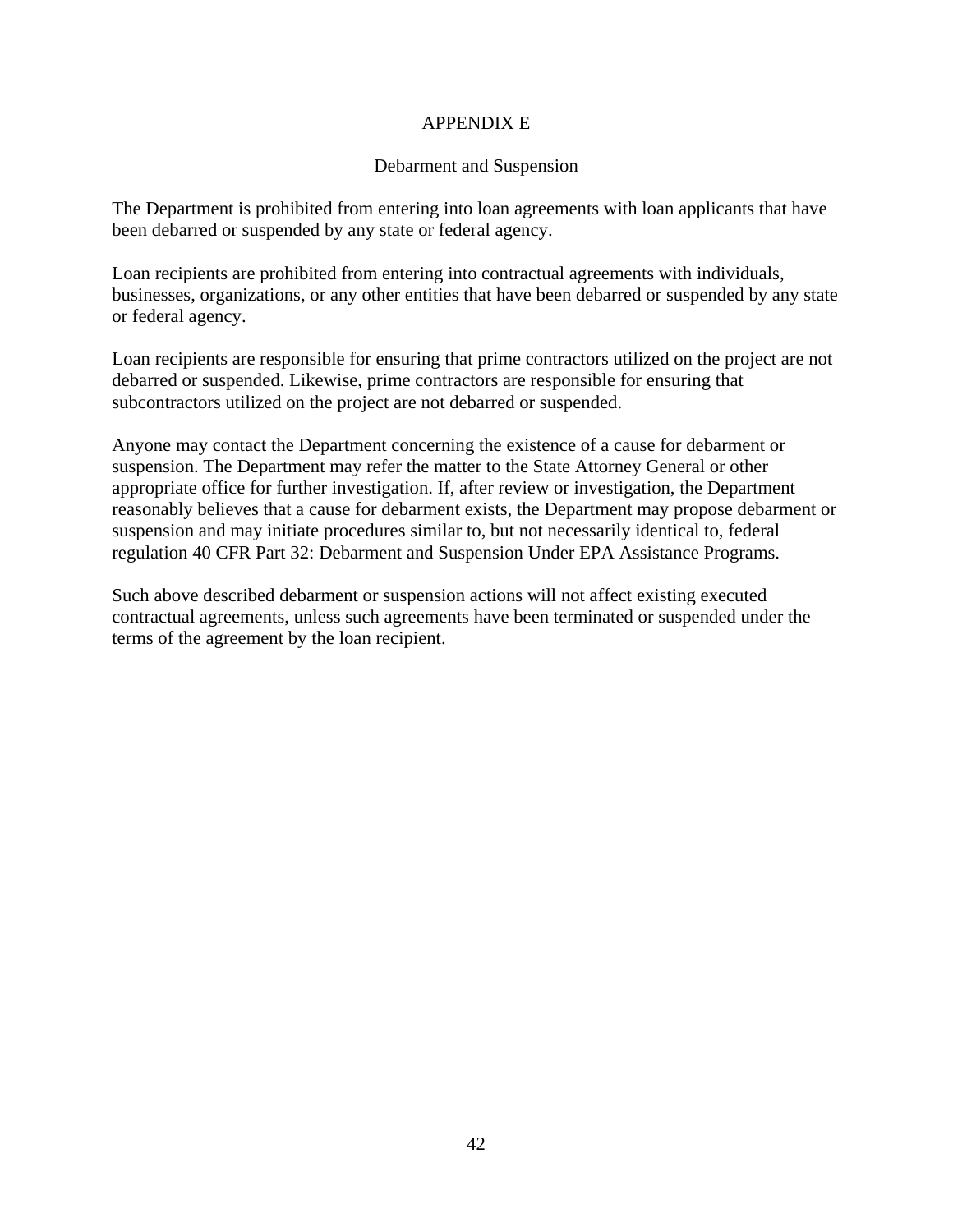# APPENDIX F

### WPCRLF Loan Recipient/Department Disputes Procedures

Only WPCRLF loan recipients may submit a notice of dispute (disagreement) with a decision made by the Department, with the exception of decisions regarding Appendix B, State Environmental Review Process, of these regulations. The following procedures will be used to resolve disputes between the loan recipient and the Department:

- (1) Within any deadlines established by the Department, the loan recipient must submit a written notice of dispute with a Department decision, including a summary of the dispute and reasons the loan recipient believes the Department decision should be reversed.
- (2) The Department staff will then render a written decision on the dispute and will include reasons for the decision.
- (3) Should the loan recipient desire to appeal the Department staff decision, a request for an informal hearing must be received by the Department within 30 days after the date of the Department staff decision. Upon receipt of such a request, an informal hearing will be held with staff members, as designated by the Executive Director, and the affected parties. The Executive Director will render a decision on the appeal as a result of the informal hearing.
- (4) Should the loan recipient desire to appeal the above informal hearing decision, a request for a formal hearing before the Commission must be received by the Department within 30 days after the date of such decision. Upon receipt of such a request, the Commission will hold a formal hearing to consider the matter and will render a decision.
- (5) Appeals of the above formal hearing decision may be made to the Chancery Court in accordance with state law.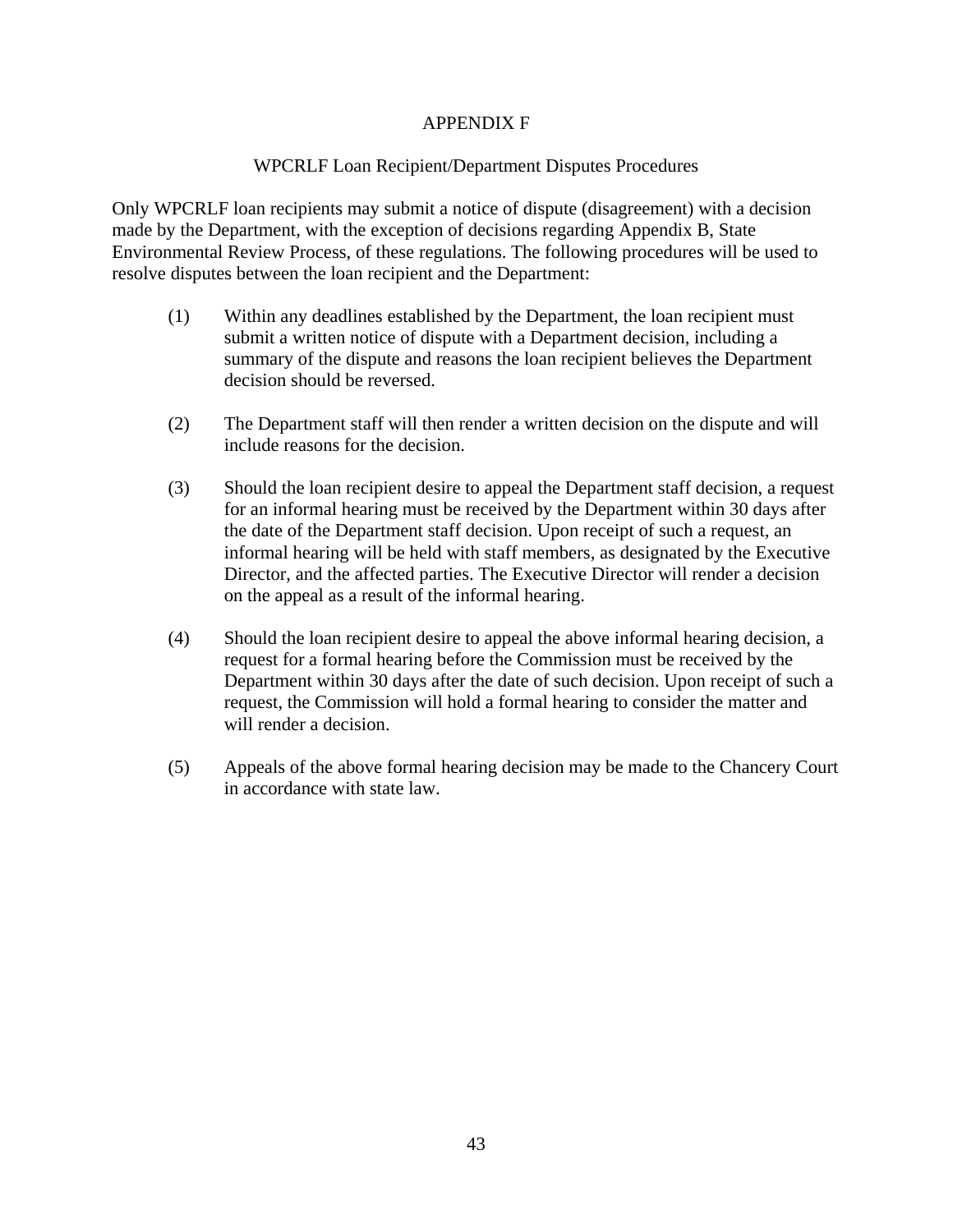## APPENDIX G

## Waste, Fraud and Abuse

The loan recipient is responsible for preventing, detecting, and prosecuting waste, fraud, abuse, and all other corrupt practices which occur in relation to the WPCRLF loan project.

If the loan recipient becomes aware of any allegation, evidence, or the appearance of corrupt practices, the loan recipient must:

- (1) Immediately inform the Department in writing.
- (2) Promptly pursue available state and local legal, administrative, and contractual remedies.

The Department may disallow costs under the WPCRLF loan agreement when the costs are determined to be related to waste, fraud, abuse or other corrupt practices. The Department may also require repayment of WPCRLF loan funds paid for such costs in accordance with Rule 6.3.H.(6) of these regulations.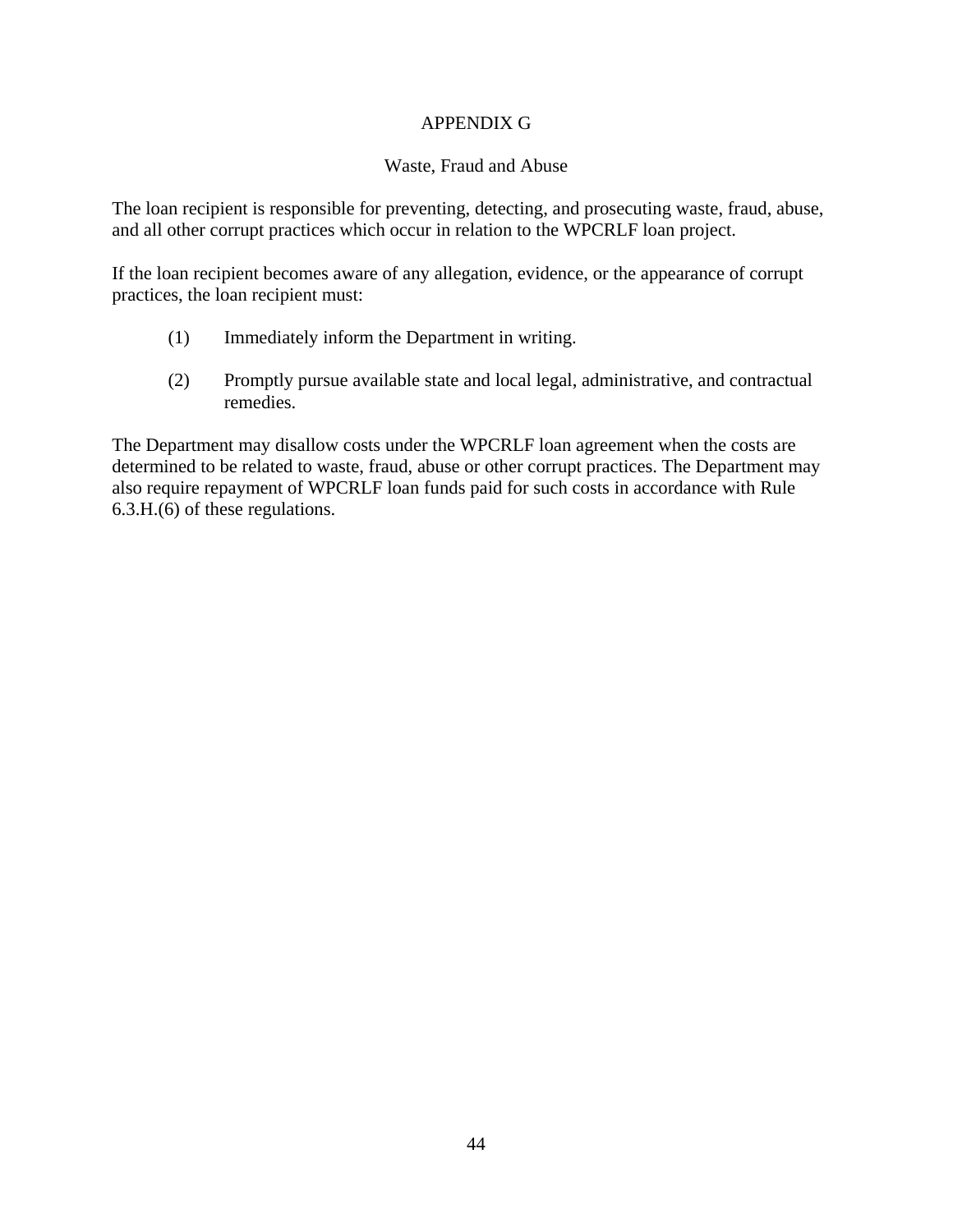### APPENDIX H

# Loan Recipient Accounting and Auditing Requirements

All WPCRLF loan recipients must maintain project accounts in accordance with generally accepted government accounting standards, as defined by the Guidelines of the Municipal Accounting and Audit Manual, as prescribed by the State Auditor's Office. Charges to the project account must be properly supported, related to allowable construction costs, and documented by appropriate records. These project accounts must be maintained as separate accounts.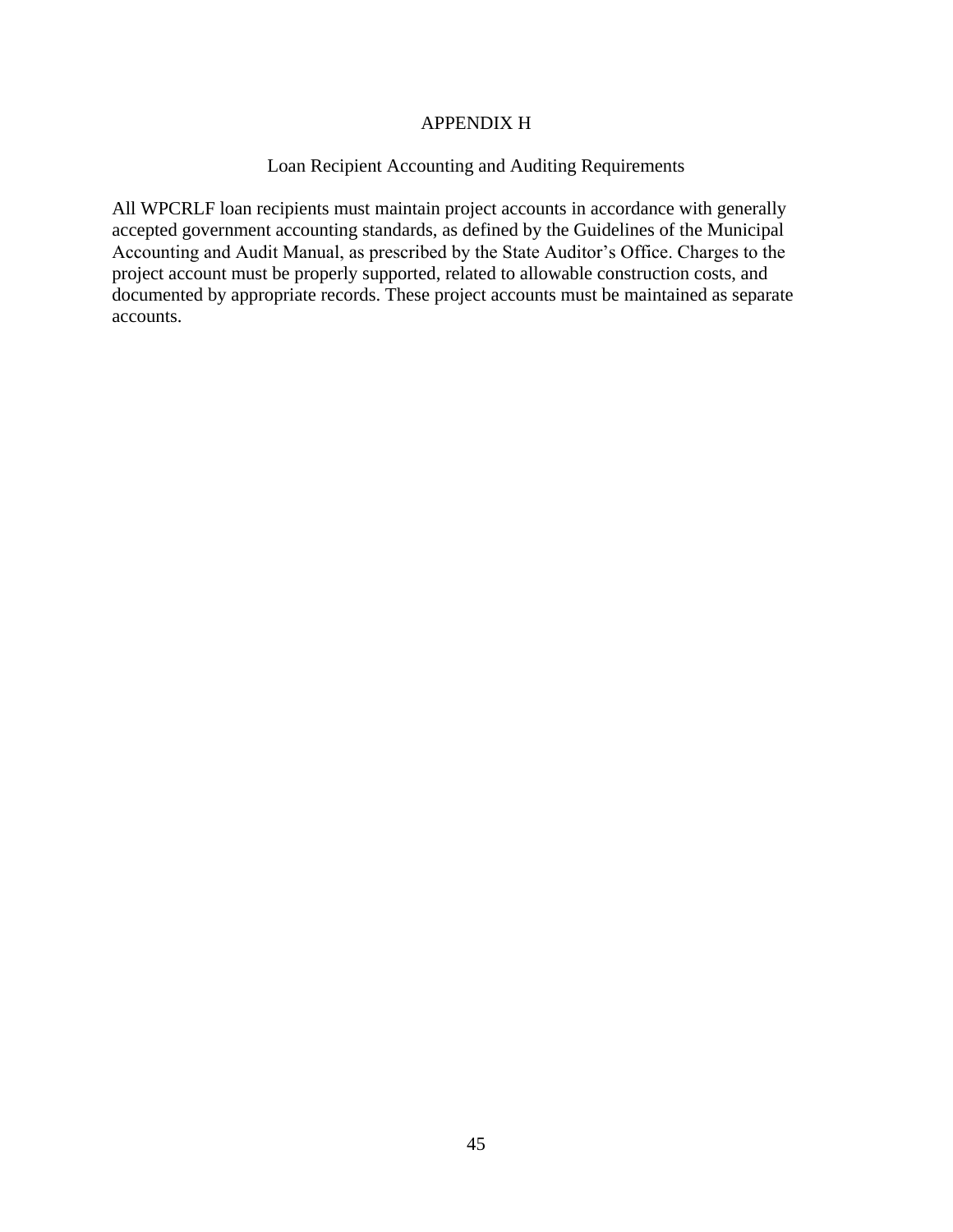### APPENDIX I

### Procurement Protest Procedures

This Appendix sets forth the process for the resolution of procurement protests filed with the loan recipient by an adversely affected party. The Loan Recipient's protest procedures must include these requirements:

- (1) Prior to advertisement for bids, the loan recipient must establish its own procedures for prompt consideration of initial protests concerning solicitations or contract awards. A "protest" is a written complaint concerning the loan recipient's solicitation or award of a contract. The protest must be filed with the loan recipient by a party with a direct financial interest adversely affected by a loan recipient's procurement action and must be filed in accordance with and within the time frame established by the loan recipient's protest procedures.
- (2) Any party which transmits any document concerning the protest during the course of a protest and protest resolution must simultaneously furnish all other affected parties with a copy of all documents in the transmittal.
- (3) Upon receipt of a protest, the loan recipient must make a determination on the protest in accordance with the loan recipient's protest procedures within thirty (30) calendar days after such protest or sooner, if so required by the loan recipient's procurement protest procedures.
- (4) The party with a direct financial interest adversely affected by a loan recipient's determination of the protest may appeal such a determination only through the appropriate court of competent jurisdiction, provided such appeal is initiated within seven (7) calendar days after receipt of the determination.
- (5) Any delay due to a protest or protest resolution will not relieve the loan recipient of the requirement to meet the project schedule established in the loan agreement, nor will such delays prevent the Department from pursuing the remedies for default established in the loan agreement.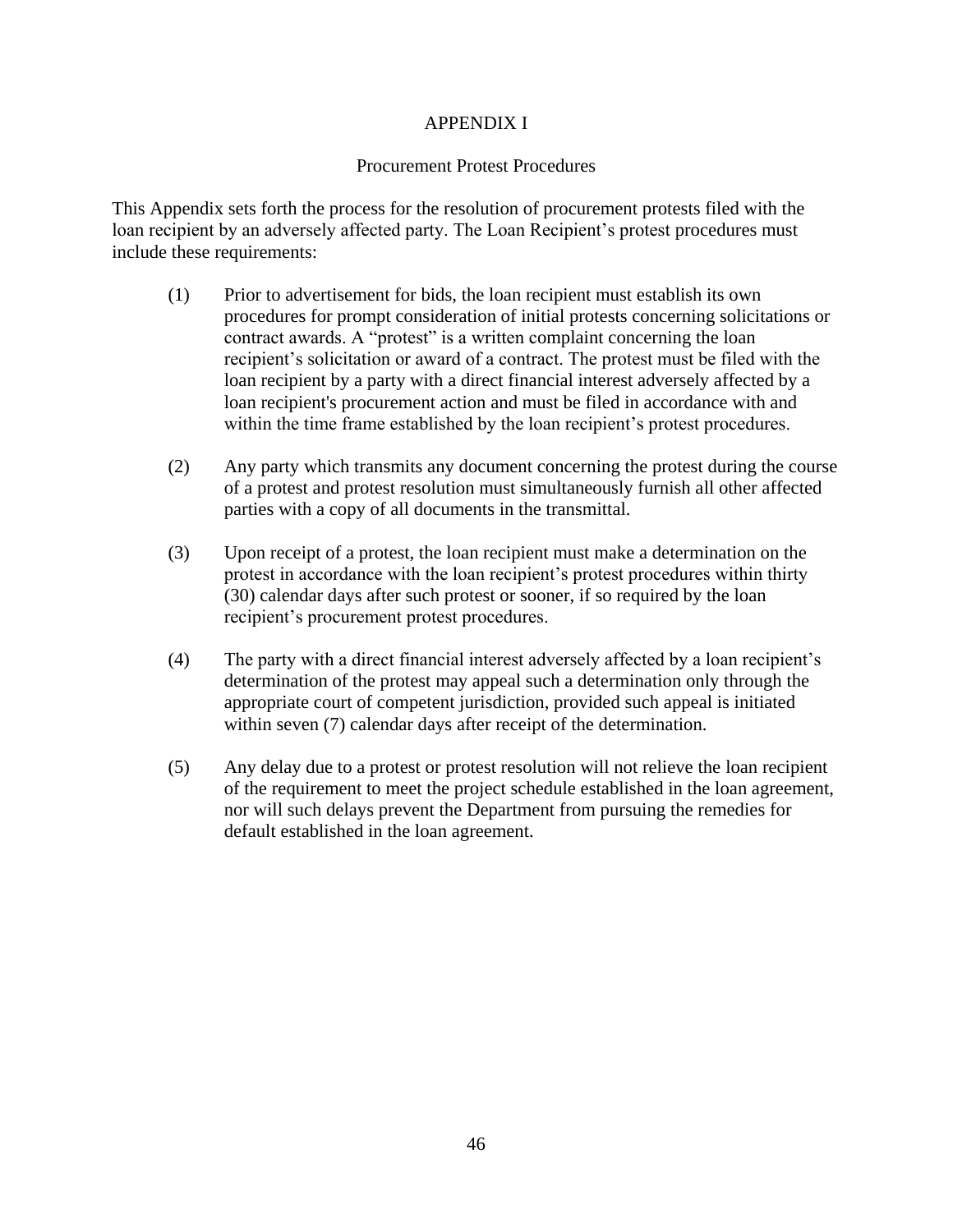# APPENDIX J

## Applicable State and Federal Laws, Regulations, and Executive Orders

During the planning, design, construction, and operation of the project, the loan recipient shall comply with all applicable laws and regulations and shall acquire all applicable permits as described in the Departmental publication "Environmental Permit Directory," or its successor. The applicable related state laws and regulations are listed below. The WPCRLF regulations are not complete without these laws and regulations:

State Laws and Regulations

- A. Guidelines for Review of Siting Criteria in Applications for Air and Water Pollution Control Permits.
- B Mississippi Water Quality Criteria for Intrastate, Interstate and Coastal Waters.
- C. Mississippi Nonhazardous Waste Management Regulations.
- D. Mississippi Coastal Wetlands Protection Law, Section 49-27-1 through 49-27-69 of the Mississippi Code Annotated (Supp. 1989), et seq.
- E. Mississippi Air Emission Regulations for the Prevention, Abatement, and Control of Air Contaminants.
- F. Wastewater Permit Regulations for National Pollutant Discharge Elimination System (NPDES), Underground and Injection Control (UIC) and State Operating Permits.
- G. The Nongame and Endangered Species Conservation Act, Sections 49-5-101 through 45-5-119 of the Mississippi Code.
- H. The State Antiquities Law, Section 39-7-3, et seq. of the Mississippi Code of 1972.
- I. State of Mississippi Regulations for the Certification of Municipal and Domestic Wastewater Facility Operators.
- J. Mississippi Municipal and Domestic Water and Wastewater System Operators Certification Act of 1986, Sections 21-27-201 through 21-27-221 Mississippi Code of 1972 Annotated.
- K. Mississippi State Purchasing Laws, Title 31, Mississippi Code 1972, annotated.
- L. Mississippi State Engineering and Surveying Law, Sections 73-13-1 through 73- 13-99 Mississippi Code 1972, annotated, and rules and regulation of procedure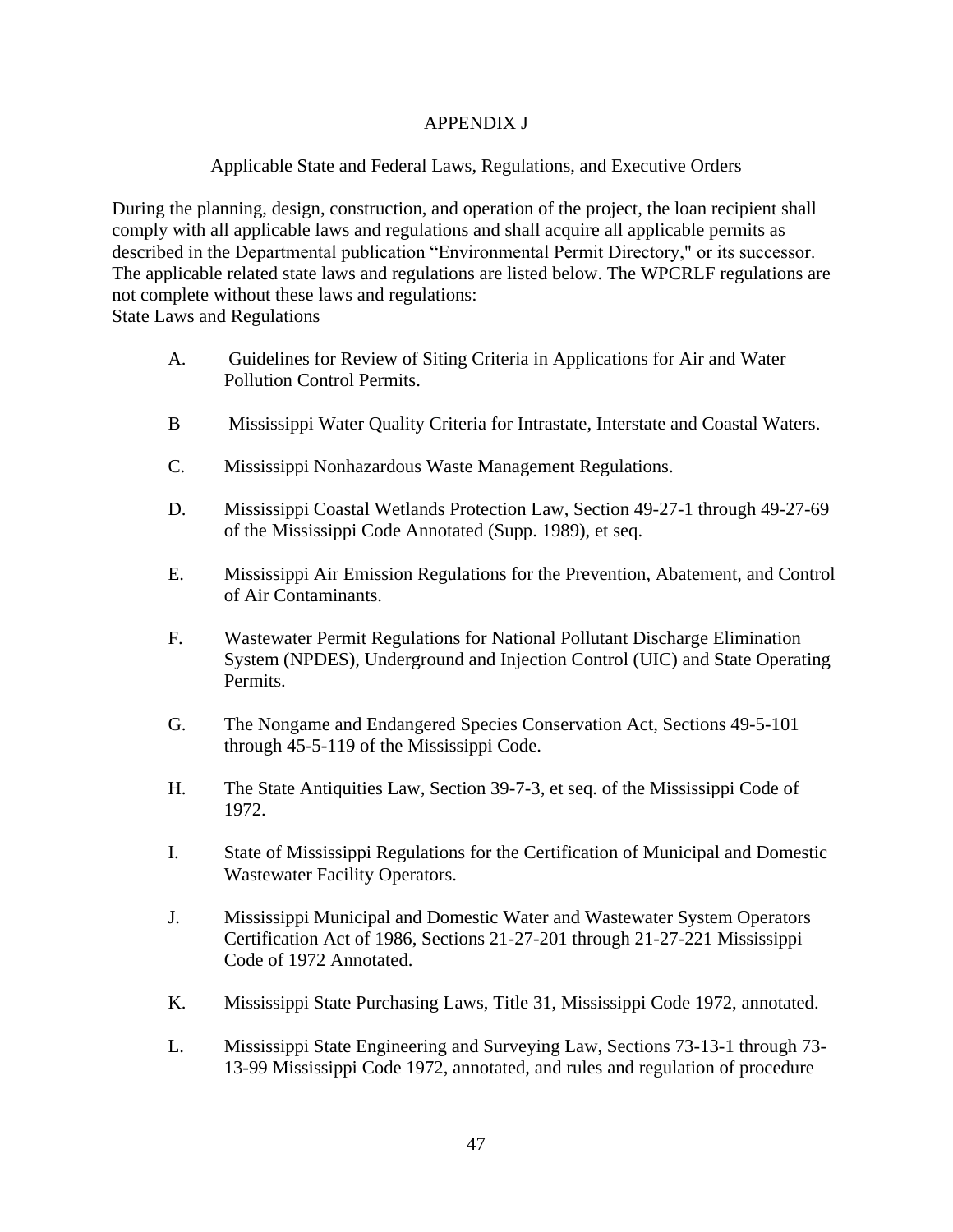promulgated thereunder by Mississippi State Board of Registration for Professional Engineers and Land Surveyors.

M. Mississippi Real Property Acquisition Policies Law Section 43-37-1 through 13.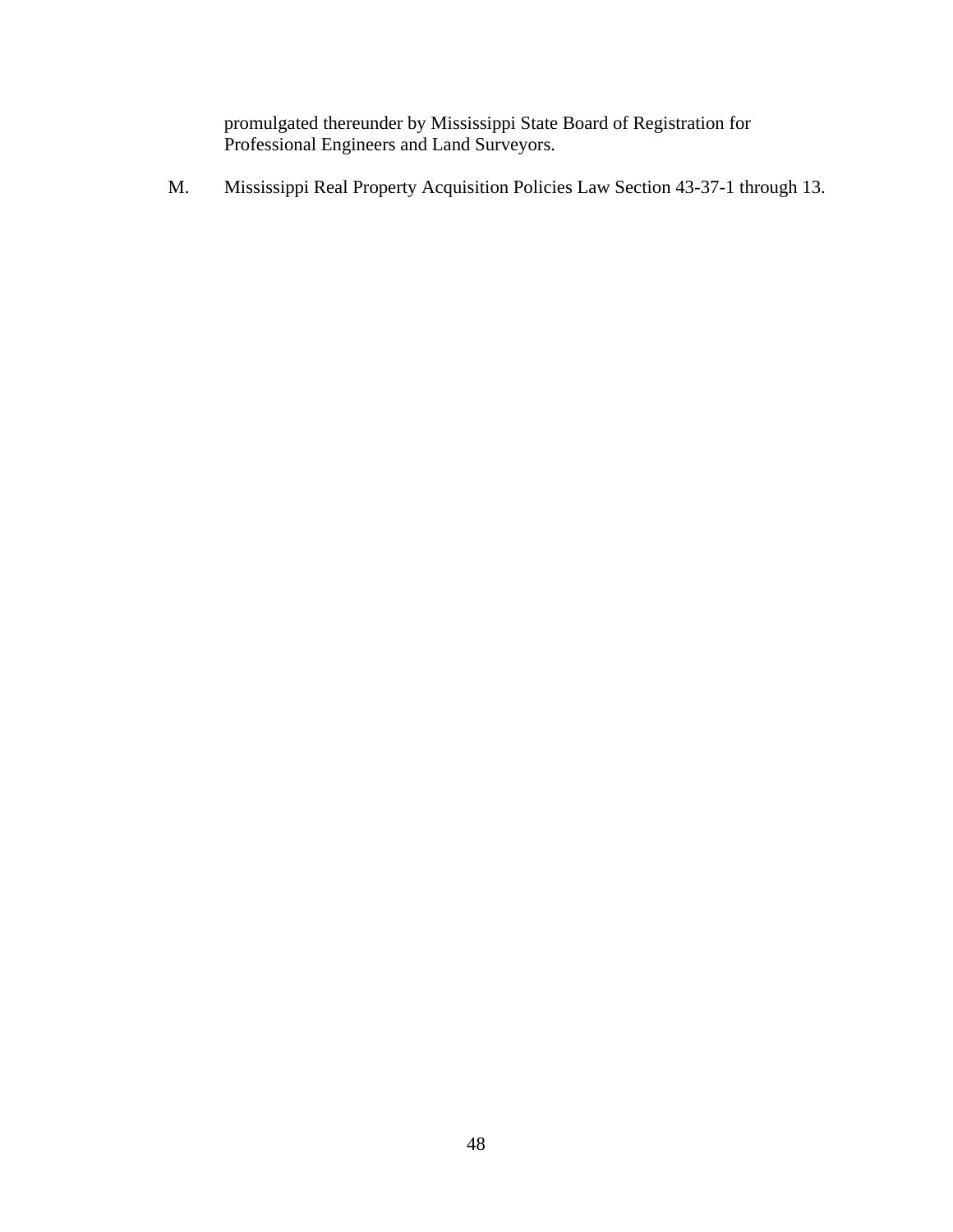# Federal Laws and Executive Orders

- A Age Discrimination Act of 1975, Pub. L. 94-135.
- B. Civil Rights Act of 1964, Pub. L. 88-352.
- C. Section 13 of the Federal Water Pollution Control Act Amendments of 1972, Pub. L. 92- 500 (the Clean Water Act).
- D. Section 504 of the Rehabilitation Act of 1973, Pub. L. 93-112 (including Executive Orders 11914 and 11250).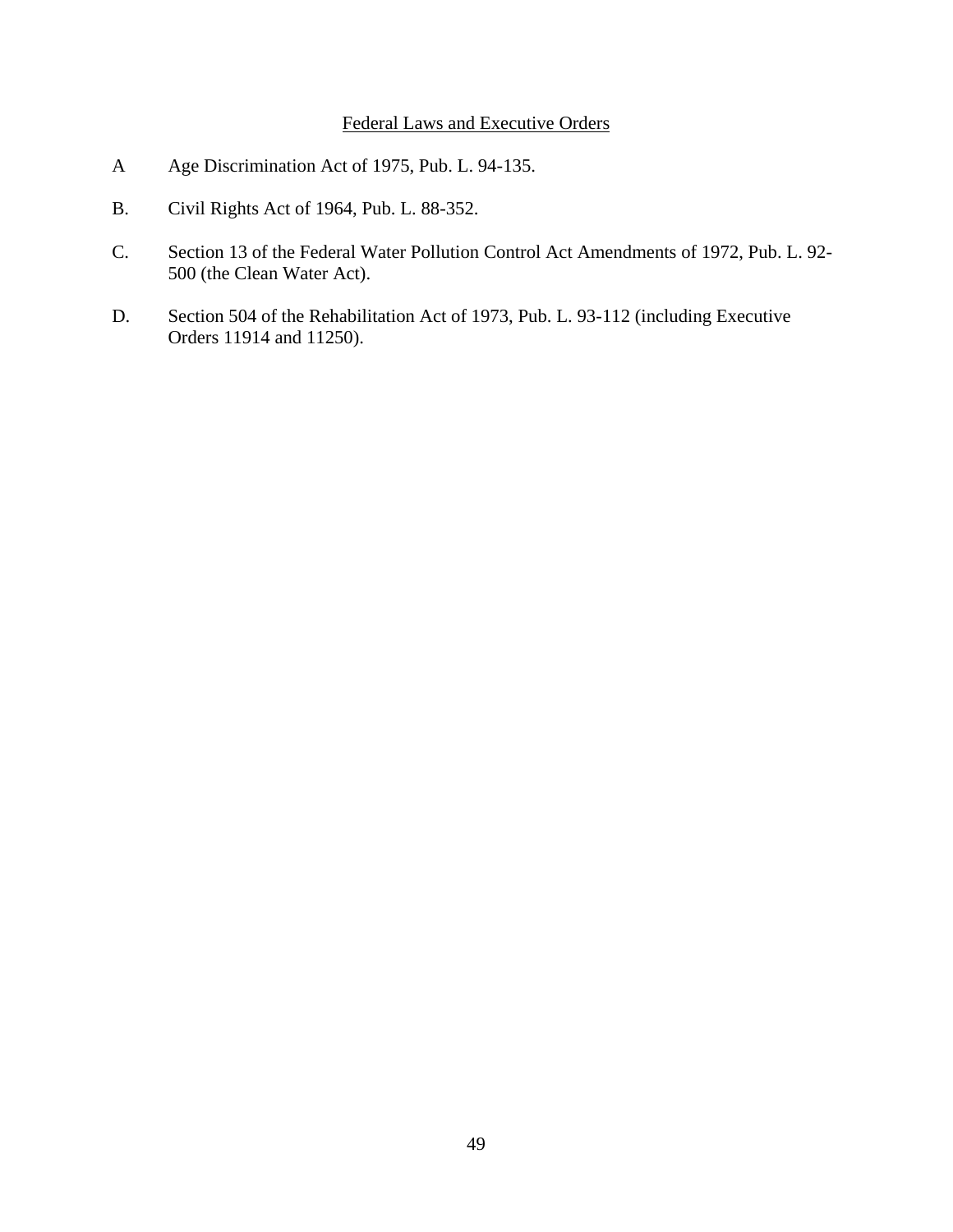# APPENDIX K

## Loan Agreement Defaults and Remedies

Each of the following events is a default of a loan agreement:

- (1) Failure of the Loan Recipient to make any loan repayment when it is due and such failure shall continue for a period of thirty (30) days.
- (2) Failure to comply with the provisions of the Agreement or in the performance or observance of any of the covenants or actions required by the Agreement.
- (3) Any warranty, representation or other statement by, or on behalf of, the Loan Recipient contained in the Agreement or in any information furnished in compliance with, or in reference to, the Agreement, which is false or misleading in any material respect.
- (4) An order or decree entered, with the acquiescence of the Loan Recipient, appointing a receiver of any part of the Project or Revenues thereof; or if such order or decree, having been entered without the consent or acquiescence of the Loan Recipient, shall not be vacated or discharged or stayed on appeal within sixty (60) days after the entry thereof.
- (5) Any proceeding instituted, with the acquiescence of the Loan Recipient, for the purpose of effecting a compromise between the Loan Recipient and its creditors or for the purpose of adjusting the claims of such creditors, pursuant to any federal or state statute now or hereafter enacted, if the claims of such creditors are payable from Revenues of the Project.
- (6) Any bankruptcy, insolvency or other similar proceeding instituted by, or against, the Loan Recipient under federal or state bankruptcy or insolvency laws now or hereafter in effect and, if instituted against the Loan Recipient, is not dismissed within sixty (60) days after filing.
- (7) Failure to give timely notice of default as required below when such failure shall continue for a period of thirty (30) days.

The Loan Recipient shall give the Department immediate written notice of an event of default. Upon any event of default and subject to the rights of bondholders with prior liens, the Department may enforce its rights by utilizing one or more of the following remedies:

- (1) By mandamus or other proceeding at law or in equity, cause to establish and collect fees and charges for use of the Project and to require the Loan Recipient to fulfill the Agreement.
- (2) By action or suit in equity, require the Loan Recipient to account for all moneys received from the Department or from the ownership of the Project and to account for the receipt, use, application or disposition of the Revenues.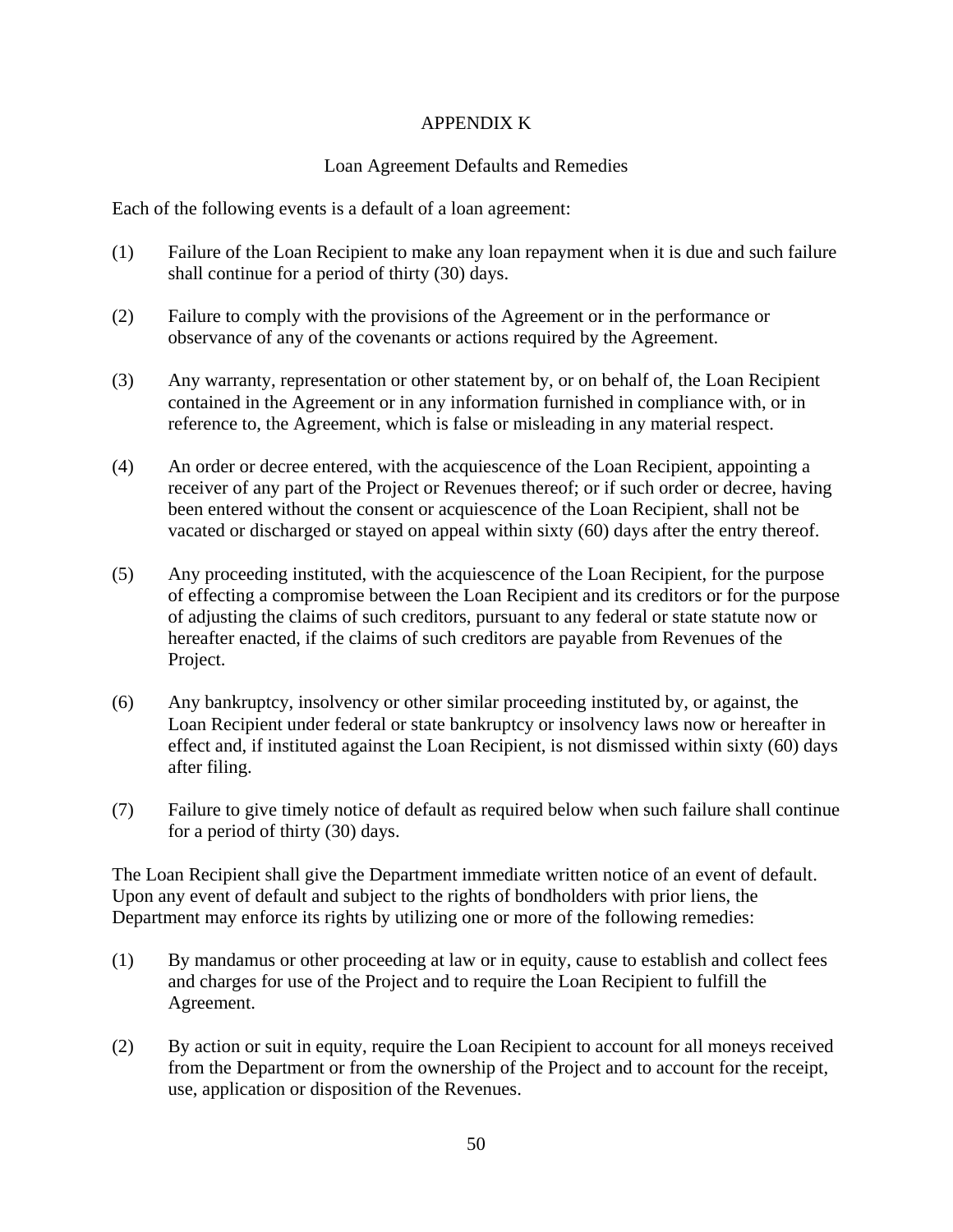- (3) By action or suit in equity, enjoin any acts or things which may be unlawful or in violation of the rights of the Department.
- (4) By applying to a court of competent jurisdiction, cause to appoint a receiver to manage the Project, establish and collect fees and charges, and apply the Revenues to the reduction of the obligations under this Agreement.
- (5) By certifying to the Tax Commissioner delinquency on loan repayments, the Department may intercept the delinquent amount, plus ten (10) percent annual penalty interest on the amount due to the Department, from any unobligated funds due to the Loan Recipient under any revenue or tax sharing fund established by the State. Penalty interest shall accrue on any amount due and payable beginning on the thirtieth  $(30<sub>th</sub>)$  day following the date upon which payment is due. The penalty interest shall be compounded monthly.
- (6) By notifying financial market credit rating agencies.
- (7) By administratively charging or suing for payment of amounts due, or becoming due, plus ten (10) percent annual penalty interest which shall accrue on any amount due and payable beginning on the thirtieth (30th) day after such notification by the Department, together with all costs of collection, including attorneys' fees. The penalty interest shall be compounded monthly.
- (8) By accelerating the repayment schedule or increasing the interest rate.
- (9) By withholding payments to the Loan Recipient.
- (10) By terminating the Agreement, after providing thirty (30) days written notice of such intent to terminate the Agreement. Such termination will not affect the duty of the Loan Recipient to repay loan funds paid thus far.

No delay or omission to exercise any right or power accruing upon event of default shall impair any such right or power or shall be construed to be a waiver of any such default or acquiescence therein, and every such right and power may be exercised as often as may be deemed expedient. No waiver of any default under this Agreement shall extend to or affect any subsequent event of default, whether of the same or different provision of this Agreement, or shall impair consequent rights or remedies.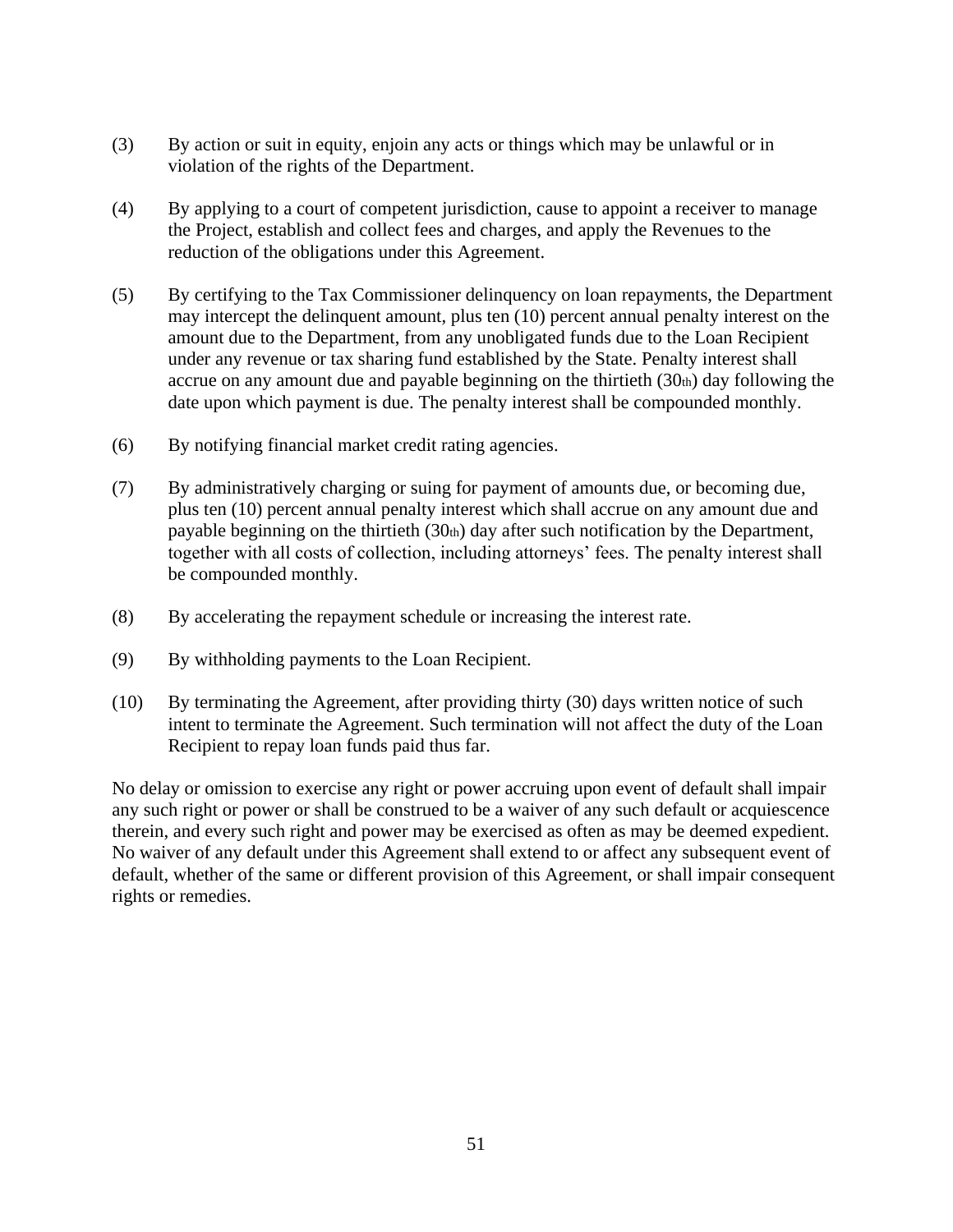# APPENDIX L

# Loan Recipient/Contractor Claims and Disputes.

The Department is not a party to any contract between the WPCRLF loan recipient and construction contractor(s), engineer(s), attorney(s), equipment supplier(s), subcontractor(s) or any other parties.

Upon execution of any contract between the loan recipient and any other party in regard to a WPCRLF funded project, the Department does not assume any authorities, duties, responsibilities, or liabilities under such a contract.

The Department does not have any authority, duty, responsibility, or liability in contract claims or dispute identification, negotiation, resolution, or any other actions regarding contract claims or disputes under the contract(s) between the loan recipient and any other party.

No actions taken by the Department, either directly or indirectly, in regard to the WPCRLF loan funded project constitute or establish any determinations, authority, duty, responsibility, or liability under the contract(s) between the loan recipient and any other party.

The loan recipient and the contracting party must resolve all claims and disputes by negotiation, arbitration, litigation, or other means as provided in the contract documents and state law, prior to submission of any related change order or contract amendment to the Department for review and approval, in order to obtain a WPCRLF loan allowability determination.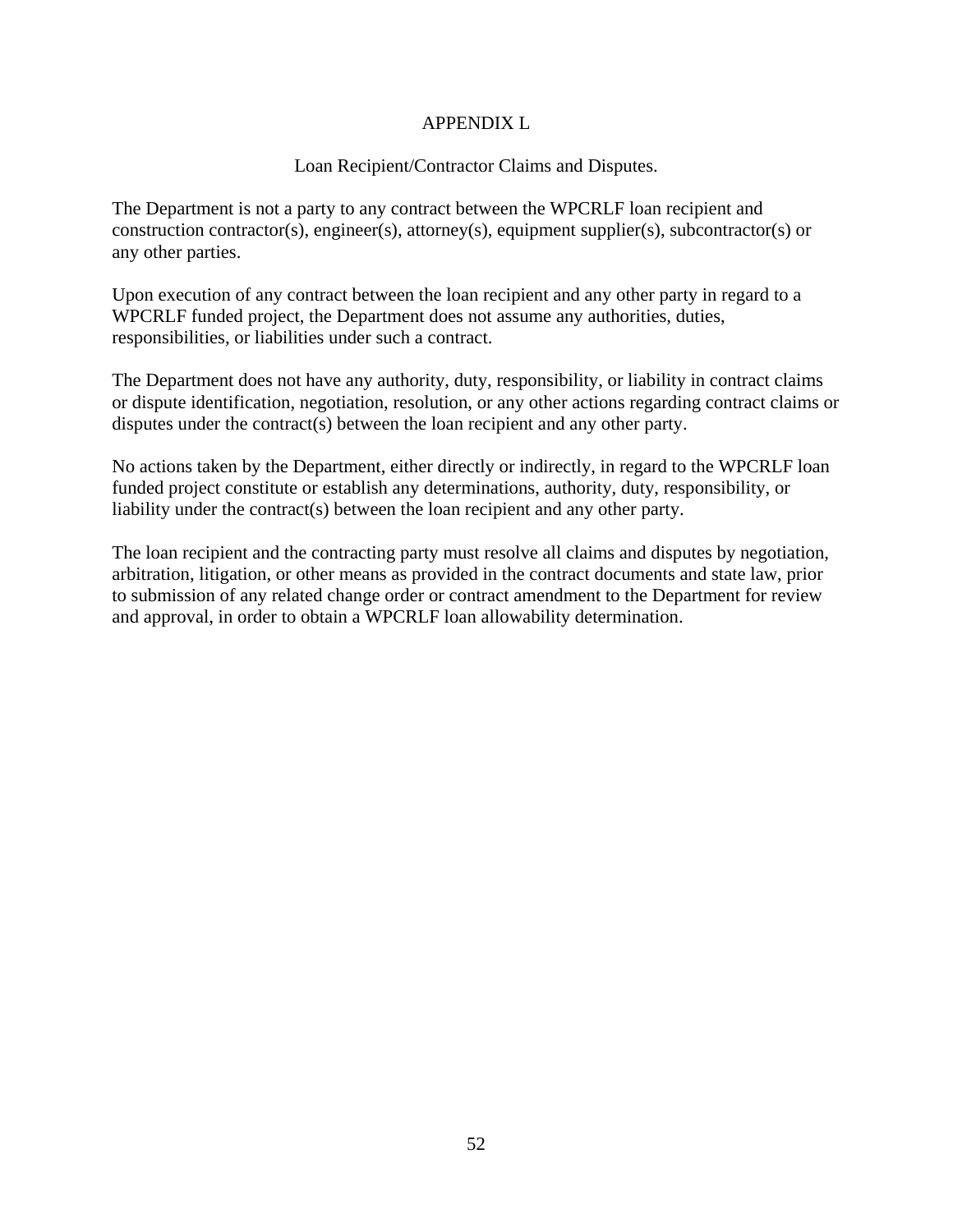### APPENDIX M

# **Definitions**

The following words and terms, when used in this regulation, will have the following meanings, unless the context clearly indicates otherwise:

- (1) Act The Federal Water Pollution Control Act, as amended, 33 USC 1251, et seq., including any amendments.
- (2) Administration Fees Those fees charged to the loan recipient by the Commission to defray the reasonable costs of administering the revolving fund.
- (3) Allowable Costs Those project costs that are eligible, reasonable, necessary, allocable to the project, within the established project scope and budget, in conformance with the WPCRLF regulations, and determined allowable by the Department.
- (4) Authorized Representative The signatory agent of the applicant authorized and directed by the applicant's governing body to make application for assistance and to sign documents on behalf of the applicant, as required to undertake and complete the project. The signatory agent must be a member or an employee of the applicant's governing body and may not be under a separate contract with the applicant at any time during the execution of the project.
- (5) Binding Commitment A WPCRLF loan offer, as described in these regulations.
- (6) Budget Period The time period beginning on the date established in the loan agreement and ending on the date 30 days after the Department's final construction observation, during which allowable costs may be incurred.
- (7) Change Order The documents, including supporting documentation, executed by the loan recipient and the construction contractor, upon recommendation of the engineer if required by the contract documents, authorizing a change, alteration, or variance in the plans, specifications, and contract documents, including, but not limited to, additions or deletions of work to be performed pursuant to the contract or a change in costs or time for work performed after execution of the contract.
- (8) Collector Sewer The common lateral sewers, within a publicly owned treatment system, which are primarily installed to receive wastewater directly from facilities which convey wastewater from individual systems or from private property.
- (9) Commission The Mississippi Commission on Environmental Quality or its successors.
- (10) Consolidation Project The acquisition of an existing entity or its treatment works by another or the merger of two entities.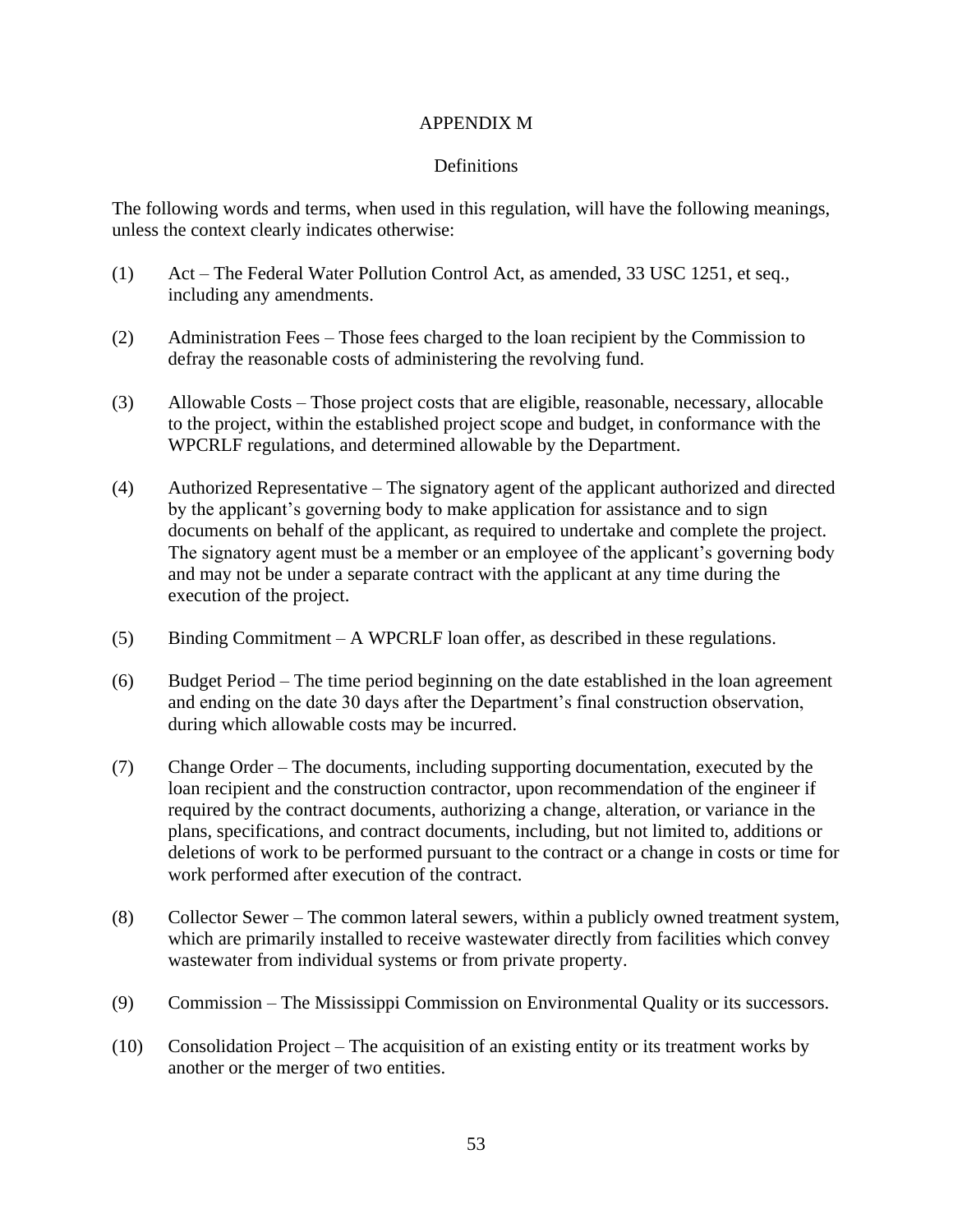- (11) Construction Any one or more of the following: erection, building, acquisition, alteration, repair, improvement or extension of treatment works.
- (12) Department The Mississippi Department of Environmental Quality, and its designated representatives or successors.
- (13) Eligible Applicant Any county, municipality, municipal public utility, authority, district, political subdivision or other governmental unit created under state law which has authority to dispose of domestic wastewater, industrial wastewater, wastewater sludges resulting from the treatment of such wastewater, stormwater, or nonpoint sources of pollution, has the authority under State law to receive WPCRLF loan assistance, has the ability to comply with these regulations and the requirements of the WPCRLF loan agreement, and which is not in arrears in repayments to the Water Pollution Control Revolving Fund, the Water Pollution Control Emergency Loan Fund, the Water Pollution Abatement Loan Fund or any other loan.
- (14) Eligible Costs Costs in which WPCRLF loan participation is authorized pursuant to applicable statute.
- (15) Engineer Unless otherwise indicated, the engineer, or engineering firm, registered by the Mississippi State Board of Registration for Professional Engineers and Land Surveyors, retained or employed by the loan recipient to provide professional engineering services during the planning, design and/or construction of the project.
- (16) Executive Director The executive director of the Mississippi Department of Environmental Quality or his designee.
- (17) Financial Capability Summary A financial analysis of a water pollution control system to determine whether the system has the capability to reliably meet the financial obligations on a long term basis.
- (18) Force Account Involves the use of the loan recipient's employees, equipment for construction, construction related activities and/or architectural and engineering services.
- (19) Infiltration Water other than wastewater that enters a sewer system (including sewer service connections and foundation drains) from the ground through such means as defective pipes, pipe joints, connections, or manholes. Infiltration does not include, and is distinguished from, inflow.
- (20) Inflow Water other than wastewater that enters a sewer system (including sewer service connections) as a result of rainfall or rainfall induced soil moisture from sources such as, but not limited to, roof leaders, cellar drains, yard drains, area drains, drains from springs and swampy areas, manhole covers, cross connections between storm sewers and sanitary sewers, catch basins, cooling towers, storm waters, surface runoff, street wash waters, or drainage. Inflow does not include, and is distinguished from, infiltration.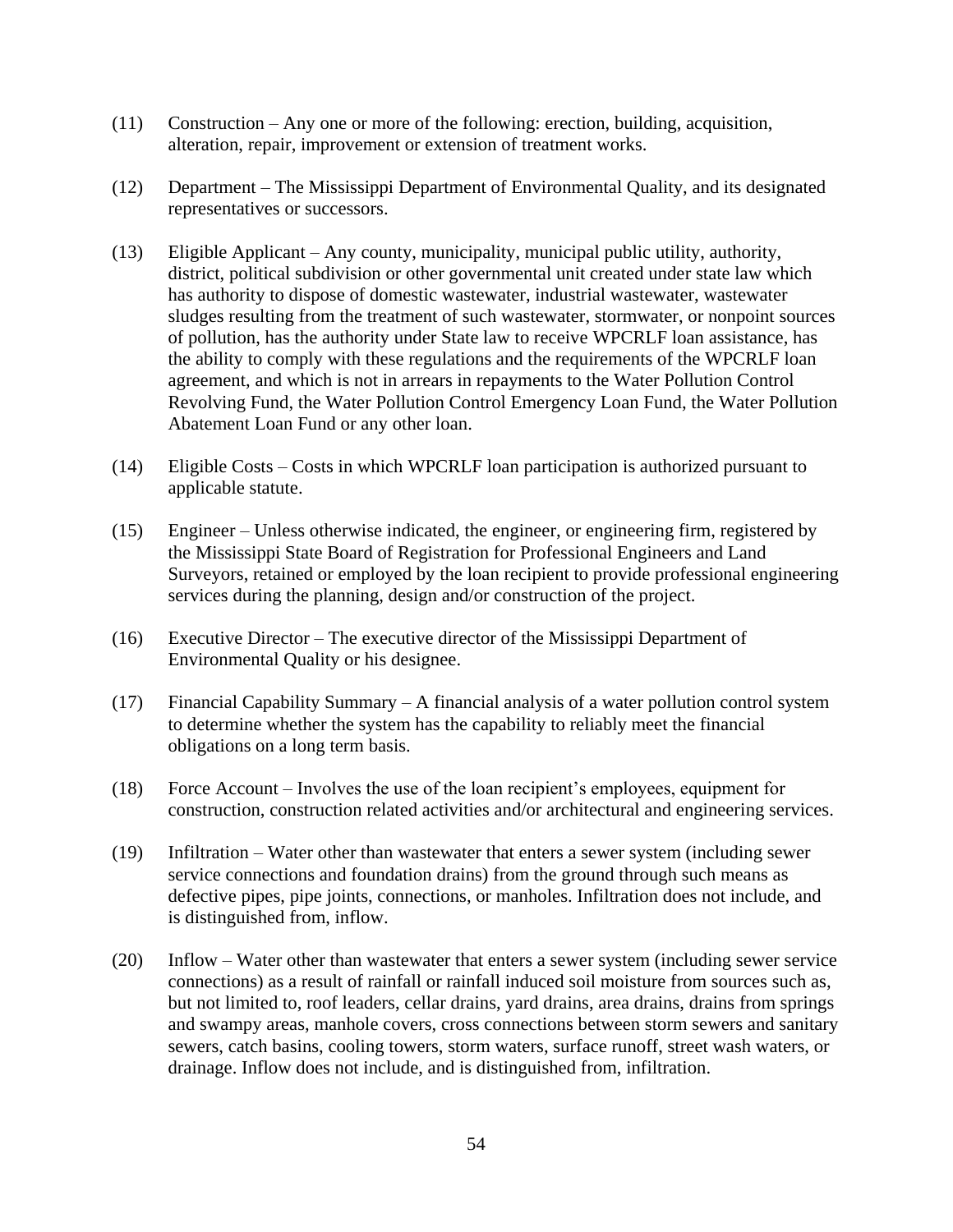- (21) Interceptor Sewer A sewer which is designed for one or more of the following purposes:
	- (a) To intercept wastewater from a final point in an existing or proposed collector sewer and convey such wastes directly to a treatment facility or another interceptor or pump station.
	- (b) To replace an existing wastewater treatment facility and transport the wastes to an adjoining collector sewer or interceptor sewer for conveyance to a treatment plant.
	- (c) To transport wastewater, together with quantities of infiltration and inflow that are not admitted intentionally, from one or more municipal collector sewers to another municipality or to a regional facility for treatment.
	- (d) To intercept an existing discharge of raw or inadequately treated wastewater for transport directly to another interceptor, pump station or to a treatment plant.
- (22) Interlocal Agreement An agreement or contract between the loan applicant/recipient and other entities relating to use, enforcement or finances of the project or treatment works, which may be necessary to ensure completion and operation, and maintenance of a useful project.
- (23) Loan Agreement A legal and binding agreement between the Department and the loan recipient through which the Department provides WPCRLF assistance for eligible and allowable costs and the recipient agrees to repay any administrative fees to the Department and the principal sum and interest to the WPCRLF over a period and at an interest rate established in the loan agreement.
- (24) Loan Applicant An eligible applicant that applies or intends to apply for financial assistance from the WPCRLF program
- (25) Loan Recipient An eligible applicant that executes a WPCRLF loan agreement.
- (26) Overflows and Bypasses Polluted water, such as sewage, which overflows or bypasses any portion of the treatment works prior to complete and final treatment and discharge in accordance with the permit.
- (27) Project The scope of work for which financial assistance is provided under the WPCRLF loan agreement.
- (28) Project Completion The date of the final construction observation as performed by the Department for the purpose of a loan allowability determination.
- (29) Repayment Administrative fees, principal and interest repayments on WPCRLF loans as established in the loan agreement.